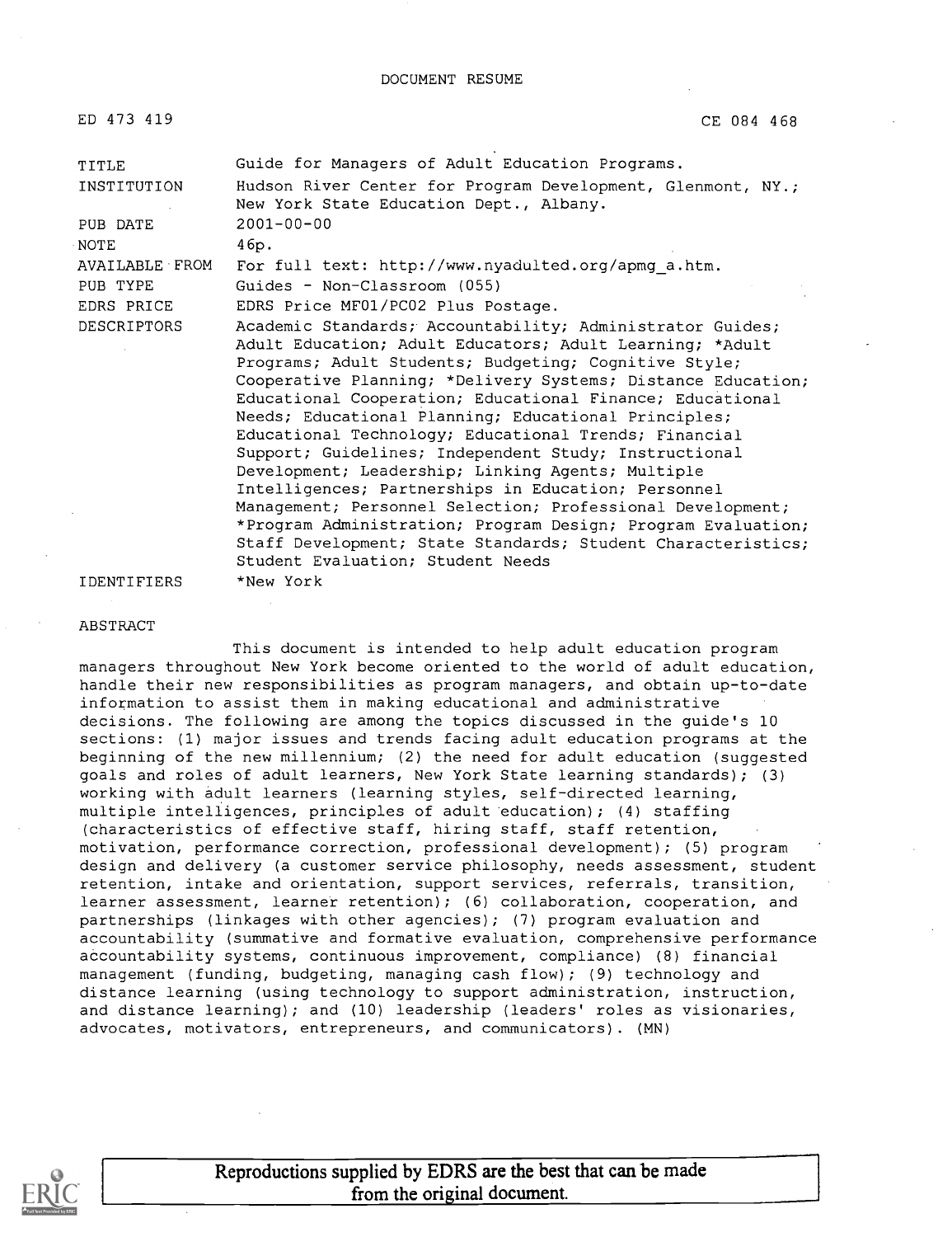# Guide for Managers of Adult Education Programs

The Hudson River Center for Program Development, in collaboration with the NYS Education Department, has developed a Guide for Managers of Adult Education Programs. This guide is an on-line document that will:

- help new program managers become oriented to the world of adult education.
- provide support to new program managers as they take on their new responsibilities.  $\bullet$
- serve as an up-to-date resource for program managers making educational and administrative decisions.

The impetus for creating this guide is the large number of program managers retiring in the next few years, resulting in many new administrators starting at the same time. This guide will help smooth that transition.

The Hudson River Center is inviting the participation of those currently involved in adult education to continue providing feedback on this document. The content outline of the document summarizes each of the ten sections and can be accessed by clicking the link in the left column. After you read the guide, please send us your insights and suggestions using the feedback form. Our email address is: smithb@nyadulted.org.

> U.S. DEPARTMENT OF EDUCATION Office of Educational Research and Improvement EDUCATIONAL RESOURCES INFORMATION CENTER (ERIC)

7/1...J-his document has been reproduced as received from the person or organization originating it.

Minor changes have been made to improve reproduction quality.

Points of view or opinions stated in this document do not necessarily represent official OERI position or policy.

PERMISSION TO REPRODUCE AND DISSEMINATE THIS MATERIAL HAS BEEN GRANTED BY

TO THE EDUCATIONAL RESOURCES INFORMATION CENTER (ERIC)

1

988450

# BEST COPY AVAILABLE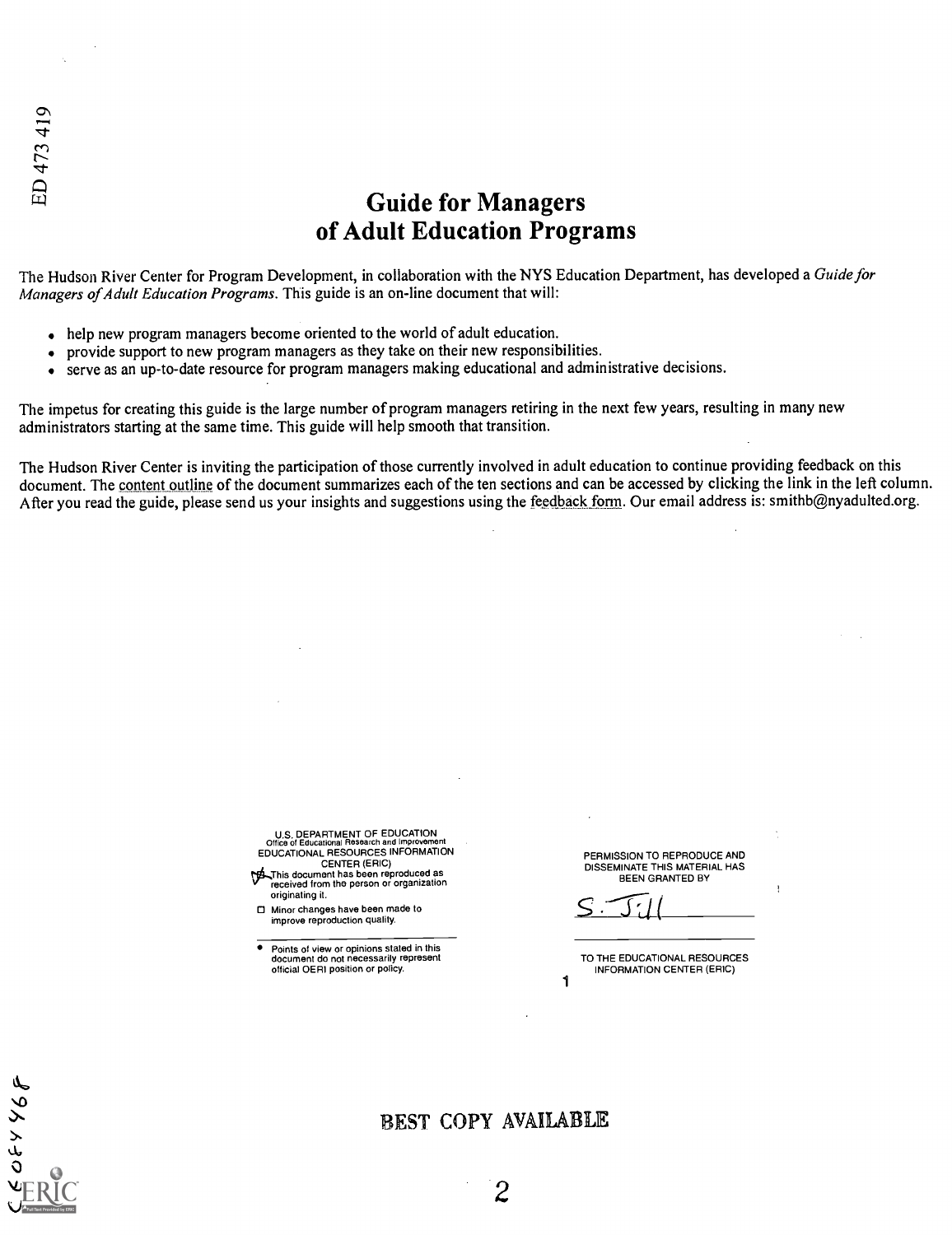# Guide for Program Managers of Adult Education Programs

# Content Outline

The Guide for Program Managers of Adult Education Programs is comprised of ten sections. The sections are:

- I. INTRODUCTION provides a general overview of the guide and highlights major issues and trends that adult education programs face at the beginning of the new millenium. Issues highlighted include the diversity of learners, the Workforce Investment Act, the National Reporting System for Adult Education, staff recruitment and retention, and technology.
- II. THE NEED FOR ADULT EDUCATION presents statistics documenting the need for adult education, as identified by the National and State Adult Literacy Surveys (NALS and SALS, respectively). The goals and roles of adult learners suggested in Equipped for the Future, the Secretary's Commission on Achieving Necessary Skills (SCANS), and the New York State learning standards are also discussed. Finally, the section addresses the challenge posed by the Workforce Investment Act.
- III. WORKING WITH ADULT LEARNERS discusses the importance of providing instruction that meets the needs and styles of adult learners. Topics include learning styles, self-directed learning, multiple intelligences, and principles of adult education.
- IV. STAFFING notes the importance of the experience, quality, and skill of instructional staff. Characteristics of effective staff, hiring staff, staff retention, motivation, performance correction, and professional development are all explored.
- V. PROGRAM DESIGN AND DELIVERY covers the issues that must be considered in developing or operating an adult education program. A customer service philosophy, assessment of needs, and program design are discussed. Program design includes student retention, intake and orientation, instruction, support services and referrals, transition, learner assessment, and learner retention.
- VI. COLLABORATION, COOPERATION, AND PARTNERSHIPS emphasizes the creation of effective linkages with other agencies to provide more effective services to adult learners. The why and how of building a partnership are addressed.
- VII. PROGRAM EVALUATION AND ACCOUNTABILITY discusses the increased emphasis on accountability in educational programs. Topics include summative and formative evaluation, comprehensive performance accountability system, National Reporting System for Adult Education, continuous improvement, and compliance.
- VIII. FINANCIAL MANAGEMENT provides an overview of funding, developing and managing a budget, managing cash flow and the financial system, and acquiring funding.
- IX. TECHNOLOGY AND DISTANCE LEARNING enhance instruction and support participation of adult learners through nontraditional options. In addition to technology planning, this section explores using technology to support administration, instruction, and distance learning.
- X. LEADERSHIP skills are highlighted in this section. Building and maintaining an educational program requires managers to adopt multiple roles: visionary, advocate, motivator, entrepreneur, and communicator. This section also discusses continuous improvement and maintaining balance.

Please use the list on the left to select the section you would like to review.

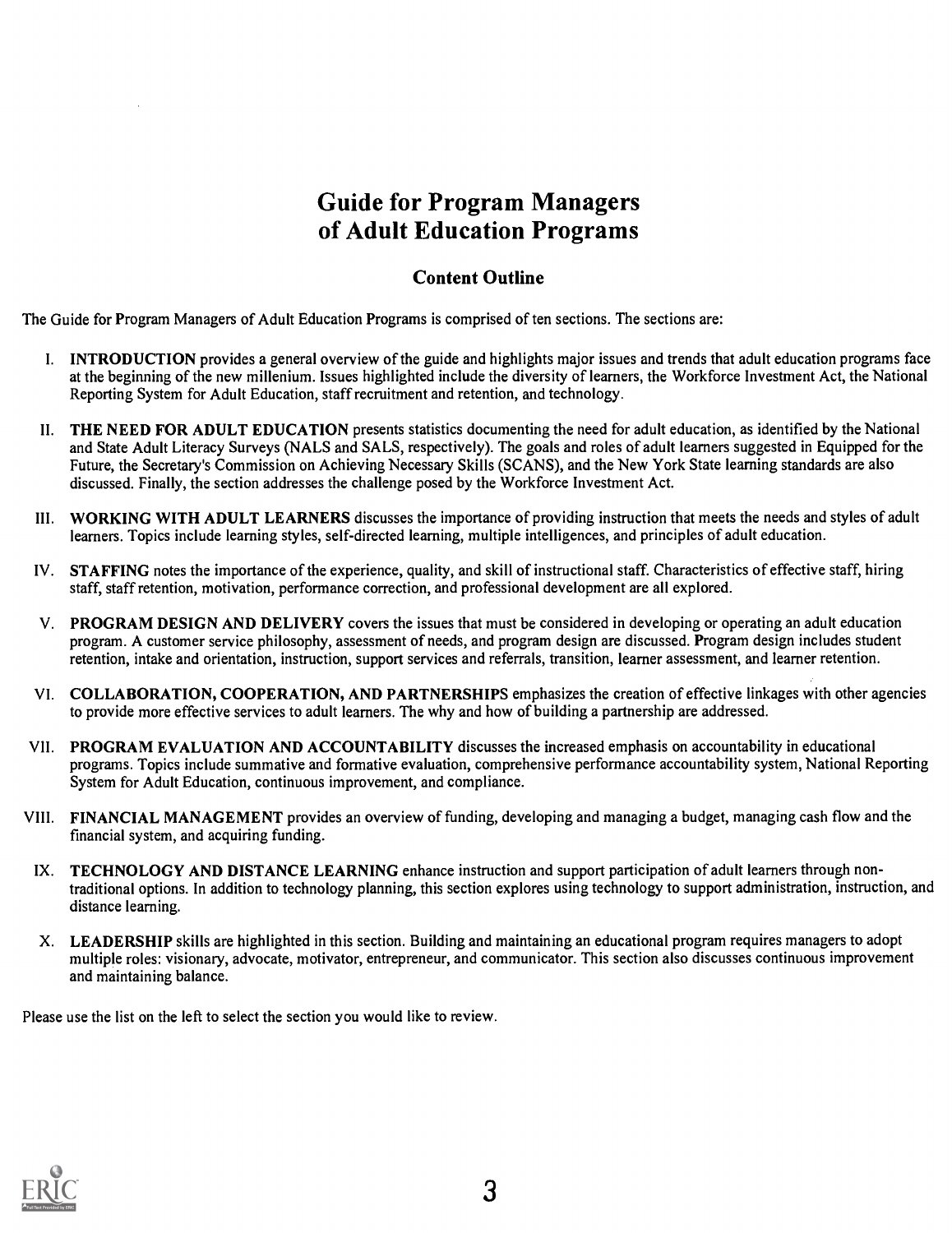# I. INTRODUCTION

#### Overview of Adult Education

Adult education is significantly different from K-12 education. First, education for adults is usually not mandatory. Nor is it a full-time endeavor since most adult learners are juggling competing demands, such as family and employment, to make time for achieving their educational goals. And, these goals are diverse, ranging from being able to read to a child to securing employment.

In New York State, program participants range from native-born to new immigrants, from English proficient to no English proficiency, and from trained to unskilled. For those with prior education, too often the experience was negative. To fully appreciate the complexity of adult education, consider the pressing need to move ahead combined with a great deal of life experiences.

The complexity doesn't stop there. Adult educators are working to serve and balance the needs of several masters: the learner, employers, public assistance agencies, and the State Education Department. Additionally, new government initiatives place pressure on adult education programs to produce measurable and substantial results in less time than before.

## Challenges and Trends

Assessment and accountability are becoming more public and more pressing, particularly with the advent of welfare reform and workforce development efforts. The Workforce Investment Act (WIA) requires each state to establish benchmarks for performance. The National Reporting System for Adult Education (NRS) will be implemented to collect data on Title 2 of WIA. Local Workforce Investment Boards will add to these expectations based on the needs of the local workforce.

In the current labor market, employers are hiring more people without basic literacy skills. This makes recruiting and retaining students difficult for education programs since students know they can earn a living at their current level of education. Furthermore, those students whose skills are so weak that they are currently unemployable have, not surprisingly, a great range of needs - needs that must be addressed to not only promote employability, but to actually allow learning to take place. For example, it may be more difficult to secure employment for those who struggle with substance abuse or for those with no employment experience whatsoever. Another group with a similar high level of need is the incarcerated population.

Other public policy decisions impact adult education just as heavily. As many legal immigrants lose eligibility for federal assistance due to immigration reform, adult educators feel pressure to focus on citizenship preparation. The current national valuing of family literacy, as evidenced by its inclusion in the Workforce Investment Act, the Reading Excellence Act, and the Head Start Act Amendments, prompts efforts to integrate such programming at the local level.

In addition to what might be termed "external" factors, professionals in adult education must also address issues that are within their programs. First, and as noted earlier, adult learners must juggle family responsibilities and work demands with educational aspirations. This leads to requests for adult education programs to operate outside of typical school or business hours. It is often difficult to find teachers interested in working evenings and weekends.

Attracting and retaining qualified staff is difficult at best. The limited funding available to support adult education, combined with the part-time nature of some teaching positions, limits staff member's access to adequate benefits, including professional development. This also limits participation in staff meetings, weakening program communication, planning, and evaluation. A tight labor market and upcoming teacher shortage will only lessen the availability of quality staff. Considering that students in New York State's adult education programs collectively speak over 100 different languages, the importance of having a large and varied pool of qualified instructors from which to pull is underscored.

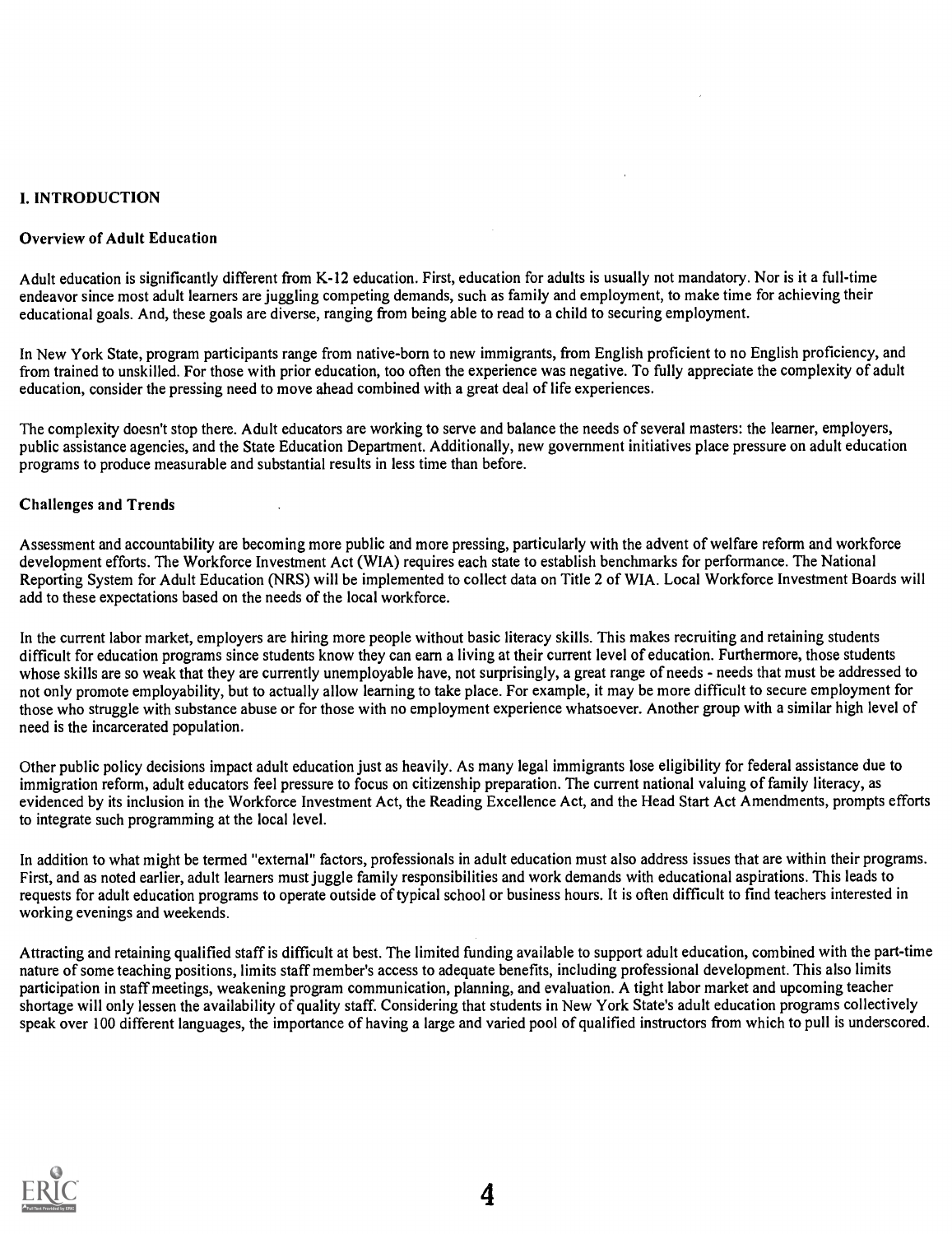Despite the diversity of adult education students, many of them do share memories of very negative experiences with the education system. Coupled with the pressing day-to-day problems they face, this negativity is a major challenge to adult education programs in retaining students long enough for them to develop the skills necessary for achieving their goals. According to Fellenz and Conti, as many as 60% of new students leave a program within the first six contact hours.<sup>1</sup>

The lure of technology - e.g., working with and learning from computers - can attract students. However, the promise of increased efficiency and effectiveness offered by new technology is contrasted with the challenges of acquiring funding to purchase the necessary equipment and related materials, of training students and staff, and of continuously upgrading the technology which becomes obsolete at an ever faster pace. Programs may need to overcome staff and, paradoxically, student fears about learning and using new technology.

Adult education programs have limited resources. Therefore, it is essential that these programs collaborate and network with a wide variety of community programs to ensure students get the services they need.

The key to facilitating a successful transition from the adult education program to next steps in a learner's life path is to maintain a clear focus on the individual learner's needs, current skills, and goals. Program planning and design should be based on an aggregate of these needs and goals. Recruitment and intake should quickly tap into these goals and help the learners see how this program will help them further their personal life plans. Instruction needs to be individually tailored and delivery must accommodate the learner's needs. Support services must be provided to help learners overcome barriers to attaining their educational goals.

The adult education system has gained credibility in the past several decades, and has become a recognized and valued component of the educational and workforce development systems. However, due to recent changes in focus resulting from welfare reform and the Workforce Investment Act, development of educational skills and abilities has become an outcome secondary to obtaining and retaining employment. Individuals enter the labor market without the skills needed to advance beyond entry-level employment. The challenge for program managers is to continue to advocate for the role of education in workforce development systems and at the local workforce investment boards to ensure that individuals gain the skills needed to move beyond entry-level employment.

The challenges growing out of workforce development efforts, welfare reform, and other factors previously detailed prompted the development of this guide, which will assist managers of adult education programs in the design of appropriate programs and development of problemsolving strategies.

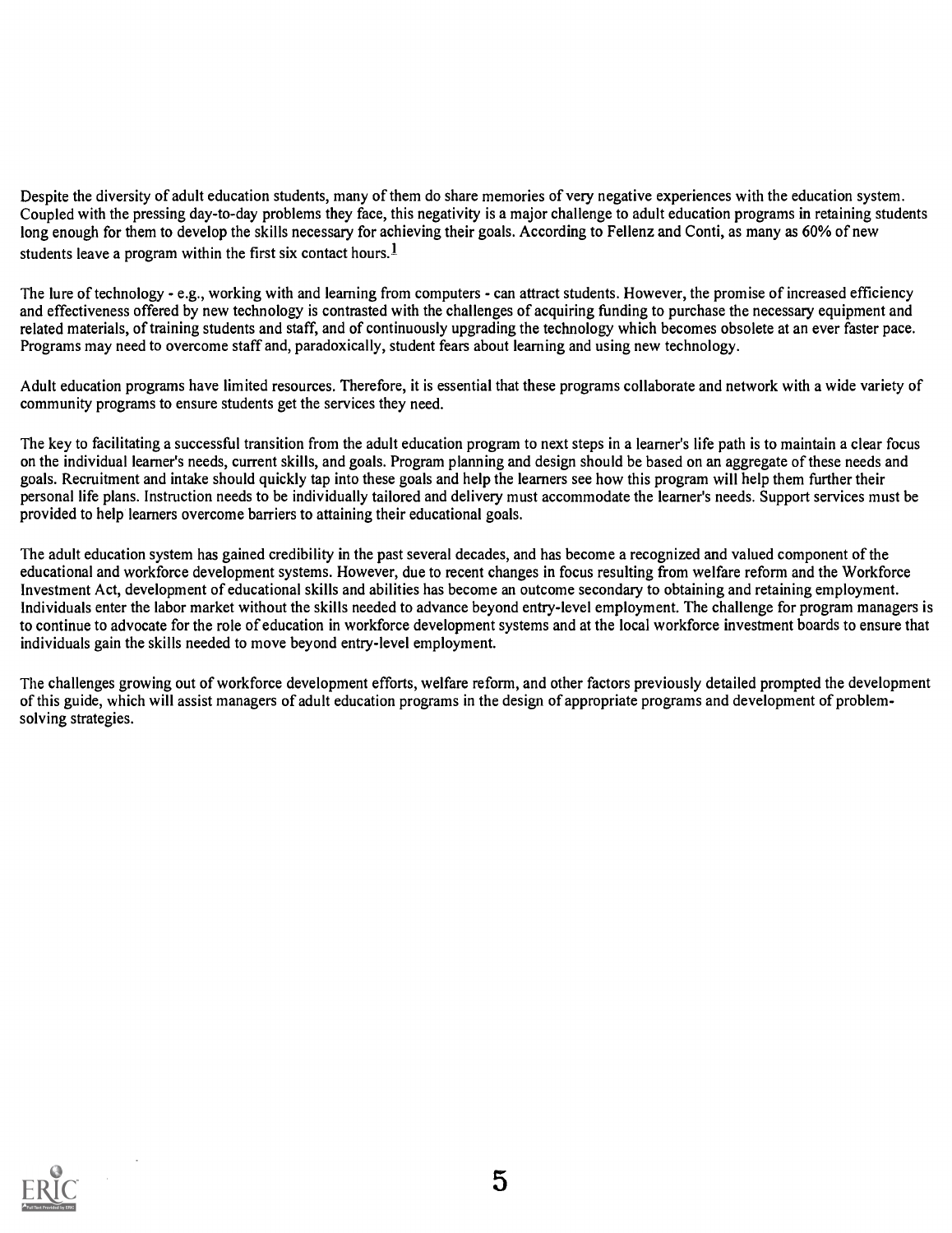# II. THE NEED FOR ADULT EDUCATION

We must prepare people in what nobody knew yesterday, for what nobody knows yet, but for what they will find out tomorrow. Margaret Mead (taken from Review of Research Integrated Learning by Castallo and White)

The National Adult Literacy Survey of 1993 showed that the skills of more than 40% of all American adults are below the New Basic Skills benchmark (level 3 on the NALS 5-level scale).<sup>1</sup> The International Adult Literacy Survey (1995) confirmed these findings, placing the United States sixth out of seven industrialized countries.  $\frac{2}{3}$  (Another national survey is planned for 2002.) Mirroring these national statistics, adult educators in New York State (NYS) face a tremendous challenge:

- According to the 1994 NYS Adult Literacy Survey, approximately 25 percent of all learners served in adult basic education programs function below the sixth grade reading level. Sixty-nine percent of all learners in English for Speakers of Other Language programs function at the lowest two levels of English language proficiency.
- Over half of adult welfare recipients in NYS do not have a high school diploma or equivalent and more than 40 percent have limited literacy skills.<sup>3</sup>
- Almost 50,000 public assistance recipients in NYS have a disability and many of them are unable to obtain work due to disabilities resulting from abuse of alcohol or other drugs.
- Teen parents under age 20 must enroll in an approved program leading to a high school degree or the equivalent if they want to continue to access public assistance. $\frac{4}{3}$

As implied by the preceding list, the needs of learners in NYS are manifold. In fact, the learners themselves are tremendously diverse. They range from native-born to new immigrants, from English proficient to no English proficiency, from trained to unskilled, and from unemployed to employed. Within this diversity, however, overall learner goals can be distilled into four categories:

- 1. Access and orientation, including: physical and geographic orientation (reading maps and signs) and psychological and social orientation (knowing what is going on in the world, understanding institutions that impact on one's life, and getting needed information). This connects to typical adult learner goals of getting a job, helping children with schooling, and being an informed and capable citizen.
- 2. Voice, including all aspects of communication: written and oral communication skills, why and how to speak up so one can be heard, and speaking to people of authority in all parts of one's life.
- 3. Independent action, including the dual elements of independence and action, being able to: act and communicate for oneself, solve problems, make informed decisions, take actions on behalf of one's family or community, and achieve economic self-sufficiency.
- 4. Bridge to the future, including: how to be ready for change, continuing life-long learning, adjusting to technological change, and improving family circumstances.5

Equipped for the Future recognized the multiple roles of adults. In addition to being a learner, an adult is also a worker, family member, and community member. These multiple roles often compete for a learner's time and attention. In order to fulfill the demands of their multiple roles, adults must develop and continually improve their basic reading and writing, speaking and listening, and functional and workplace skills.

Efforts at the national and state levels have begun to define what skills are necessary to compete in a global economy and to fully function in an ever-changing society. The Secretary's Commission on Achieving Necessary Skills (SCANS) defined the core competencies an individual needs to succeed in today's marketplace. Industry-specific national skill standards moved beyond SCANS in defining necessary competencies. Equipped for the Future defined the skills adult learners need to be successful in all aspects of their lives.

In addition to meeting these skills, learners face the challenge of achieving certain academic standards. For example, the New York State

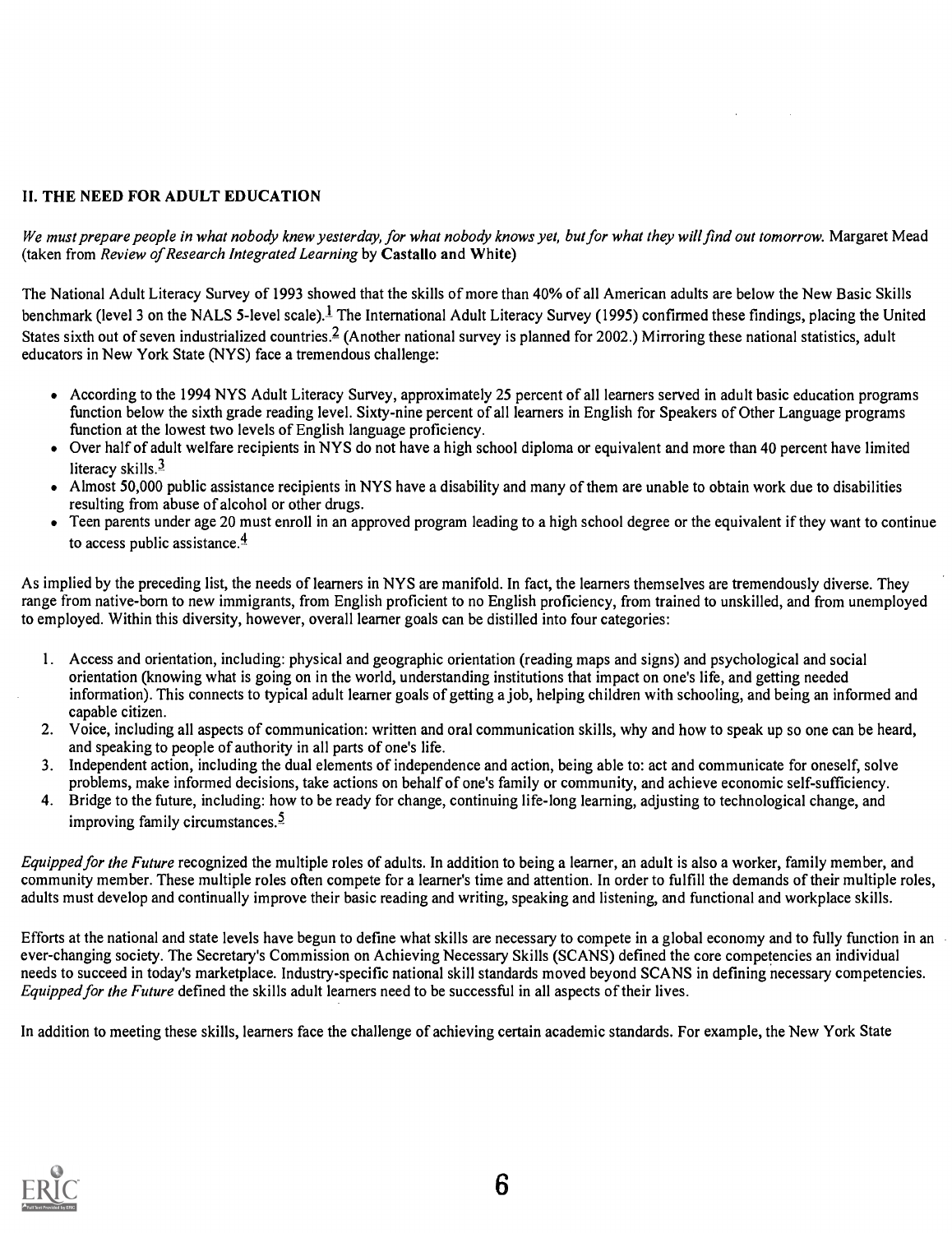Education Department, in its mission to raise the knowledge, skill, and opportunity of all people in New York, defined learning standards. Intended for preschoolers through adult students, the standards address seven areas, including career development. The learning standards were specifically connected to adult education practice in the *Adult Education Resource Guide and Learning Standards* (AERG). The Career Development and Occupational Studies (CDOS) supplement to AERG connects the learning standards to adult career and employment goals.

# The WIA Challenge

Aside from the emerging emphasis on skill standards, the largest issue currently challenging adult education is welfare reform and the Workforce Investment Act (WIA). The Adult Education and Family Literacy Act (AEFLA) is the new Title II of WIA. Title II implements a customer-oriented system requiring collaboration, coordination, and accountability at both the state and local levels to ensure the nonduplication of services and the demonstration of program effectiveness. WIA Title II focuses on providing education services to eligible individuals so they can:

- acquire the basic skills necessary to function in society as family members, workers, and citizens.
- continue their education through at least the completion of secondary school.
- participate in training that will enable them to become more employable, productive, and responsible citizens.

WIA requires extensive coordination and collaboration at the local and regional levels. It includes a comprehensive student accountability system with three core indicators: educational gain; placement in employment, retention, postsecondary education, and other education and training programs; and attainment of secondary credentials (GED).

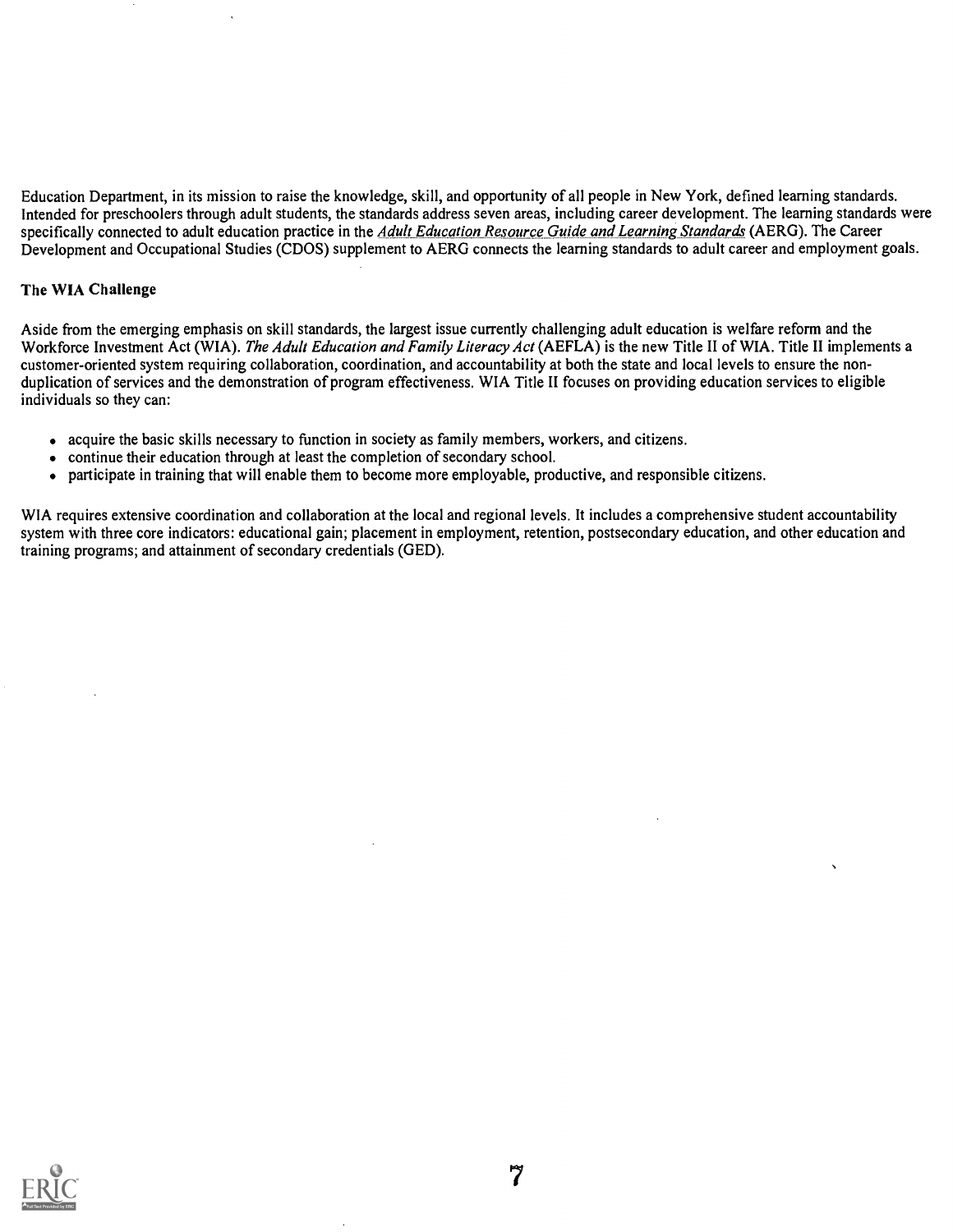# III. WORKING WITH ADULT LEARNERS

To help adult learners develop their skills and achieve learning standards, practitioners must acknowledge the experiences adult learners bring to the educational setting. Some have had early negative education experiences and are hesitant to participate in a formal education program. Some are very self-directed about their learning, while others need a great deal of guidance and support. Adult learners, as with all students, possess a wide array of learning styles, skills, and natural abilities (multiple intelligences).

This diverse mix of learners in the classroom presents a formidable challenge to adult education teachers. It is an issue for program administrators as well, since students will leave if the instruction doesn't connect to their needs and styles.

# Learning Styles

Much has been written about learning styles and these styles have been categorized in a number of ways. (One approach to understanding learning styles is presented below.) In dealing with learning styles, it is most important to remember that different students learn best from different approaches. Teachers who are unaware of learning styles will naturally teach from their own style, making learning difficult for students who have a different style. Conversely, teachers who attend to learning styles issues and vary the style they use in their instruction will have a more motivated and more successful group of students.

People generally have a mix of learning styles, with one or two predominating. Often there is a sequence to learning, such as hearing something first and then trying it out. Others may need to read something and then talk about what they've learned for the learning to really sink in.

One structure for understanding learning styles organizes learning into five categories:  $1$ 

- 1. Visual learners like ideas presented in pictures and diagrams. Even their figures of speech are visual. They learn by watching and sometimes even by doodling.
- 2. Auditory learners like to listen and to have things explained orally.
- 3. Kinesthetic learners prefer to learn through hands-on experience. They move or use their bodies to solve problems. They are often involved in sports or other physical activities.
- 4. Print-oriented learners love to read. They pick up ideas from print quickly and easily remember what they read. They prefer books to movies and would rather read than be told something.
- 5. Group-interactive learners are most efficient in discussions or other activities that involve working with other people. They like to exchange ideas and understand things better after experiencing them as part of a group process.

Retention rates have been studied per style of instruction.<sup>2</sup> Lecture, reading, audiovisual presentation, and demonstration approaches all produced a less than 30% retention. Adding in a discussion group increased retention to 50%, providing opportunities to practice the learning increased it to 75%, and having learners teach others or put the learning immediately to use in a real-world setting resulted in a 90% retention rate.

# Self-Directed Learning Matrix

Learners approach education from a variety of positions. Some come with a sense of direction and a focused set of goals. These learners often want to take charge of their own learning. Others come without a clear sense of direction and with no idea of how to go about learning. They are very dependent and plan to rely completely on the teacher. Many students fall somewhere in between.

The key to promoting effective self-directed learning is understanding each learner's natural place on the continuum between self-directed and

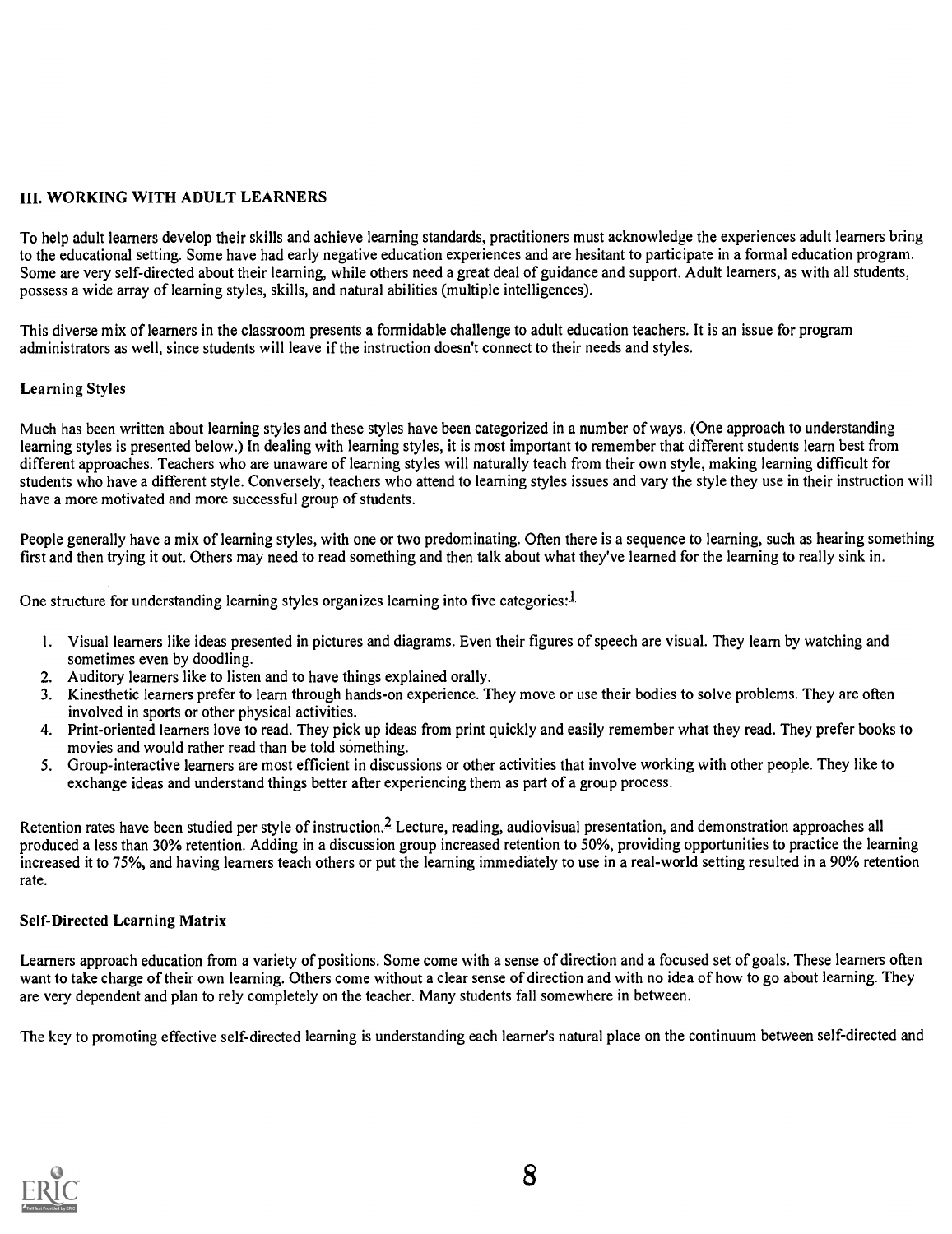dependent. Then, strategies can be developed to help learners gradually move closer toward the more self-directed pole. Developing skills of self-direction and initiative are critical life skills for success at work, in the family, and in the community.

Many learners need the assistance of the teacher or counselor to clarify their goals and to help them design a learning plan. However, some organizations or individual teachers take this too far and tell the students what they need to learn and how they can best learn it. Besides turning off many adult students, educators run the risk of missing out on critical goals for the student or missing out on helpful learning strategies individual strengths and interests of which the students are often aware. Also, most adult learners will be more invested in learning if they take an active role in the process.

The teacher's natural style is a complicating factor. Some teachers are natural facilitators, allowing self-directed students to chart their own course but leaving more dependent students floundering. Other teachers are more directive and authoritative, providing needed support to dependent learners but quashing the initiative of the self-directed students. Teachers need to be aware of these styles and tendencies and learn how to adjust their styles to meet the diverse and evolving needs of their students.

# Multiple Intelligences $3$

Howard Gardner developed a classification of multiple intelligences. He defined intelligence as an ability to solve problems or fashion products that are valued in one or more cultures. The two intelligences that instructional settings traditionally focus on are mathematical/logical abilities (use and appreciation of abstract relations; facility with numbers and logical thinking) and linguistic skills (understanding and using spoken and written language; descriptive, expressive and poetic language abilities). To these, he added:

- *interpersonal* capacity to recognize and make distinctions among feelings, beliefs, and intentions
- intrapersonal understanding the self and drawing on this to make decisions about viable courses of action; ability to distinguish one's feelings and to anticipate one's reactions to future courses of action
- $\bullet$  spatial perceiving and using visual or spatial information; transforming information into visual images
- musical creating, communicating, and understanding meanings made out of sound; ability to deal with patterns of sound  $\bullet$
- body/kinesthetic using one's body to "create"; the ability to control or isolate parts of one's body; athletic, creative, fine and gross motor movements
- naturalist ability to understand the natural world; to distinguish among, classify, and use features of the environment; also applies to general classifying and patterning abilities.

Gardner shifted the conversation from "How smart are you?" (e.g., IQ test) to "How are you smart?" (What are your strongest intelligences?). Each intelligence has its own unique characteristics, tools, and processes. Each represents a different way of thinking, solving problems, and learning. As with learning styles, no one has only one intelligence, but rather a combination of intelligences with some predominating over others. People learn best when the information is presented in a way that taps into their strongest intelligence. For example, in learning about angles, students can be asked to:

- make a list of all the angles they see in a classroom
- use their arms and elbows to make five different angles and then sketch them out
- form a group to talk about how angles are used in everyday speech (e.g., "I did a 360.")  $\bullet$
- write a poem, song, or rap using words about angles.

Adult educators are as diverse a group as their students. Educators include those trained specifically for adult education, elementary and secondary teachers, tradespeople, craftspeople, health care professionals, politicians, and government workers. In addition to building in strategies for working with the diverse mix of learners each program services, adult education programs need to build in ways for teachers with such varied backgrounds to learn from each other and work together to provide the best education for their students.

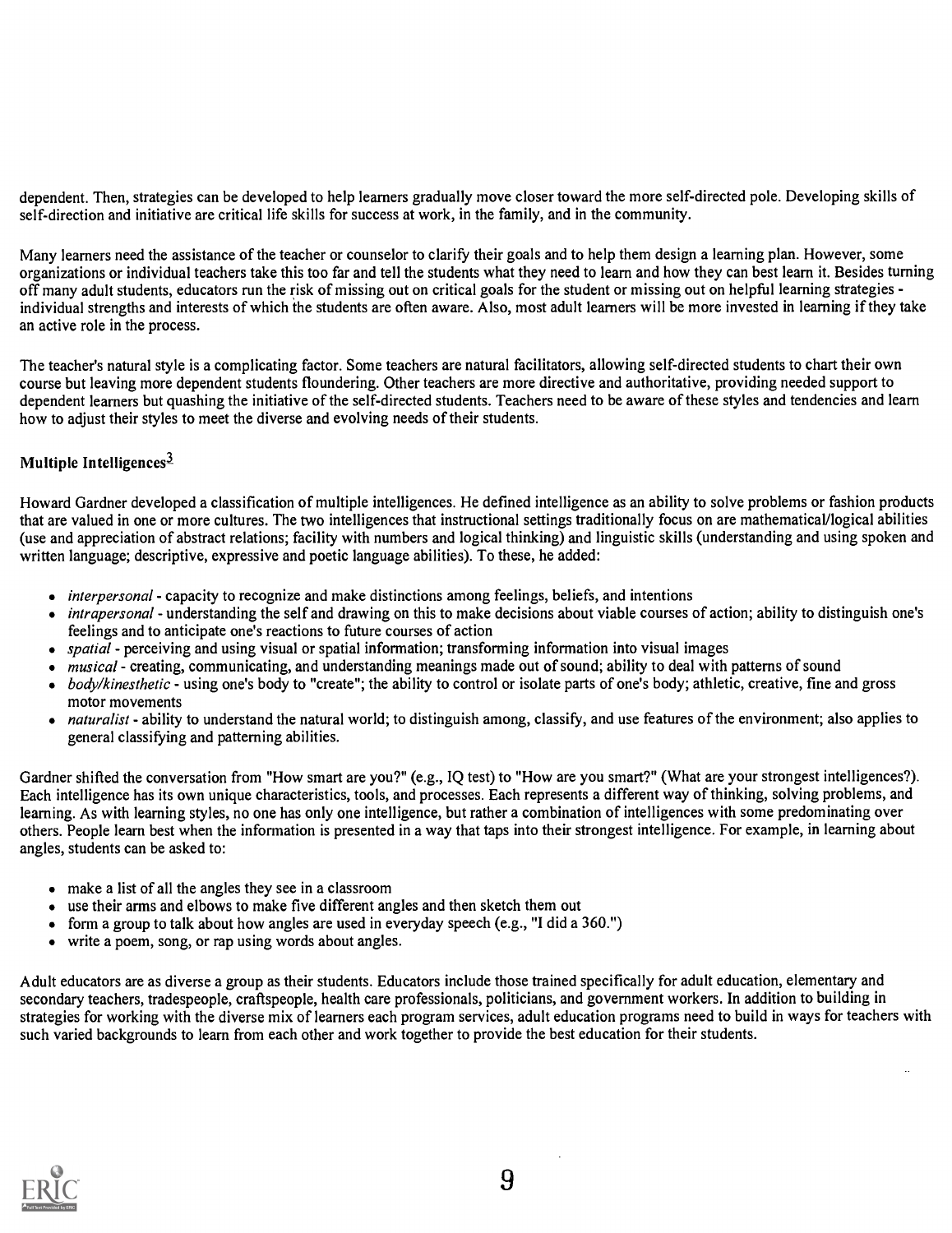# Bringing It All Together

There are a number of principles that guide the development of effective adult education programs:  $4$ 

- 1. Involve learners in program planning and implementation
- 2. Draw upon learners' experiences as a resource
- 3. Create a climate that encourages and supports learning
- 4. Foster a spirit of collaboration
- 5. Encourage self-directed learning
- 6. Use small group activities to enhance learning
- 7. Provide adequate support services

# 1. Involve learners in program planning and implementation

In operating an adult education program, maintaining a clear focus on individual learners - their needs, current skills, and goals - is vital to success. Involving learners in program planning and design ensures an attentive focus on customer needs and expectations. The overall program design is based on an aggregate of these needs and goals. Learners should also be involved in on-going program assessment to see how well the actual program meets the intended goals.

Instruction needs to be individually tailored to the learning styles, goals, and life situation of individual learners. In addition, support services have to be provided to assist learners in managing their specific life challenges so they can find the time to further their education. Adult education is not a "one-size-fits-all" proposition.

Involving learners in program design and implementation is a way to demonstrate the program's respect for the adult learners. To buy into an adult education program, adult learners must feel a sense of both partnership and choice. Adult learners need to be active partners in the design and implementation of their educational program. They need to choose the standards or goals they will be working on, the pace at which they will work, and the schedule they can develop for their education. They need opportunities to be as self-directed as possible. While adult educators and counselors can offer guidance and advice, it is only the individual learner who can decide what s/he is willing to commit to.

Many adult educators support this concept, but are unable to put it into practice. The diverse needs of learners, part-time nature of the job, and rapid turnover of students all make actively involving students in planning and implementing programs more difficult. To begin the process, consider inviting adult learners to sit on an advisory council or assist with orientation of new students.

#### 2. Draw upon learners' experiences as a resource

Another key to successful adult education programs is providing the learning in a context that makes sense to the learner. The skills and information they are learning should clearly relate to their individual needs, goals, and life experiences. Learners' life experiences can be used as examples in presenting academic instruction. Abstract concepts are better understood when placed in a familiar context.

In addition, valuing learners' experiences and referring to them during class helps reinforce the underlying respect adult learners expect from the people with whom they interact. This furthers the sense of partnership presented earlier.

Support this approach by using instructional materials and learning experiences that are based on students' lives/living environment. This helps make the learning more authentic. Materials that are adapted to different student populations are commercially available.

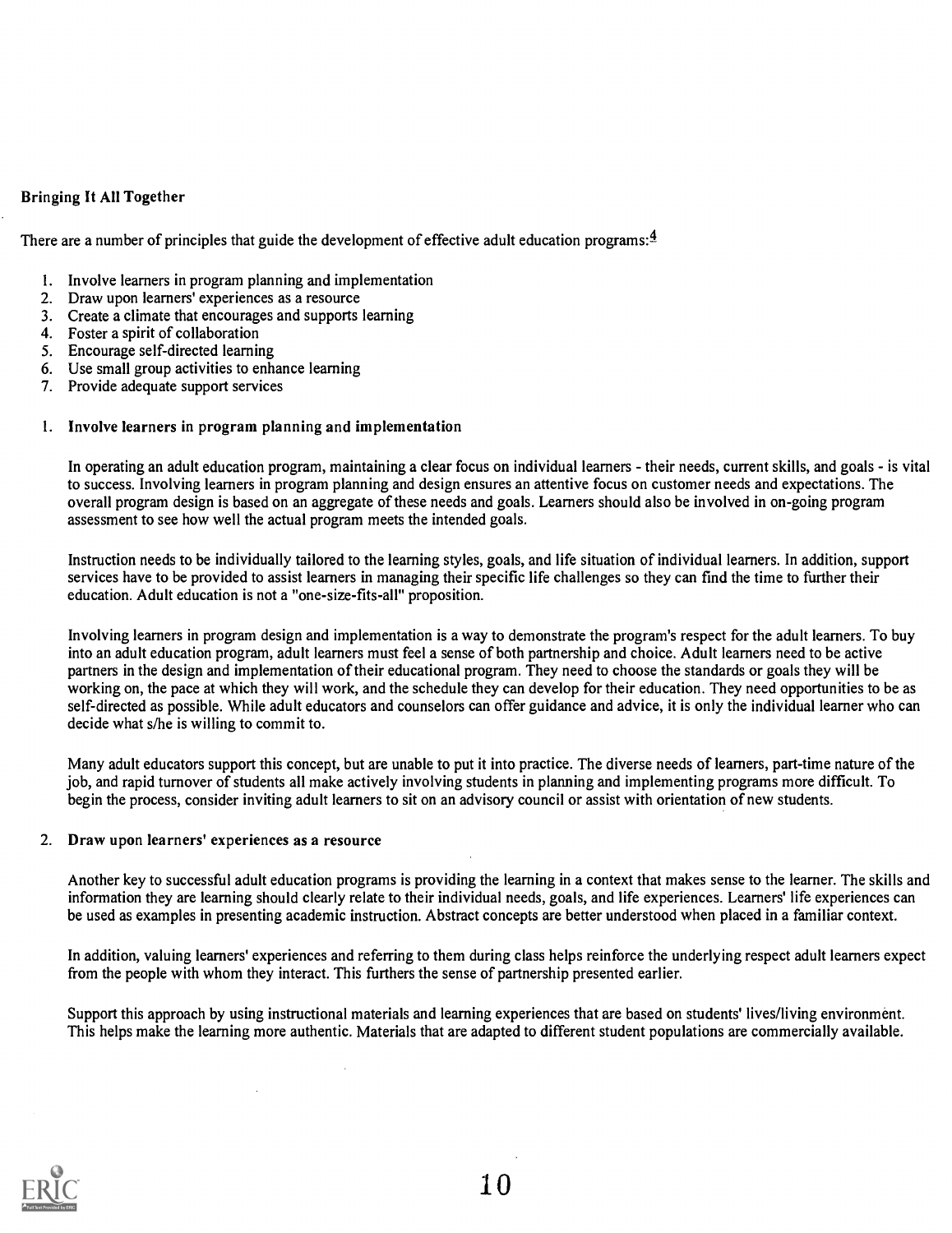Teachers can build the actual life situations of students into lessons and learning activities.

One example of sharing a life situation<sup>5</sup> is to build a reading and writing activity around the topic of child health and safety for learners who are parents. Learners choose articles/booklets to read about child health and safety. They then summarize in writing what they have learned and present it to the class and/or have a small group discussion about how they can take this information back to their family life.

# 3. Create a climate that encourages and supports learning

The classroom and program environment should reflect mutual respect and trust as the foundation for all interactions. This needs to begin with recruitment and intake and continue through the instructional program and follow-up. Learners should feel better about themselves from participating in the program. They do not need to experience more letdowns and failure. This is not to say that learners should not be challenged academically or confronted when they exhibit disruptive behavior. A supportive climate means that all interactions are based on respect for the learner as an adult and trust in their capacity for learning and growth.

To help develop an effective and supportive learning environment, take into account individual learning styles and multiple intelligences when designing the instructional program, creating lesson plans and learning experiences, and counseling and advising students.

There are many other techniques to positively engage adult learners. If the general atmosphere of the program or classroom must be inviting. Adult learners must know that this learning experience will be different from their previous educational experiences as children or teenagers. The arrangement of the classroom can symbolically help change their perceptions about education. Setting up desks in a circle or in small groups, rather than traditional rows, can create a more relaxed and adult environment.

Other ways to make students feel at ease and motivated are to:

- o post welcome signs
- o implement a peer support system
- o encourage the pursuit of small, attainable goals
- o incorporate alternative, enjoyable ways of learning, such as field trips or computer-aided instruction
- o pass out welcome packets
- o arrange occasional social gatherings
- o use a balance of instructional strategies, both group and individual
- o regularly express genuine praise and encouragement.

Creating an atmosphere of openness and trust helps students talk about their problems. Occasionally, they may need one-on-one time with the teacher. To be ready for times of personal crisis, the teacher should build in extra time or arrange to have another teacher serve as a backup in the classroom. Adult educators can show their support by being willing to discuss learners' problems and ready to refer learners to appropriate resources and/or agencies.

Some type of reinforcement may be helpful, especially during the period when learners struggle to recognize, "What's in it for me?". Rewards should be for very specific accomplishments, such as meeting attendance requirements. Due to their tangibility, certificates are an example of a reward particularly meaningful to students.

It is important for all agencies involved with the adult learner - e.g., adult education program, local Job Service, Department of Social

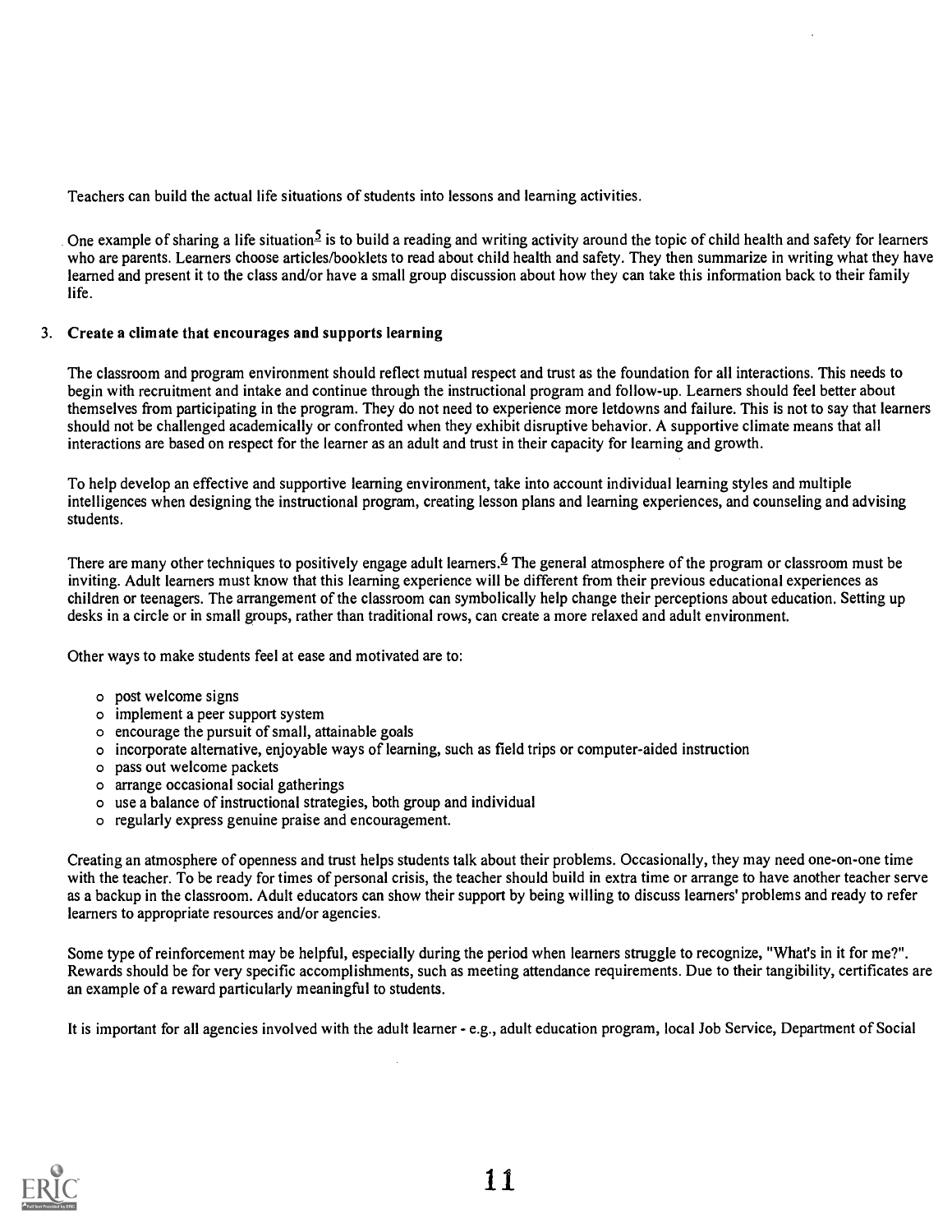Services (DSS), probation office - to communicate with one another. Inter-agency coordination and collaboration are essential for ensuring the most efficient provision of services. If, for example, a learner is mandated to attend an adult education class as a condition of probation, both the adult educator and the probation officer must be aware of the learner's expectations and goals.

While all of these elements are important in engaging the adult learners, the most important way to increase motivation is to respond to the learners' needs. This begins with a supportive intake process, which helps identify the individual adult learner's goals for starting or returning to an adult education program. Periodic interviews - couched in an informal, non-threatening way - can serve as an ongoing needs assessment to fine-tune the individual learning program.

The outcome or payoff of education must be worth the effort and cost to the "consumer." While adults undertake education for a variety of reasons and with a variety of goals in mind, they are most often focused on getting, retaining, and/or upgrading employment. For nearly all adult learners, the main motivators for learning are to increase their employability and/or to interact more fully with their children (especially around schoolwork) and their community.

Because of the unique characteristics of adult learners, their expectations and goals may not always fit neatly into the academic learning standards. (For more information about the learning standards, see the Adult Education Resource Guide and Learning Standards.) Educators and counselors need to help learners see how their goals and needs relate to learning standards. As part of balancing competing demands, adult learners may not choose to master all of the learning standards when they enter an education program. Instead, they may tackle one standard at this time, and then, later, enter another adult education program to tackle another standard.

The New York State Learning Standards clearly define the performance required of students at the elementary, intermediate, and commencement levels to fulfill adult roles as workers, parents, and community participants. The National Reporting System for Adult Education provides twelve literacy levels and indicators in English Language Arts, numeracy, and work skills.? Taken together, these performance indicators provide clear direction for what is required to function effectively in the 21st century. While these indicators provide clear, long-range goals for adult learners, they can be overwhelming and discouraging if taken all at once. Educators need to support adult learners in prioritizing and focusing on selected issues.

Integrated, contextualized learning recognizes that the learning standards do not need to be addressed in isolation. For example, as an ELA/vocabulary-building activity, a teacher in an ESOL class may ask class members to reflect on their personal interests. ESOL learners at the beginning level may be able to capture their thoughts by completing the sentence, "I like to . . .". More advanced students can be asked to write an essay about their interests. This combines the ELA and CDOS learning standards into one lesson.

# 4. Foster a spirit of collaboration

Each learner has important skills, experiences, and knowledge to share with the other learners and teachers. Often a well-informed peer can get a concept across to a learner who is not understanding the teacher's instruction. Teachers can pick up examples and contexts from engaged learners that help teach these skills to other students.

Learning to work together in the classroom is an important skill to bring to the workplace. More and more organizations are moving to a team-based environment, and the old model of students working independently in isolation from each other will not give them the skills they need to success in the work world.

Finally, collaboration emphasizes the mutual respect, trust, and partnership discussed earlier.

# 5. Encourage self-directed learning

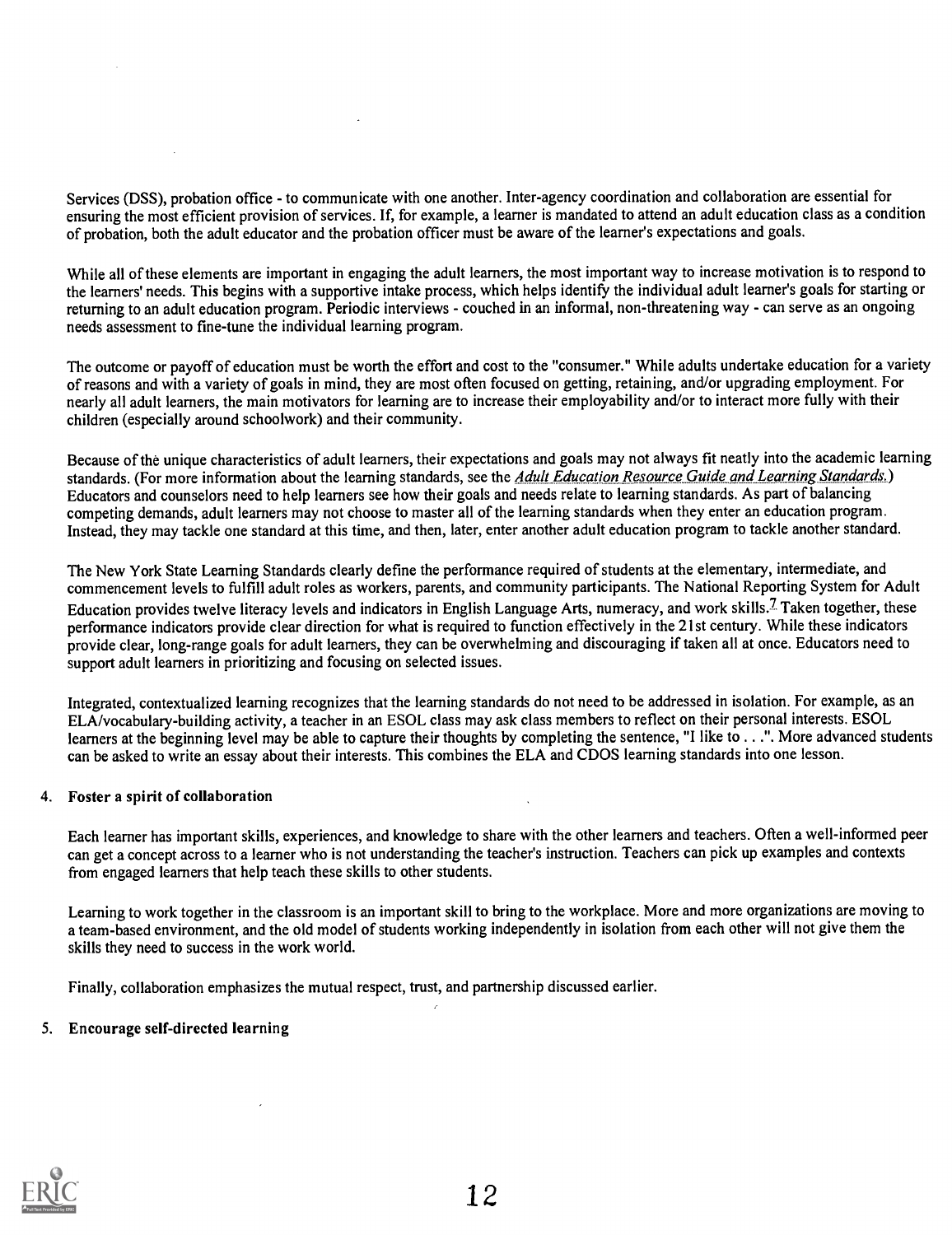While collaboration and partnership are important, it is equally important for learners to develop initiative, independence, and a sense of empowerment. Adult learners often know what they want to learn and are hesitant to join a program with a pre-set curriculum. Encouraging them to become more self-directed in achieving their individual goals helps motivate them and encourages them to continue attending the program. Instructional activities need to have a balance between small group, collaborative learning, teacher-led instruction, and self-directed learning.

Once students have begun the program, teachers can advise them on methods they can use to take active charge of their learning: from accessing the library and the Internet, to meeting in small study groups, to developing complex projects they can complete on their own.

# 6. Use small group activities to enhance learning

Small groups allow learners to take a more active role in their learning. It also promotes the collaboration noted earlier, providing increased opportunities for students to learn from and teach their peers. Most people learn best by applying abstract concepts in a concrete situation. Small group activities can provide a concrete context in which to apply (even if it is a simulation) new skills/knowledge.

Small groups can promote a more "learner-centered" environment than a large group setting. These activities provide peer support to the students and help soften the line between student and teacher. Small group learning also takes some of the strain off the teacher who is working with a very diverse class. While the small groups are interacting, the teacher can provide individual attention to those students most in need of support. Finally, small groups are closer to the team environment found in many companies, which helps prepare students for the workworld.

#### 7. Provide adequate support services

Given the many challenges most adult learners face, they are generally not able to devote a large amount of time to their education program. These challenges could include the need for transportation, childcare, employment, health services, mental health services, housing/shelter, nutrition, education, etc. By providing support services (directly or through referrals), an education program can help the students resolve or ameliorate some of these challenges, allowing more time for education.

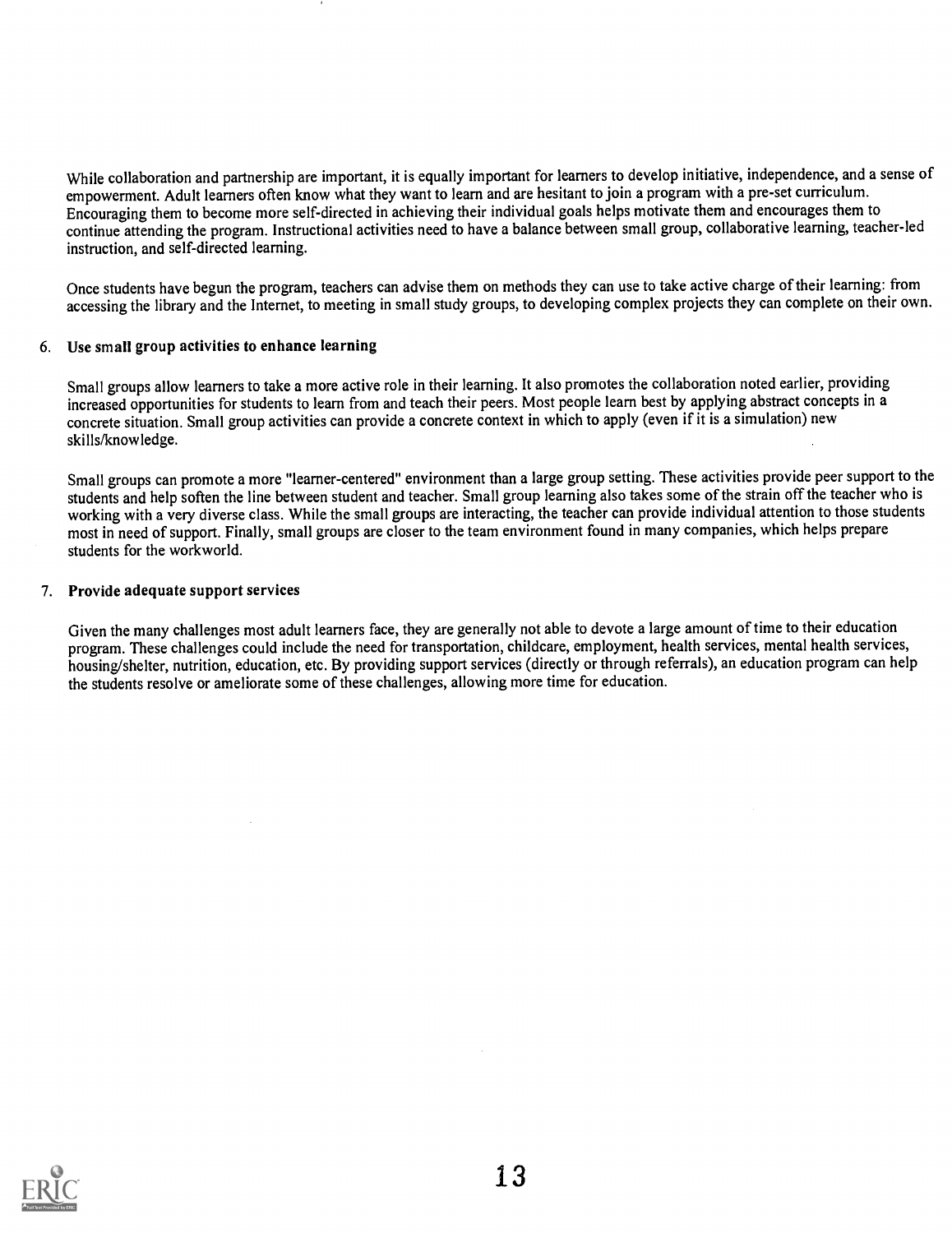# IV. STAFFING

The key to any effective adult education program is the quality of the staff, and, in particular, the skills and commitment of the instructional staff. This guide will focus on teachers, although many of the same issues apply to all program staff.

Teachers' roles vary greatly from program to program and are changing even more due to WIA, the new standards, and other external factors. In addition to providing instruction, teachers may function as counselors, helping students deal with needs they have outside the classroom and/or guiding them in their job search. Teachers might provide referrals to other services and act as caseworkers coordinating and following up on these referrals. Teachers in programs located in a one-stop environment focus primarily on classroom issues, with other specialists available to address the other needs of students. But, even in this context, teachers spend the most time with learners and, therefore, are most aware of the learners' diverse needs. Teachers usually develop the strongest relationship with learners and are often in the best position to successfully offer guidance and support.

Many teachers are part-time and paid on an hourly basis. Programs need to build in time for teachers to work with learners outside of the core schedule and to make and follow-up on referrals. Given the critical role teachers play, programs need to plan for teachers to have time for staff meetings and professional development activities. With the increased emphasis on accountability, teachers also need time to document student progress.

# Characteristics of Effective Staff

Characteristics of effective adult education teachers include being:

- enthusiastic about learning and teaching
- well-grounded in effective teaching and assessment methods
- thoroughly familiar with the principles of adult education and the characteristics of adult learners  $\bullet$
- flexible enough to teach to multiple learning styles and intelligences
- creative enough to contextualize learning, tapping into students' life experiences
- learner-centered, connecting learning to students' individual goals and expectations  $\bullet$
- good listeners and sensitive to cultural diversity issues.  $\bullet$

In addition, teachers employed by school districts or BOCES must have an adult education teaching certificate issued by the New York State Education Department. To obtain an adult education teaching certificate, individuals must submit an application that documents specific requirements.

In addition to having expertise in their specific area, counselors, job developers, volunteers, office staff and administrators should have many of the characteristics listed above for teachers. They should be:

- enthusiastic about adults developing academic skills
- familiar with the principles of adult education and the characteristics of adult learners
- flexible enough to work with the varied needs and styles of adult learners  $\bullet$
- learner-centered, focusing their work on students' individual goals and expectations  $\bullet$
- good listeners and sensitive to cultural diversity issues.  $\bullet$

Effective managers and administrators are also key to the program's success. In addition to the qualities listed above, program managers need to be:

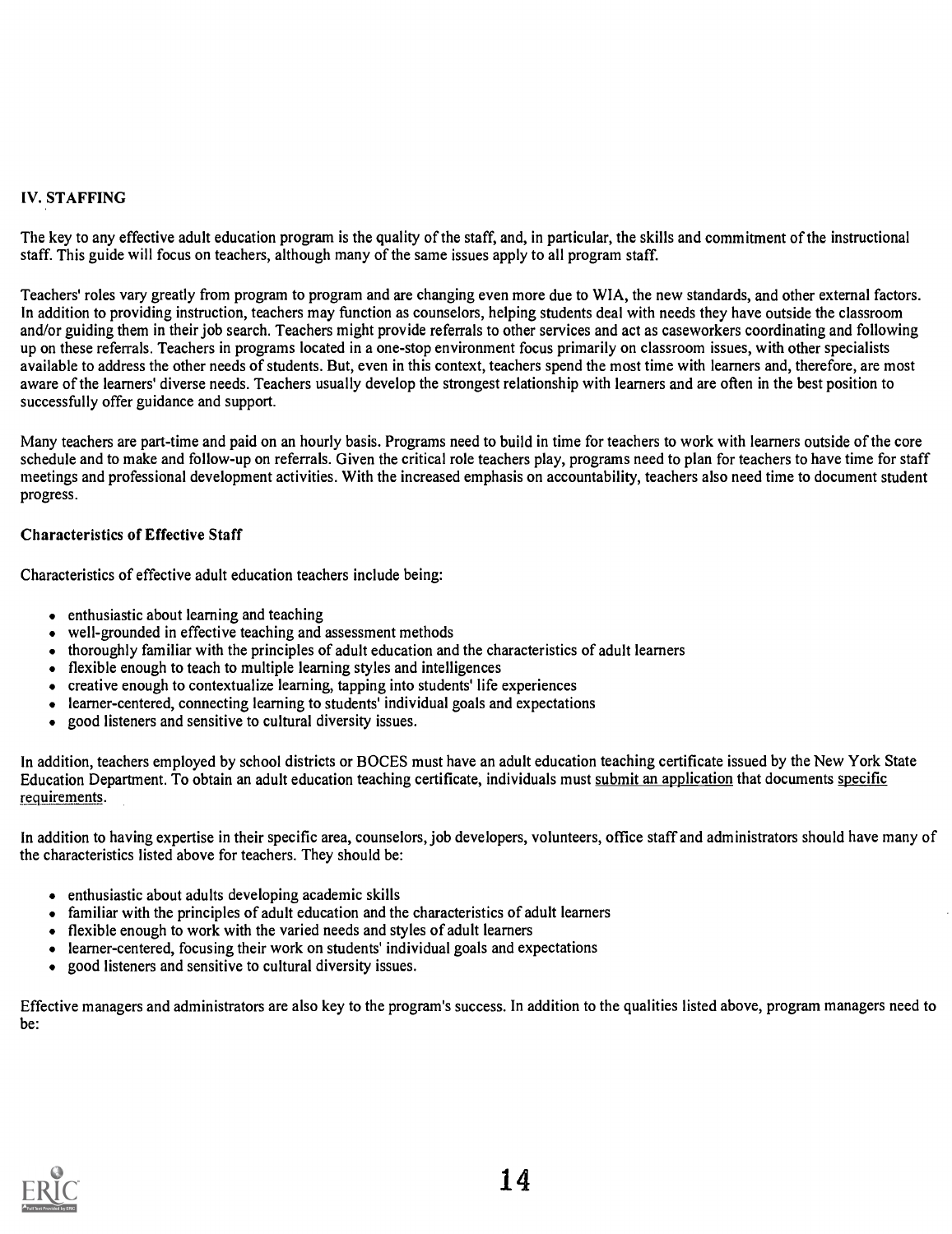- familiar with the rules and regulations related to the operation and funding of adult education programs  $\bullet$
- effective leaders: able to inspire, support, and promote the development of the staff  $\bullet$
- well organized and good managers of resources
- technologically literate
- skilled in financial management.  $\bullet$

# Hiring staff

Procedures for recruiting and hiring staff vary from program to program. It is important to follow up-to-date and effective personnel policies and practices. When recruiting for staff, programs must be clear and realistic about the work environment, demands of the job, pay and benefits, advancement opportunities, and expectations. When possible, it is preferable to hire staff who have experience with the cultural background of the majority of the learners.

The employment interview is the first step in hiring effective staff. Program managers should conduct the interview, although they may want to include other staff in the process as well. It can also be helpful to have some experienced adult learners in the interview. Interviewers from a wide range of backgrounds and perspectives can help ensure the selection of the most qualified and appropriate candidates.

In conducting an interview with an array of interviewers, it is important to prepare them in advance. Legal issues related to appropriate interview questions should be reviewed with all interviewers. The criteria for selecting the best candidate should also be discussed and agreed upon in advance. Then, questions should be developed to help assess each candidate against the criteria. Strive for open-ended questions as opposed to questions that can be answered by a simple "yes" or "no".

Instead of asking hypothetical questions, it may be useful to ask candidates to describe actual experiences they have had that demonstrate the qualities the program is looking for in an employee.

# Instead of : Ask this: Ask this:

# How would you handle a situation in which three students Please describe a situation in which several people were demanding your all need your attention at once?<br>attention at the same time. How did you handle it? attention at the same time. How did you handle it?

Be sure to leave time in the interview for the candidate to ask questions. Offer to take candidates on a tour of the facility and/or an opportunity to sit in on a learning activity or class. Each candidate should be informed of the hiring timetable. Ask each candidate for a list of professional references and call these references prior to making a final selection. Listen carefully to the input from each of the interviewers and try to reach consensus among the interviewers as to the best candidate. When the group cannot reach consensus, the program manager will need to make the final selection.

# Staff Retention

Once a competent staff team has been hired, the program manager needs to focus on retention. To want to stay, people need to be satisfied with the work they do each day, their relationship with the people with whom they regularly interact, and the way they are treated by the program's management. The program manager plays a key role in all three elements of job satisfaction.

If, at the time of the job interview, candidates are given an accurate picture of their job and the work environment, they are more likely to make a good decision about how well they will like the job. Workers must also feel they can meet expectations. Proper qualifications; regular, ongoing professional development activities; adequate supervision and support; and realistic expectations are essential ingredients to success on the job.

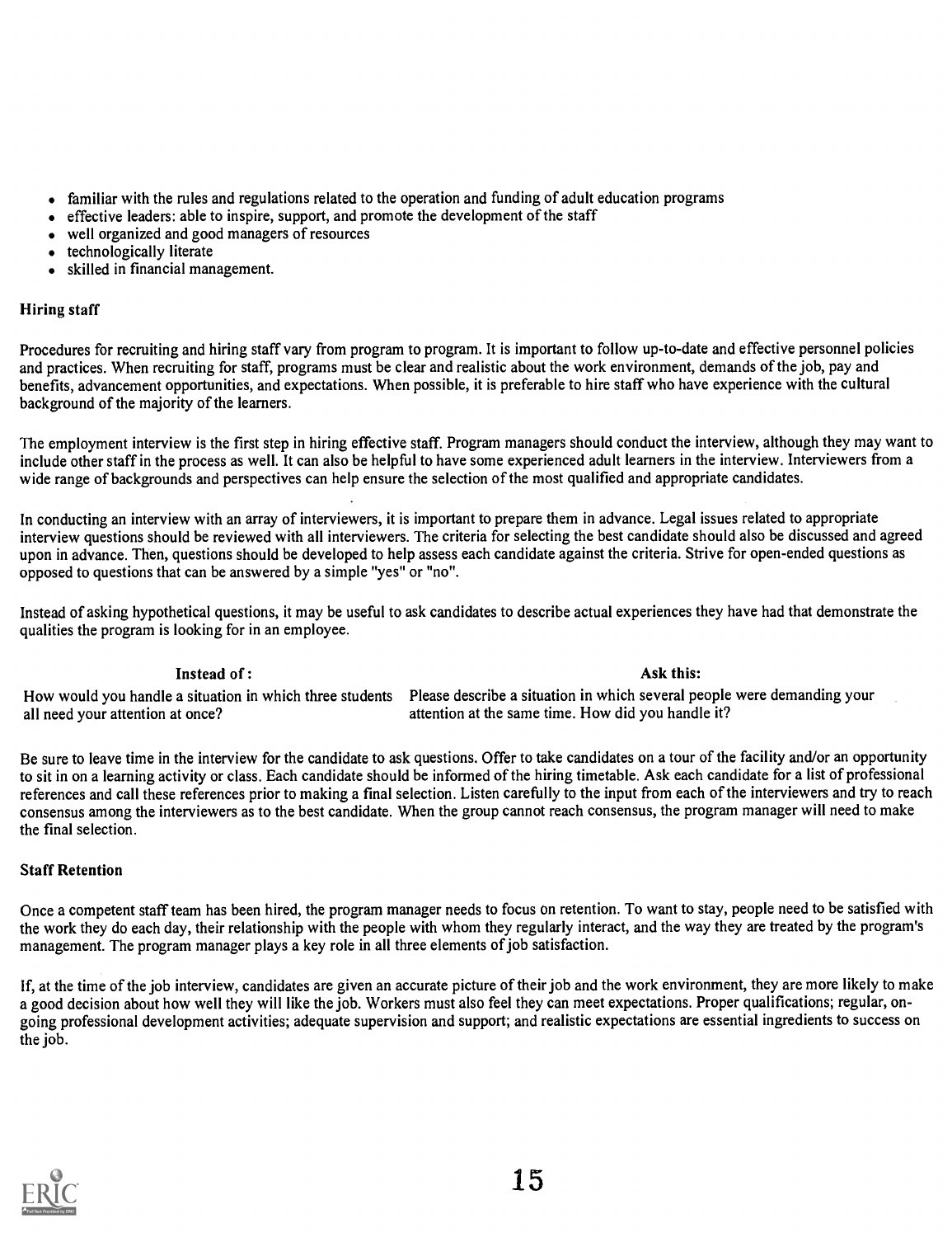The program manager can set the tone for positive work relationships among co-workers, learners, administrators, and others involved in the program. This can be accomplished by:

- $\bullet$  building in time for staff to meet and collaborate
- providing adequate time for staff to interact with learners
- providing opportunities to meet with others who are involved with the learners outside of the educational activities.

The program manager, as leader of the staff, can work to promote cooperation and collaboration by building a sense of commitment to the mission, developing trust among the staff, promoting open communication, and including staff in important program decisions.

Finally, staff want to feel recognized and appreciated for the work they do, supported in areas in which they are having difficulty, and treated fairly in terms of workload, scheduling, compensation, and advancement. Staff perceptions are as important as the actual facts. Program managers need to maintain frequent and open communication with staff to remain aware of staff members' concerns, perceptions, and needs.

# **Motivation**

Staff retention also involves motivation. A major challenge for a program manager is to delegate enough responsibility and authority to the staff to allow them to do their best work, but not overload them. This can occur by understanding individual needs, values, and interests.

Each person has a different view of what is most important to him or her at work. Those who are primarily motivated by money will be disappointed by most programs' inability to pay staff more for outstanding performance. Fortunately, there are many other powerful motivators available to the program manager who understands his/her staff.

Most people value sincere, positive feedback about specific performance areas. It should be given as often as prudent. Feedback dispensed too frequently or about trivial matters can result in employees feeling patronized. Customize feedback to the individual. If Employee A is a private person, provide feedback in a one-to-one session. Employee B likes a crowd, so acknowledge his/her work in public, such as during a staff meeting.

An opportunity to do meaningful, valuable work and to accomplish positive outcomes motivates many people, particularly those in the education field. The nature of the work itself serves as a motivator. However, the motivation becomes even stronger when staff members receive positive feedback on the value of their work and the quality of their outcomes from their supervisor.

Many managers are taught to catch staff mistakes quickly. Too often, this means managers are not acknowledging the positive, high quality work the staff is producing. Managers need to catch their employees doing things well and let them know regularly that they are appreciated.

The ability to learn and grow in a job is also important to many people. Professional development, discussed below, can be a good motivator as well as a strategy for improving the quality of the program.

Motivating others rests with the ability to understand each person's individual needs, values, and interests. Careful observation of the work performed and regular communication with the worker will reveal his/her workstyle. Workstyles are a delicate mix of the worker's environment, education, upbringing, personality, experiences, temperament, and learning style. At the risk of gross oversimplification, some contrasting workstyles are presented below.

| Some people | While                           |
|-------------|---------------------------------|
| .           | $\cdot$ $\circ$ others $\ldots$ |
|             |                                 |

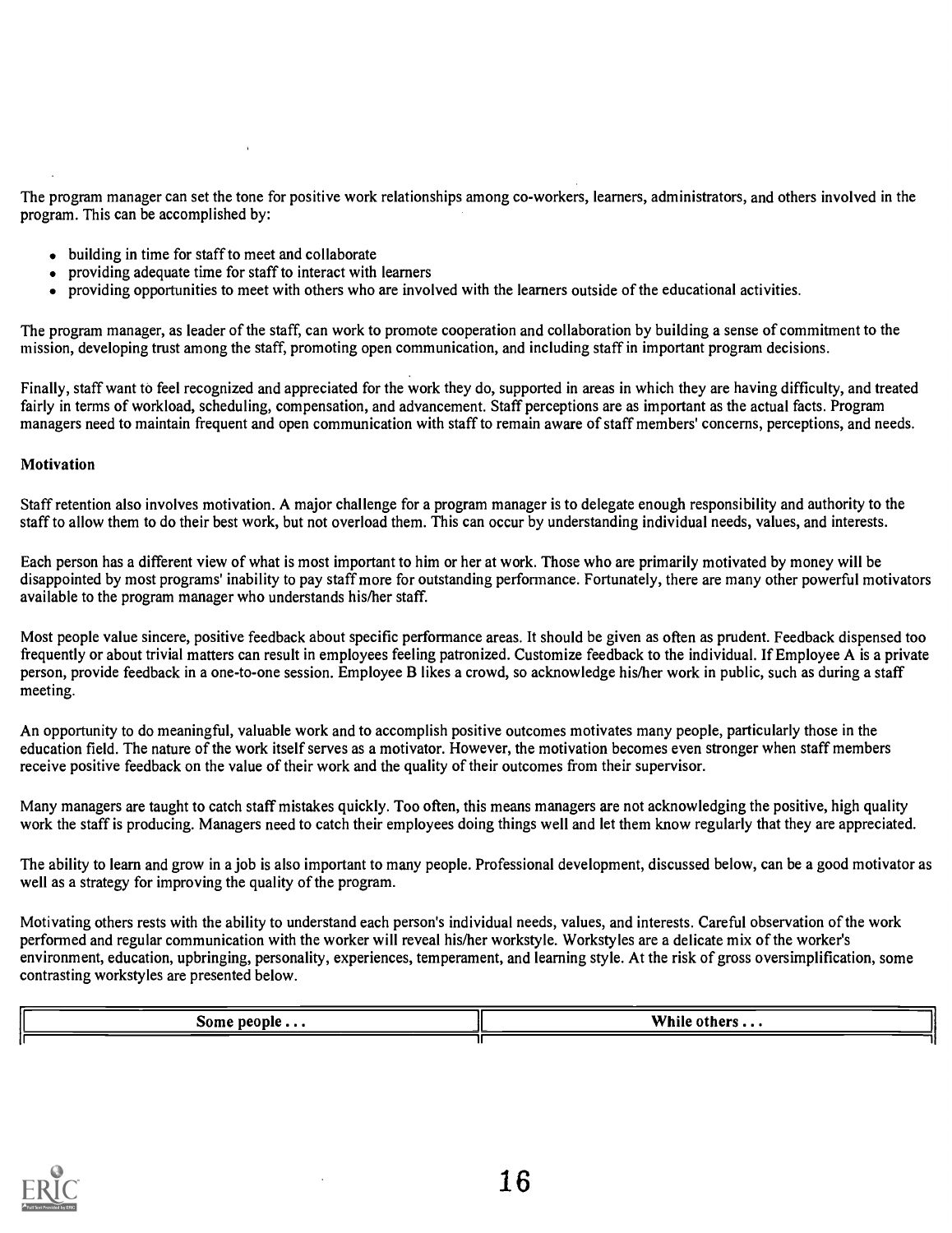| $\parallel$ savor the challenge in a job and are eager to take on expanded<br>responsibilities. They work harder under pressure.       | $\parallel$ prefer the regular, steady nature of a job. They do their best work $\parallel$<br>when they are not overly stressed.  |  |
|----------------------------------------------------------------------------------------------------------------------------------------|------------------------------------------------------------------------------------------------------------------------------------|--|
| $\parallel$ like a lot of contact with their supervisor and colleagues.<br>Interpersonal interaction is a positive motivator for them. | $\parallel$ like to be left alone to do their job as much as possible.<br>Delegation and independence are key motivators for them. |  |
| $\parallel$ like to be given a lot of detail about what needs to be done.                                                              | $\parallel$ want to be given the big picture so they can fill in the details on<br>lhow to achieve the goals.                      |  |

It is important for program managers to be flexible and to focus on ends, not means. They need to set goals for what people should be able to produce. How to produce these outcomes is left to the staff. To be effective motivators, program managers must adapt their styles to fit the varied and individual styles of their staff, just as effective teachers must adapt their styles to fit the varied learning styles of students.

# Performance Correction

While positive motivation and feedback are essential, they are not always enough to get the best performance from staff. When staff members do not know what is expected of them or do not understand the standards, they are unlikely to perform well. Thus, an important element for promoting effective performance is articulating clear performance expectations and ensuring that staff have the same understanding of these standards as does the program manager.

Performance standards need to be stated in clear, behavioral language. They should describe the desired behavior in a way that can be accurately measured. Performance standards should focus on actions, not on internal states (such as attitude or effort).

Even when expectations are clearly stated and understood, some staff will not be capable of meeting these standards. They may need additional training or individual coaching. Some staff may understand the standards, but may be unaware that they are not meeting the standards; they need corrective feedback. Some staff may not be motivated to do a good job; they need corrective feedback and renewed efforts at motivation. Again, communication is the key skill for the program manager.

Providing corrective feedback can be challenging. People are often defensive when they hear negative comments about their performance. They may react angrily, deny the feedback, or become sullen and give up trying to do a good job. Many managers avoid giving corrective feedback until the situation becomes intolerable; at which point, there is too much to say at once.

Corrective feedback must be given in a timely manner, soon after the inappropriate behavior is observed. The feedback should focus on the behavior, not the person who performed the behavior (this takes some of the "sting" out of the feedback). It should focus on positive change, not on blaming the person for making a mistake (this moves the person towards corrective actions). The feedback should include a statement describing the behavior that was observed, how it differs from the performance standard, and what the negative impact is of the behavior.

Once the feedback is delivered, the recipient needs an opportunity to react. S/he may try to come up with excuses or argue about the feedback. The manager's job here is to listen and be supportive of the person, while continuing to focus on the need for a change in behavior. Once the person has finished venting, apologizing, or explaining, the manager needs to shift the conversation to what kind of performance is desired and what has to happen to enable the person to meet this standard.

If the corrective feedback process is handled well, it can turn around a poorly performing employee. If it is avoided, delayed, or handled punitively, the situation often spirals into worse performance.

# Professional Development

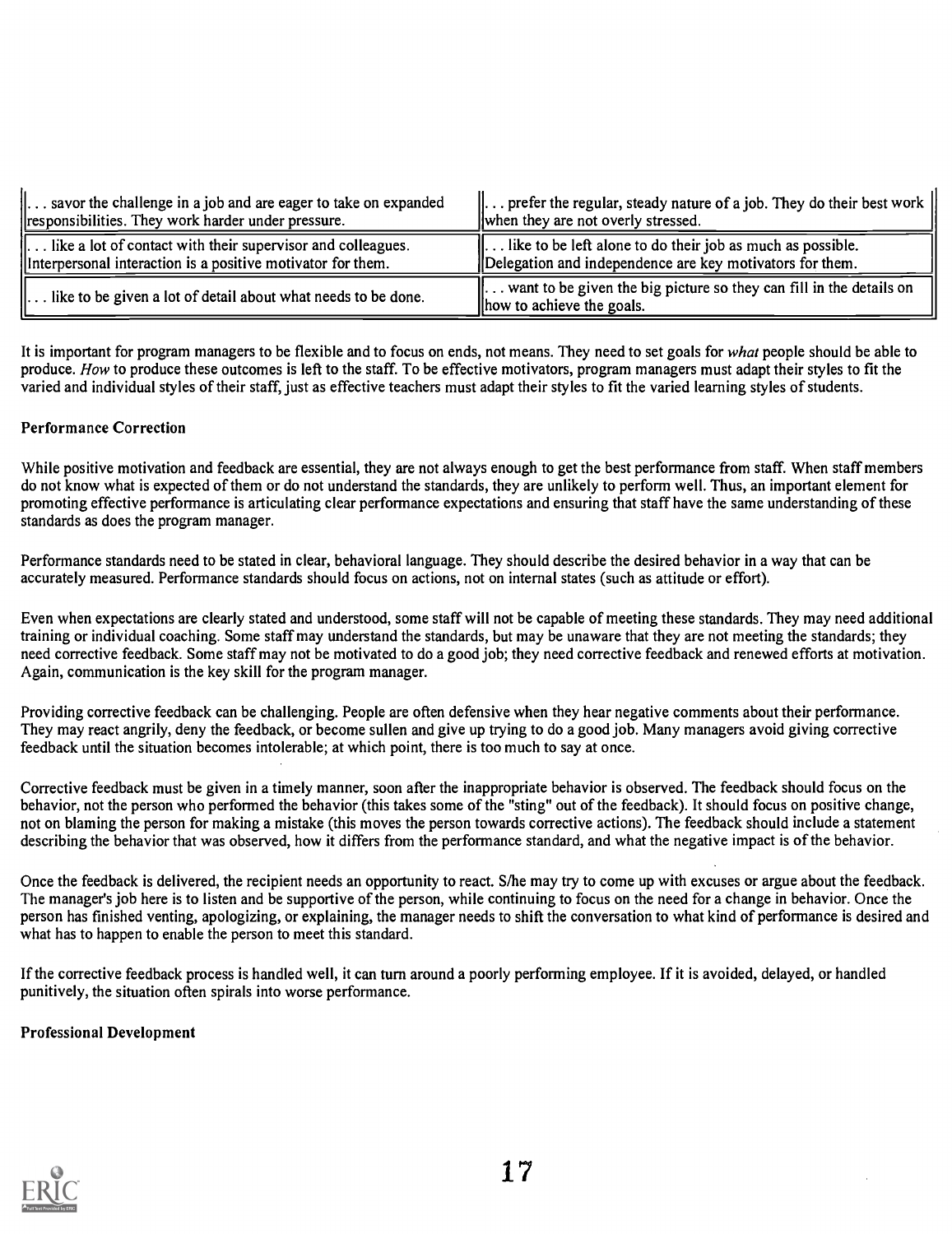As noted above, professional development is one of the important strategies in maintaining effective performance and in building job satisfaction. Professional development can help set high standards for the program by focusing staff on the essential qualities of an effective adult education program and giving them the skills and tools they need to meet these standards. Many professional development activities are carried out through the ten regional Staff Development Consortia.

Currently, New York State adult educators are required to participate in a minimum of five and one-half hours of professional development each year. As we near the implementation of the GED 2002, however, additional professional development is strongly encouraged to ensure that adult educators are adequately prepared to help adult learners meet their individual goals, the New York State standards, and the requirements for the GED 2002.

The program manager needs to actively promote and support professional development activities of staff. Staff need paid time to participate in staff development activities and encouragement to do further professional development on their own. They need time to apply the new skills and strategies they learn, develop new lesson plans, and design new learning experiences.

Staff who are constantly sharpening their skills and staying up-to-date on the latest strategies and technology will be more effective in, and satisfied with, their work as well as more valuable to the program.

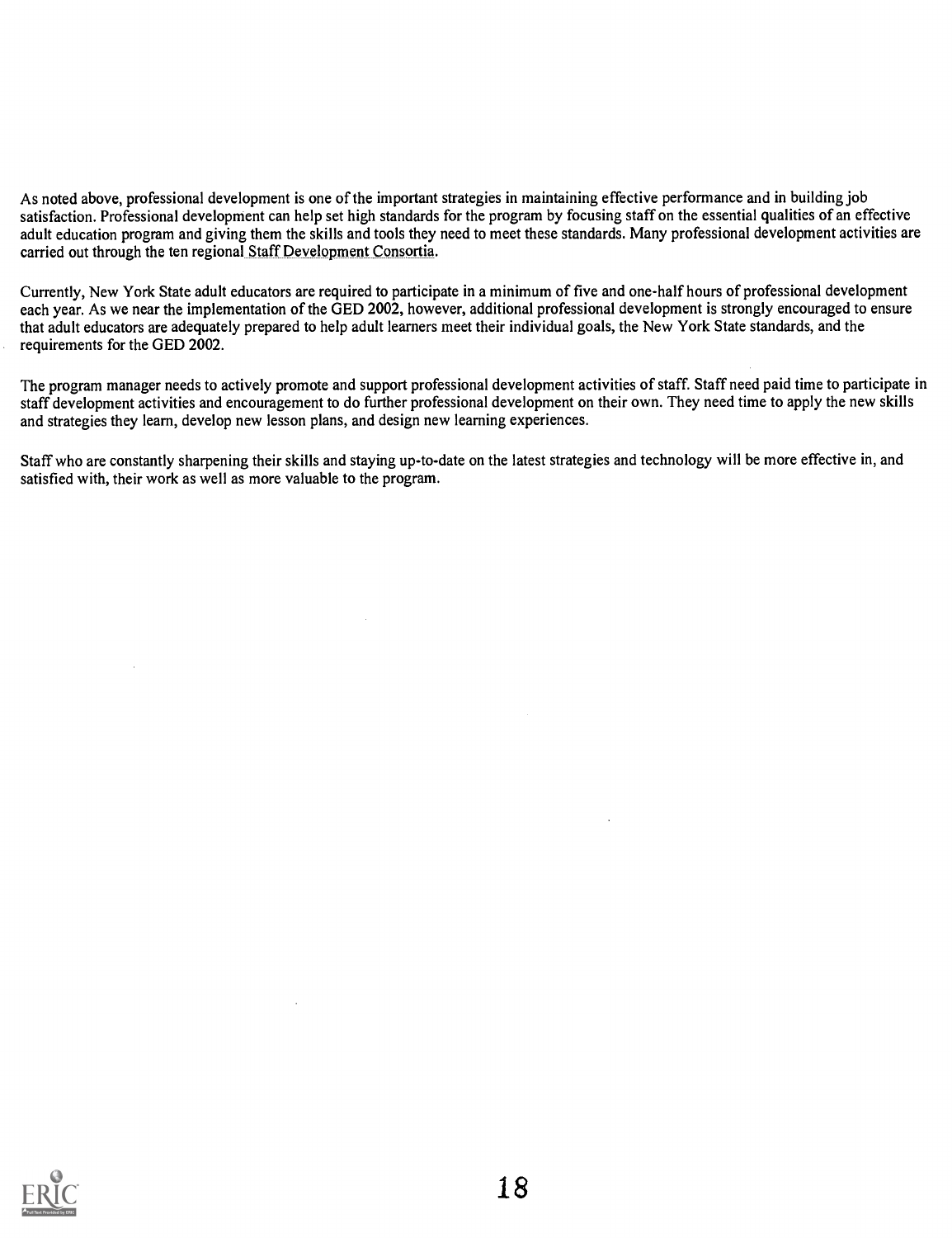# V. PROGRAM DESIGN AND DELIVERY

Adult education programs vary tremendously across New York State. Instruction is offered in one-on-one settings at various community locations; in classrooms at BOCES, school districts, community colleges, community-based organizations, correctional facilities, and migrant camps; and through distance learning.

Some locations operate full-time and provide a full array of programs and services including academic instruction, vocational training, job readiness training, and support services such as career counseling and child care. Other locations operate part-time and provide academic instruction alone.

With the implementation of the Workforce Investment Act, all program providers are required to connect to their respective local workforce investment boards. Regardless of the setting and program offerings, the common denominator is a focus on the learner and on continuous improvement.

# A Customer Service Philosophy

Whether a new adult education program is being designed or an existing program is seeking to make improvements, a customer service orientation must drive programmatic decisions. There are many customers of an adult education program: learners, partner agencies, and funders. Each has similar and sometimes competing expectations. Balancing these interests is essential for the success of the adult education program.

# Learners as Customers

Programs that focus on learners as customers are better able to design their programs to learner needs and interests. This will result in more motivated learners and more relevant programs. It will also increase the likelihood of success in attracting, retaining, and succeeding with learners.

# Partners as Customers

Partners, such as collaborating and referral agencies, are other key customers to consider when designing or redesigning the program. These customers include:

| <i><b>Schools</b></i> | local workforce investment boards                        |
|-----------------------|----------------------------------------------------------|
| employers             | <b>f</b> amily literacy providers                        |
| <i>dibraries</i>      | local departments of labor and social services           |
|                       | $\ $ the justice system $\ $ post-secondary institutions |

These agencies may provide learners with support services necessary to ensure success, offer complementing programs and services not available at the primary agency, or simply serve as a source of referrals. Being responsive to the needs of these customers will assist the program in gaining the community support needed for program success. (See Section 6: Collaboration, Cooperation, and Partnerships for more information about working with the broader community.)

# Funders as Customers

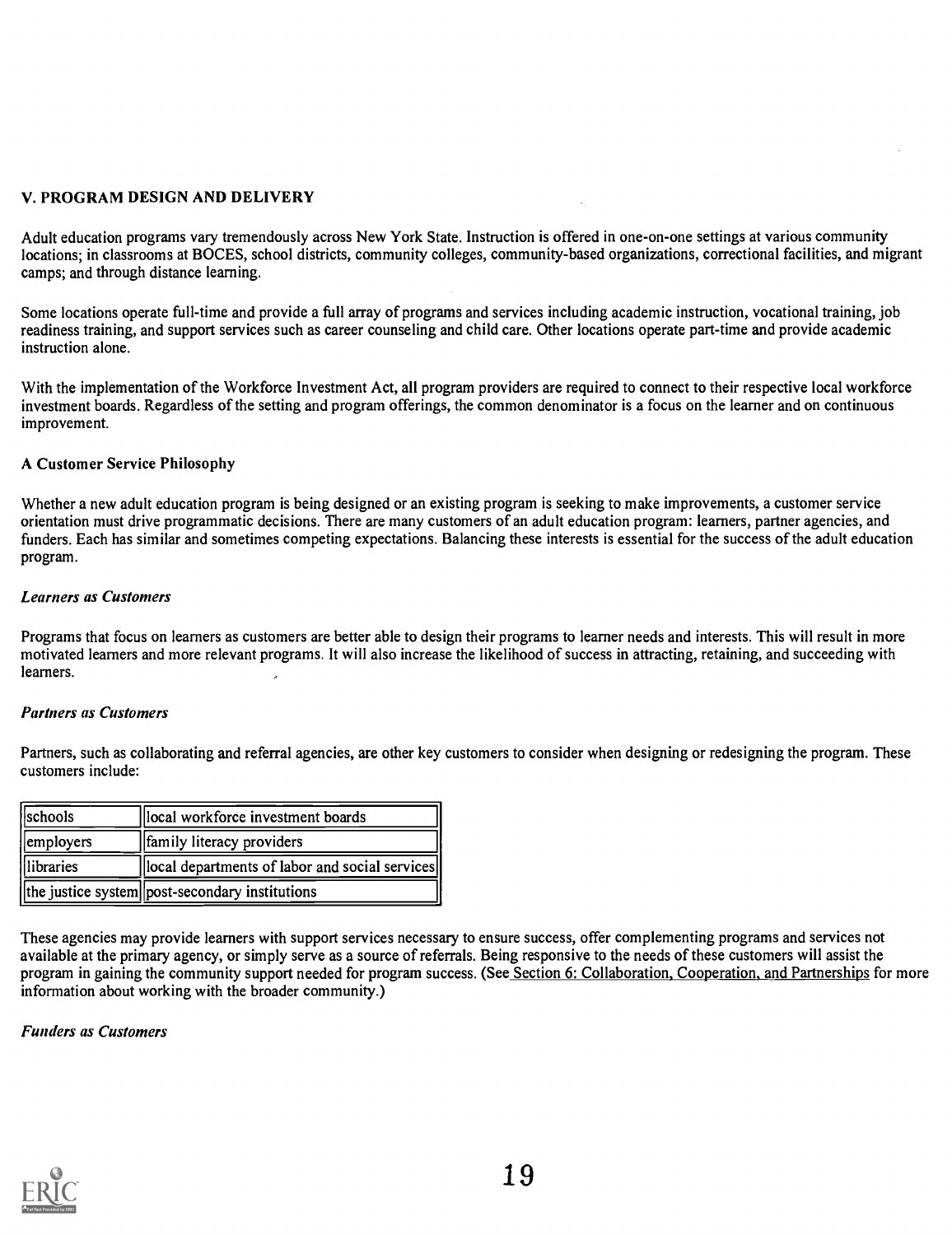The funding agency designates specific program activities, program outcomes, and participant outcomes that must be achieved to receive continued funding. Emphasis is on ensuring accountability (discussed in Section 7: Program Evaluation and Accountability).

# Assessment of Needs

The basis of design or redesign must begin with a clear understanding of customer needs. This data will drive the program-planning, decisionmaking process.

In considering the needs, expectations, and requirements of learners, two levels of data should be analyzed: the community as a whole and the specific learner's. Community data will impact decisions concerning program offerings and target populations. Data may include:

- adults without a high school diploma or equivalent
- non-English speaking adults with degrees
- non-English speaking adults without formal education
- future growth occupations in the area
- individuals who did not complete high school
- TANF recipients.

Some of these data can be accessed through public records, surveys, and federal statistics, such as the census.

Once these background data are collected and analyzed, the next step is to talk with potential or actual adult learners to find out their needs, hopes, and expectations. Questions can focus on:

- life/career goals
- barriers to meeting these goals and how education can help
- learning priorities
- ability to physically get to an education program on a regular basis
- other demands on their schedules
- how much time can be put into learning outside of class time
- access to the Internet
- hopes about education: what would excite them?
- fears about education: what would turn them off?  $\bullet$
- past educational experiences.  $\bullet$

The third level of data that will help guide design or redesign efforts should be collected from other service providers. These service providers may become future partners, collaborators, or referral sources. The data collected through this effort should help to determine what programs and services are available and where gaps exist (services are not available in a particular community or not available at all).

Finally, individual agencies should also consider agency strengths, weaknesses, and gaps. Existing agencies may survey current and former students to assess learner perceptions of the agency. This information will be useful during the recruitment phase of program design and delivery.

Once the data have been collected, it should be aggregated. This information will be critical for the program design phase.

# Program Design

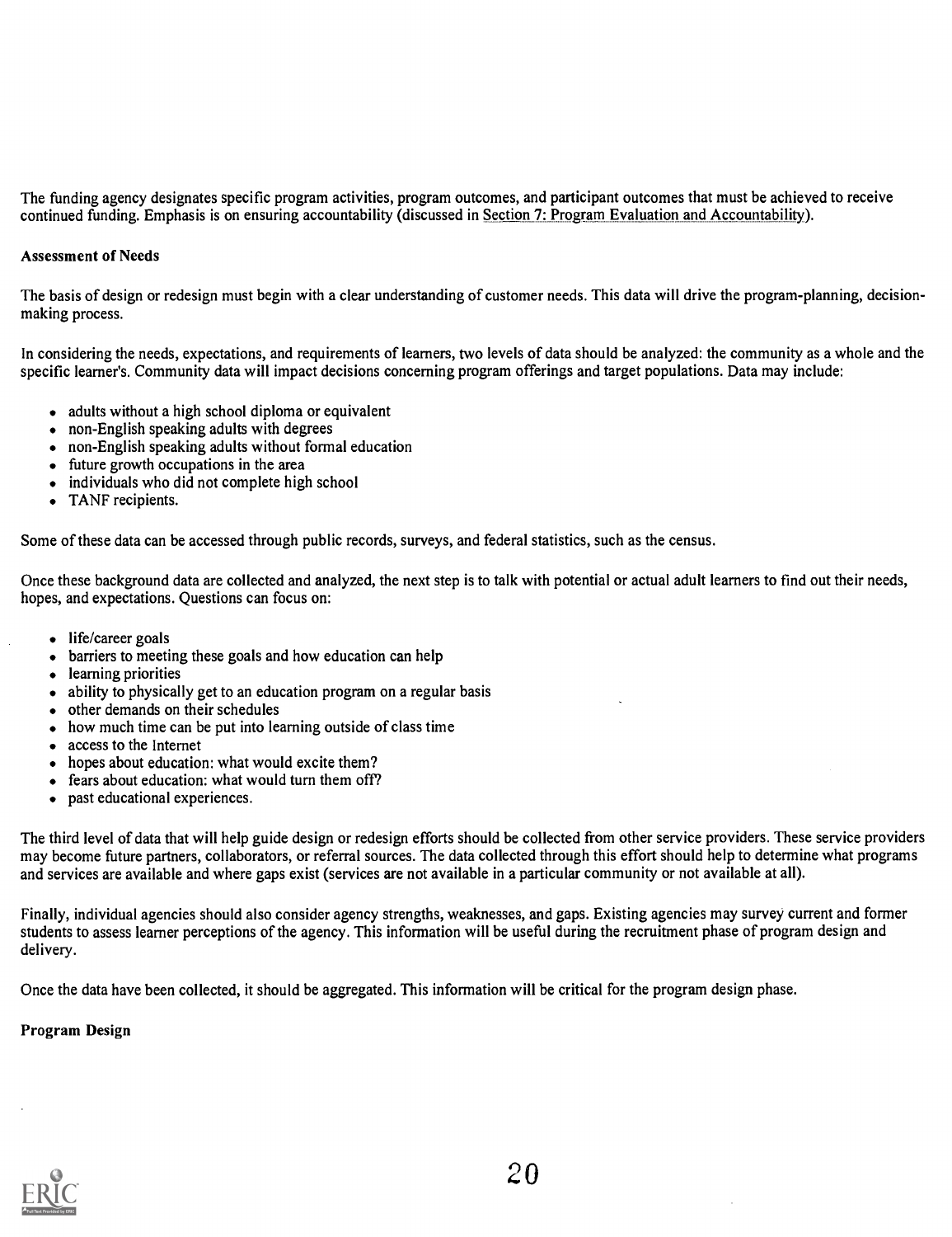Program design is an opportunity for program staff and administrators to review the aggregate data and set program goals and objectives that address the most critical community needs for adult education. Goals should be broad statements of desired, long-range outcomes. Objectives are more specific, measurable statements of short-term, desired outcomes. Goals can stretch over a three- to five-year period. Objectives are generally set for a year or less and will form the basis for the program's on-going assessment.

The design or redesign of an educational program includes seven key functions, all of which are described below:

- 1. student recruitment
- 2. intake and orientation
- 3. instruction
- 4. support services/referrals
- 5. transition
- 6. learner assessment
- 7. learner retention.

The agency's design or redesign team should consider the role of the agency, the role of partner agencies, and the role of the community in each of these functions. In designing the program, it is often very useful to collaborate with other agencies in the community to avoid duplication or gaps in service. If there are agencies providing the support services needed by the learners, a referral mechanism can be developed to connect the learners with the existing services, rather than replicating the services. Community agencies already working with the potential learners can serve as recruitment feeders for the educational program, limiting the need for extensive recruitment efforts.

In addition, program administrators and staff need to understand the regulatory requirements under which they must operate before they begin designing the program. (See links listed under Resources at the end of this section to access the latest state and federal rules and regulations.) Staff should also be fully aware of and able to utilize best practices in their design. (Some resources for researching best practices are also listed at the end of this section.) Finally, budget considerations will set parameters for the organization as to how extensive an educational program it can develop.

The program design or redesign should be sufficiently flexible to allow for easy adaptation as needed. In addition, the program design should include appropriate professional development for program staff (see previous section) and mechanisms for continuous improvement (see discussion of learner assessment later in this section and of program assessment in Section 7: Program Effectiveness and Accountability).

1. Student Recruitment

During the assessment phase of the program design process, learner needs are identified. In the recruitment phase, these needs are converted to answer the complex question "What's in it for me?". A program that can provide a meaningful and legitimate answer easily attracts enough eligible students to maintain program operation.

The first step in the recruitment process is identifying what the program has to offer: services, the method in which they are provided, physical location, the nature of the staff, resources available, etc. The next step is to show how these elements address the needs, wants, goals, and expectations of individual customers. Be sure to take into account the life situation of the customers, the assets they bring to education, barriers they face, and their language, culture, and values.

Remember, the recruitment message has to quickly and convincingly answer "What's in it for me?" for each potential adult learner. It is important to be realistic and not promise more than can be delivered. This tactic will only bring a lot of students to the door who will quickly leave when their needs are not being met as promised. This will result in a great deal of negative advertising. It is important to recognize that word-of-mouth advertising is very effective in disseminating negative or positive messages. Keep in mind learners'

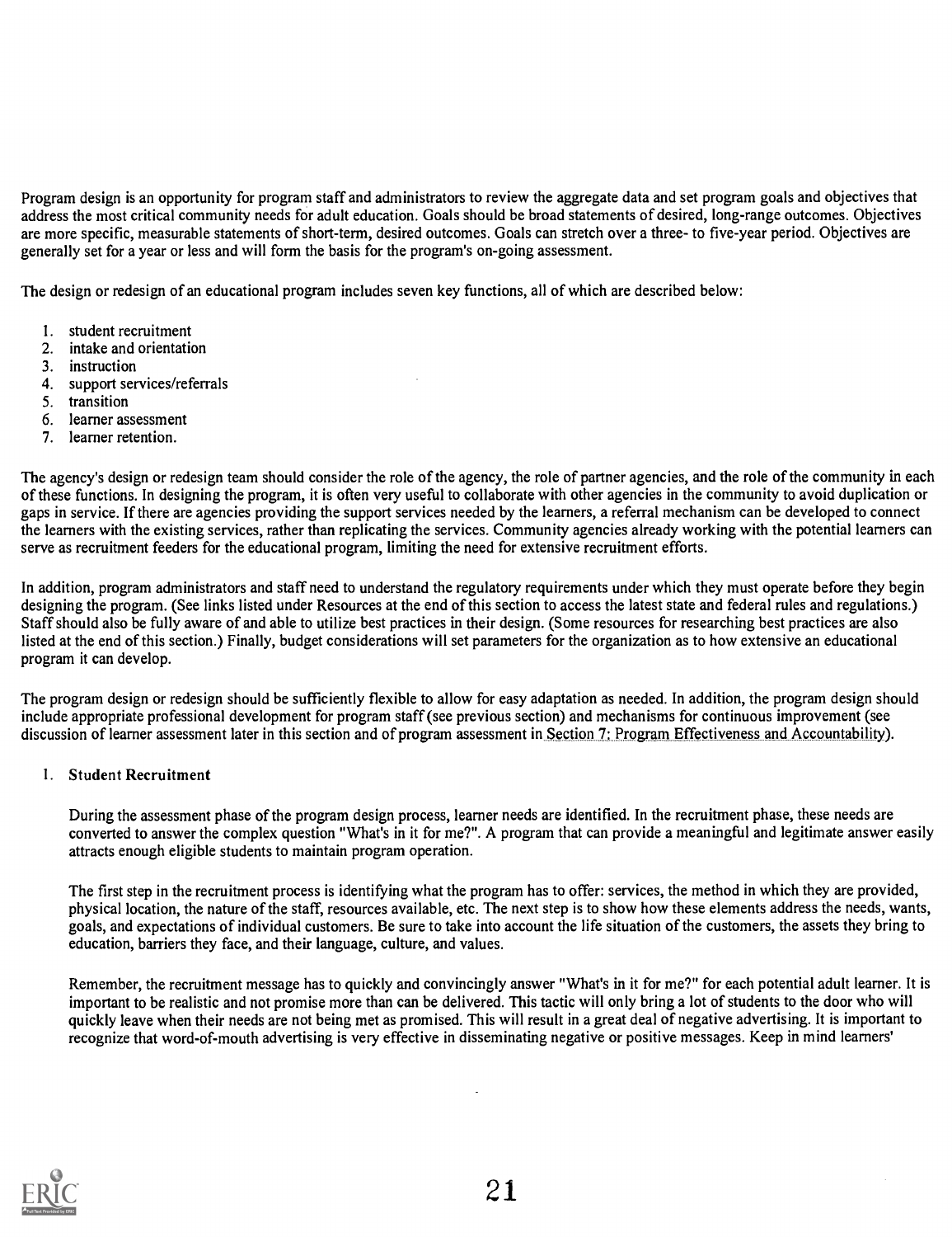concerns and needs as well as their goals: fear of failure, lack of easy access, need for transportation, childcare and/or flexible schedules, etc. The message should be positive, supportive, and inviting.

Recruiting can be addressed in several ways. Marketing professionals, teachers, counselors, learners, or members of the advisory board can conduct formal advertising and recruitment. The easiest way to recruit students is to have them referred by an agency that is already providing other services to them. Look for other natural partners in the community, such as previous program participants, K-12 school staff (who can reach parents in need of educational services), religious organizations, cultural programs, and employers.

There are many other ways to get the word out about the program. Program representatives can attend important community events and speak at churches, neighborhood/cultural centers, community gatherings, and meetings of clubs and other organizations. Programs may also conduct an occasional open house for community members, community leaders, and staff of other agencies. Graduation ceremonies are a nice way of recognizing the achievements of the learners as well as promoting the program.

The media may also be used. Remember that many of the potential customers cannot read well, so do not rely on print alone. Try to access radio and television, in addition to newspapers. Personal appearances can be as effective as printed flyers and brochures. Also keep in mind that some potential customers cannot understand English, so prepare materials in other languages. Media can be used by:

- o sending out periodic press releases announcing new offerings and reporting on program success.
- o inviting reporters to visit the program to talk to the learners for "human interest" stories.
- o tapping into media coverage of related public policy initiatives, such as welfare reform, changes in immigration law, etc. Show how the program is helping address client needs and/or helping that initiative move forward.
- o creating media image. Flyers, posters, and brochures can be developed for distribution in community agencies, neighborhood shops, and cultural centers frequented by potential participants. Taped video or audio presentations can be distributed as well.

The above activities will help bring potential participants to the door. But, recruitment does not stop here. It moves to participants registering and attending. Take time to meet with individual learners; discuss their individual goals, expectations and needs; and show them how the program can help them achieve their goals (remember to be optimistic and realistic). Take them on a tour of the program and encourage them to sit in on a beginning class before making a final decision. Another option is for current learners to meet with prospective students over coffee or to take them on a tour. Ask what services are needed to support their participation and make arrangements for appropriate resources or referrals.

It is important to develop, implement, and continually reassess a systematic recruitment program. Savvy companies do not wait until their product or service is not doing well to assess their marketing efforts. Additional information about recruitment and marketing can be found in Social Marketing: A "How To" Manual (see listing in Resources section).

# 2. Intake and Orientation

Intake and orientation begin during the recruitment process. From the beginning, it is important to develop a positive relationship with the new learner, helping reduce anxiety and promote a motivated attitude.

The reception area and intake/registration process should be welcoming and comfortable. Paperwork should be kept to a minimum and as unobtrusive as possible. Ask only for critical information at this time: name, contact information, anything needed for establishing eligibility, and information to set some initial goals. Any screening that needs to take place for a learning disability can be scheduled at this time. Waiting time should be limited: interacting with customers should take top priority.

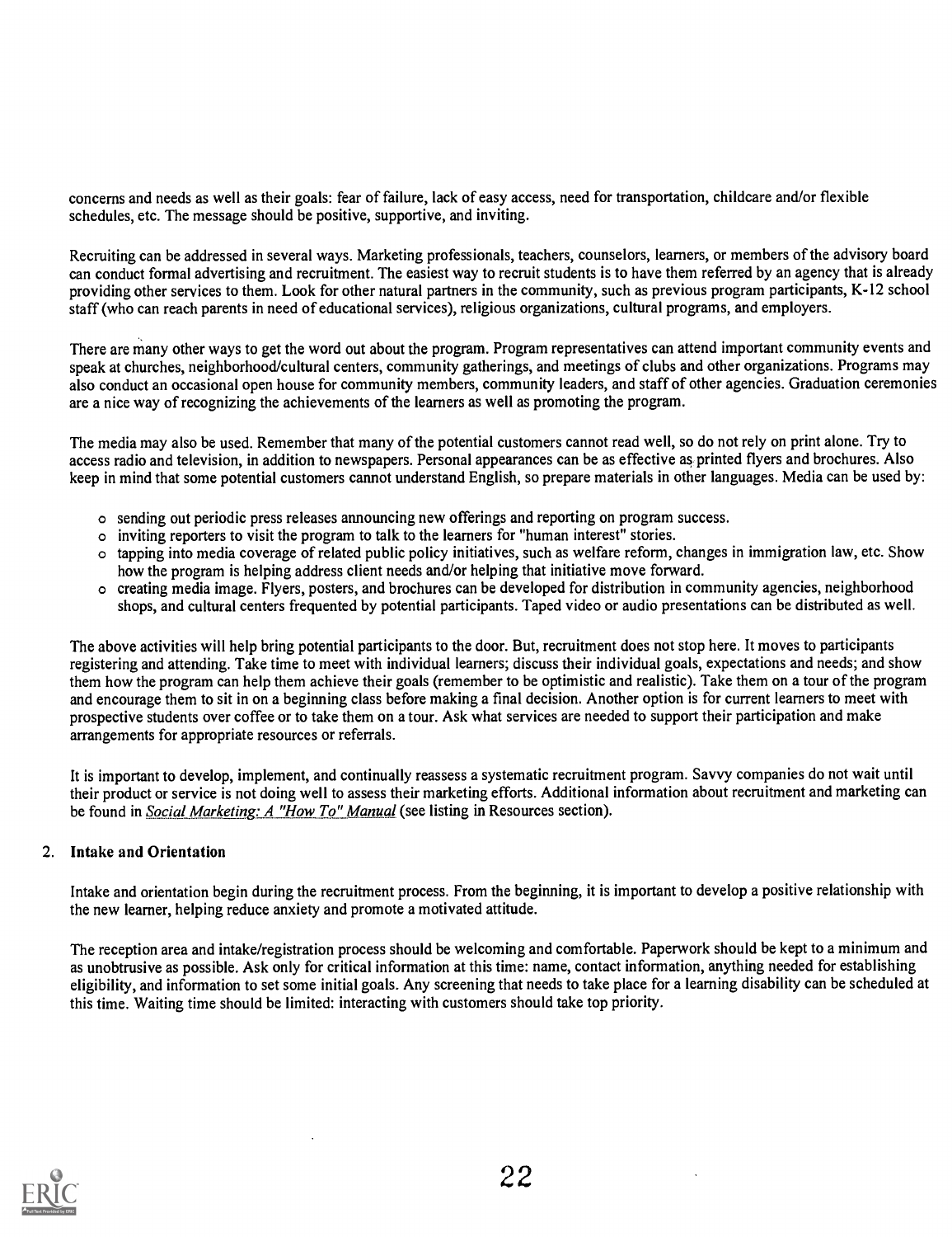The intake process should pick up where recruitment left off in terms of refining learner goals and needs and connecting them to the individual learning program. Whenever possible, the person who first met with the learner during the recruitment process should handle intake so the learner does not have to repeat his/her life story. Initial assessments should be as limited as possible - just get basic information to establish the initial learning program. If extensive pre-testing is needed to establish baseline data for assessments, try to fold some of this into the opening days of class, so the learner's first experience with the program is not a long time sitting with paper and pencil. (If the intake process is onerous for the learner, they probably will not return.)

Orientation should take place as quickly after intake as possible. It is important that learners feel valued and appreciated, not shuffled off into limbo. Orientation should include:

- o the school schedule
- o an explanation of services the program staff can offer as well as limits on those services
- o what to do with questions and concerns
- o expectations in terms of homework
- o likely timeline for completion of a program
- o a tour of the facility
- o introductions to key staff
- o phone numbers for contacting program staff
- o program rules or regulations regarding lateness, absence, and other student-related issues.

#### 3. Instruction

Instruction is the heart of the adult education program. Instructional services can include work in traditional classroom settings, selfpaced learning with a workbook or computer, one-on-one tutoring (with staff, volunteers, or other learners), individual work with a mentor, on-the-job learning, and distance learning via the Internet. In each of these contexts, the responsibilities of the instructor will vary greatly.

In some programs, teachers only have classroom teaching responsibilities (including lesson plan preparation and correcting student work). In other programs, teachers also provide one-on-one assistance outside of class time. Teachers can be responsible for coordinating volunteer tutors and mentors, doing career counseling with learners, coordinating and monitoring referrals to other services, and handling recruitment, intake and assessment. Teachers need time outside of student-contact time in which to handle these additional responsibilities. Staffing design will depend a great deal on the resources available to the program and the nature of the teaching staff.

There are different types of adult education programs, each focusing on different instructional areas. The three most common areas in adult education are:

- o ABE Adult Basic Education (reading levels 0 8)
- o GED Preparation for the Tests of General Educational Development leading to a high school equivalency (HSE) diploma (reading levels 9 - 12+)
- o ESOL English for Speakers of Other Languages

Some programs also offer life skills, family literacy (involving both parents and children in intergenerational activities), occupational education, and training for specific careers. Successful adult education programs design their instruction to address the needs of the adult learners they will be serving and to align with adult education learning principles (noted in Section 3: Working With Adult Learners). Instructional materials, classrooms, and other learning environments need to be designed with these principles in mind as

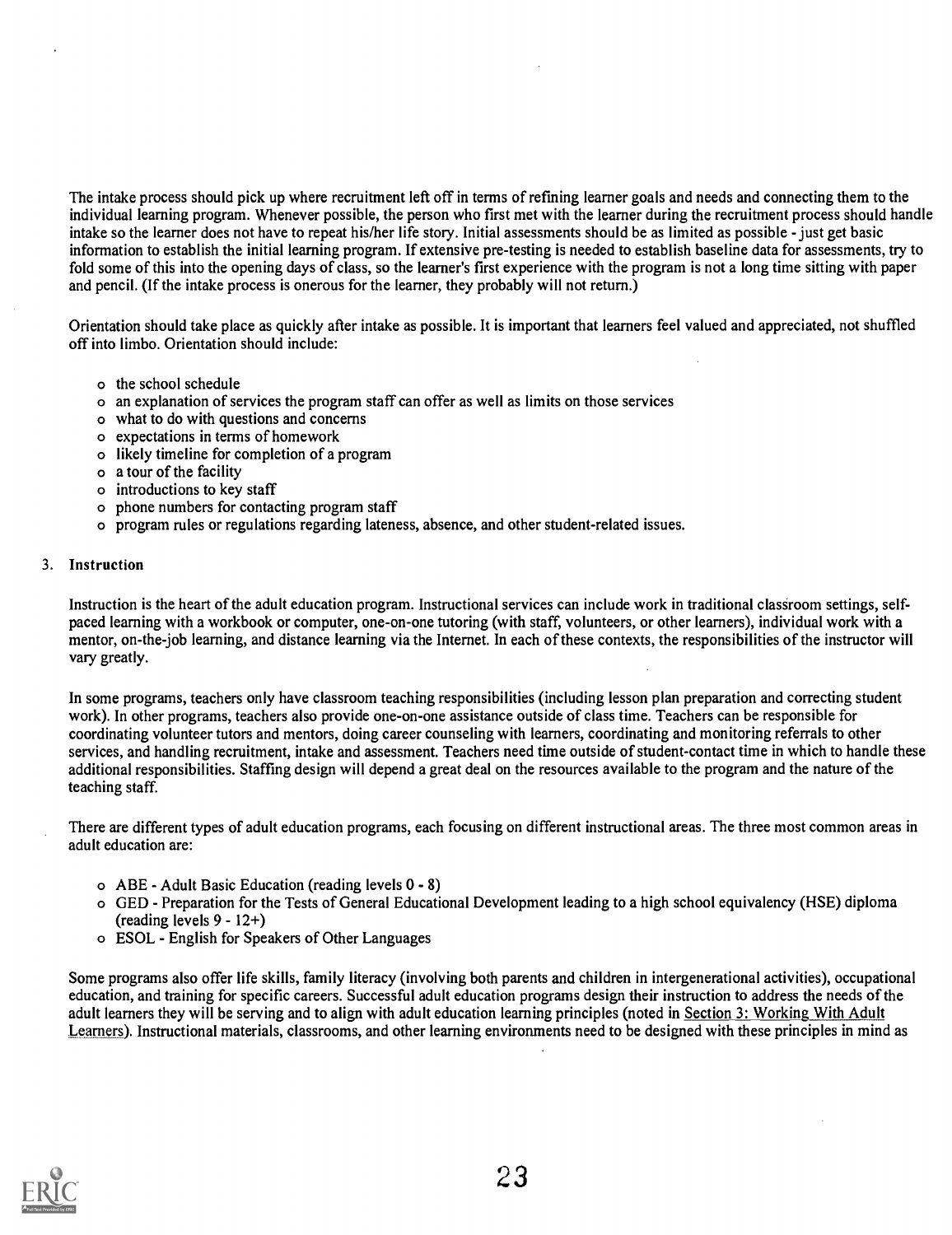well. It is crucial that instructors clearly understand the difference between teaching children and adults.

Learners should feel welcomed and respected as adults; feel that their cultural background is appreciated; see the connections between their life situation, their goals, and the educational program; and have confidence that the negative experiences of their previous schooling will not be repeated in this program. Books and other learning resources need to be appropriate to the culture and context of adult learners.

Instructional programs for adults need to be scheduled with the needs of the learners in mind. Since many adults work and/or have children, classes may need to be in the evenings, in early mornings, on weekends, or over lunch. Classes held on-site at work may be more convenient for adult learners. Besides the time of day when classes are held, the whole concept of designing and scheduling an adult education program is very different from a K-12 approach. Many adults attend for a short time to achieve a specific goal or milestone and then stop for awhile. Learners may set their initial goal as mastering the math component of the GED. Once that goal is reached, they may stop coming and later return for another section. Other learners may sign on for the whole program in one course.

Adult education programs need to design their instructional programs with outcomes in mind. Adult learners are often in a hurry to complete their education. They need to know what they are learning, why they are learning it, and how they are going to use it. Students can be valuable partners in the learning process - from setting objectives to assessing how they best learn and assessing their actual performance.

The curriculum should be aligned to standards - the NYS Learning Standards (see the Adult Education Resource Guide and Learning Standards), the NRS benchmark standards, and the learning standards outlined in Equipped for the Future. Periodic individual assessments based on these standards offer teachers and learners the opportunity to reflect on what has been learned and what more remains to be accomplished.

Appropriate placement is essential to delivering quality educational services. Students should be informally assessed at intake. There is no reason for paper and pencil tests at this point. More formal assessments can take place periodically as the learners become more comfortable in the program.

Once assessed, students can be placed in the most appropriate program - one that will build on their current skills, provide appropriate challenges to them, and ensure they leave with the set of skills they need to succeed. In the classroom, team-oriented projects, cooperative learning, and using more advanced students in one-on-on situations to help those with less skills master a lesson all address the challenge of diverse abilities.

# 4. Support Services/Referrals

Adult learners often have a great range of needs that become barriers to learning. These range from lack of transportation, childcare, and funds for educational supplies to serious health or addiction problems, homelessness, or severe emotional problems. Some educational programs are able to offer direct counseling and other support services to respond to these needs. Others respond by providing information, assisting with referrals, and advocating for learners. Educational programs may also offer training on career development, life skills, and employment readiness.

As noted earlier, the welfare reform process and the Workforce Investment Act (WIA) have created additional pressures for many adult learners. WIA, with its emphasis on partnerships, also brings new resources to help adult education programs meet many of the noneducational needs of learners. This allows education programs to focus on their specialty - adult education. Section 6: Collaboration, Cooperation, and Partnership explores partnering as a way to help learners address the full range of their needs.

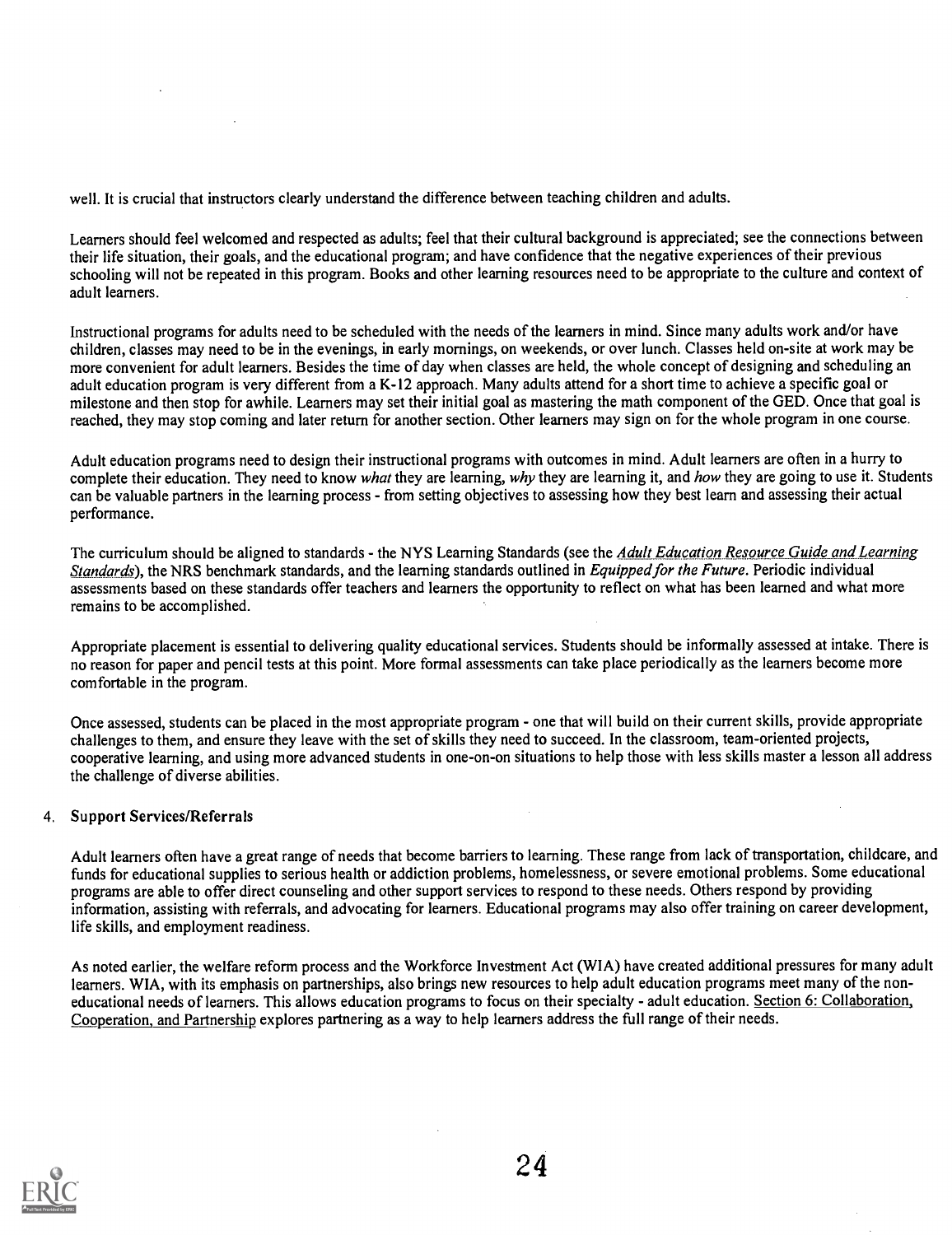areas or needs are often identified and appropriate referrals can be offered.

of counseling are best provided by counseling professionals. Educational counseling is not therapeutic counseling. Educational counseling focuses primarily on helping learners identify and understand their learning needs and design a program to best meet these needs. Generally, this takes place initially in the intake session when the learner's background and skills are discussed and an educational plan of action is developed. In this session, other problem

The intake session should be updated periodically through brief individual counseling sessions to explore the learner's progress, update his/her goals, and identify any emerging concerns. In later sessions, information on finding employment, or accessing community resources such as libraries and health services can be offered to learners. Life skills as problem solving, communication, parenting skills, financial management, etc. can also be addressed during these counseling sessions.

Carefully managed referrals often make the difference as to whether adult learners are successful in meeting their needs. The teacher or counselor making the referral can call ahead to alert the agency that a client will be coming in, and, without violating confidentiality, summarize the nature of the concern. It is important to follow up with the learner and/or the agency to be sure the learner followed through on the referral and that his/her needs were met. In some cases, a learner may be accessing the services of several agencies. If one of those agencies provides case management services, that agency can handle the coordination of the referrals. If none of the agencies offer this service, the adult education program, in which the learner is a regular participant, may want to take on the case management function to increase the learner's likelihood of success.

Teachers often have limited time to make and receive phone calls. If a program does not have designated counseling staff, the program manager may be in the best position to develop linkages with other agencies, share this information with the teaching staff, and assist in the case management function.

In addition to the more formal counseling described above, a key support service is to provide a caring, supportive environment for all learners in which their abilities, accomplishments, needs, and differences are respected.

# 5. Transition

Adult learners are generally in transition - from home/public assistance to work; from incarceration to independence; from no career direction to a career focus. Teachers, counselors, and managers need to be sensitive to learners' needs during times of transition. They will often require additional personal support to help plan for and manage the changes. They may also need to be connected with support services related to their new environment. Helping them connect to new supports will promote their successful transition.

# 6. Learner Assessment

Assessment of learner skills, abilities, and knowledge is another factor in successful education programs. The assessment process begins at intake to help design the individual learning program and to place the student at the correct starting point. Ongoing assessment measures learner progress and pinpoints areas in need of additional attention. Learner assessments also inform teachers and program managers of the areas in which they are doing well and areas in which they need to develop more effective strategies.

Assessment can serve as a motivator for both students and staff. Learners need to see that they are making regular progress. Structured

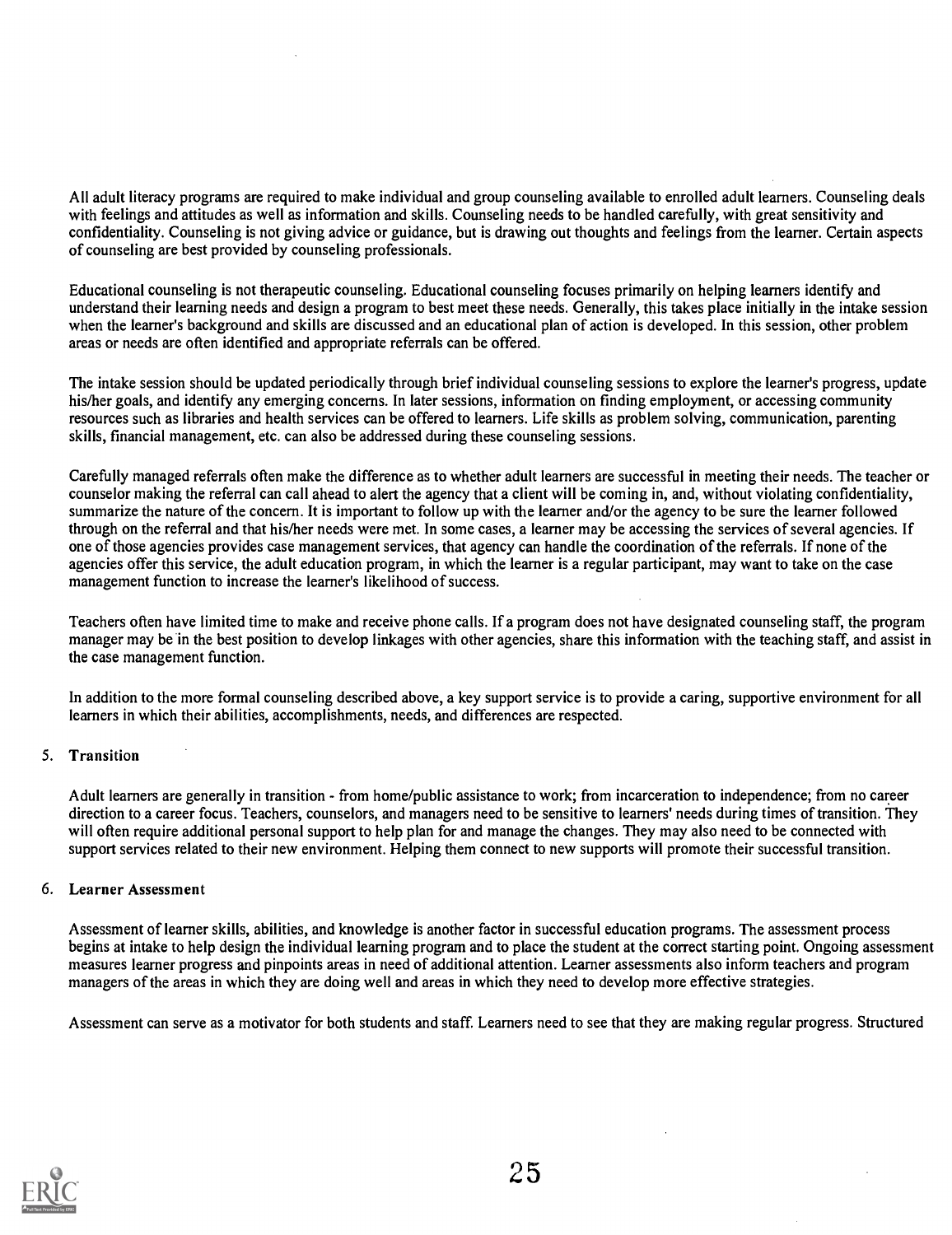assessments are a good way to document this progress. The assessment process can reinforce learning since it requires learners to apply the skills they have been taught. Positive feedback gained through assessment further promotes learning by reinforcing the motivation to learn. Likewise, staff stay more motivated when they see they are being effective.

Finally, assessment can help guide the overall program design and answer concerns about program accountability. Positive assessments can support requests for additional funding. (These topics are addressed in more detail in Sections 7 and 8.)

The assessment process need not be formal, foreboding, or complex. In fact, a complex or threatening intake assessment is a major factor in why students drop out at the start of programs. (Sixty percent of learners who will drop out make that decision in the first six hours.) Many adult learners are students who have failed standardized tests in the traditional elementary and secondary educational systems. Being asked to take a similar test at the start of the program can remind them of their previous failure and sap their motivation to give education another try.

An initial assessment can be as simple as having a conversation with a learner who wants to improve English language skills. A discussion about mathematics can also tell a teacher much about the learner's level of math skill. For students with very limited skills and a limited motivation to participate in an educational program, it may be best to defer more formal assessments until after the student has developed a stronger commitment to the program.

At some point early on in the program, the learner's skill level needs to be documented to establish a baseline against which progress can be made. The traditional way to do this is to give norm-referenced or criterion-referenced standardized tests.<sup>1</sup>

Norm-referenced tests compare an individual's performance to the performance of groups of people and shows whether a student knows more or less than other people in this group. Scores are presented in terms of percentiles or grade levels. The General Education Development test (GED) is an example of this kind of test.

Criterion-referenced measures evaluate student performance against skills they are expected to achieve. Their performance is assessed against specific criteria, such as skills needed to master a specific job, specific life skills, etc. The Tests of Adult Basic Education (TABE) is an example of a standardized criterion-referenced assessment. Programs can also develop their own criterion-based assessments focusing on established standards and using teacher observance of learner performance of a task as the means to document competency. This avoids the negative associations with paper and pencil tests and can be a more authentic assessment than standardized tests.

During the course of the program, there are many forms of assessment that can be used as alternatives to the more traditional standardized test. These include the performance-based assessment noted above in which learners are observed on the job or in the classroom performing a specific task. Their performance is measured against a set of criteria developed to define competency in the task. Rubrics are often used to define the criteria. Another version of this is an end-product assessment in which the learner's work is assessed after it is completed. This can involve an on-going portfolio development and assessment or be a final project assessment.

These alternative assessments can measure several different standards at once. A student presentation on a science project can measure competency in the area of scientific knowledge, scientific processes, English language arts skills, public speaking skills, and organizational skills. Assessments can be worked into the educational process, further reducing learner anxiety about testing. Finally, the form of assessment should take into account the individual learner's learning style and predominant intelligences. Some learners prefer written assessments, while others prefer behavior-based assessments.

Some criteria for effective alternative assessments are that they provide information on:

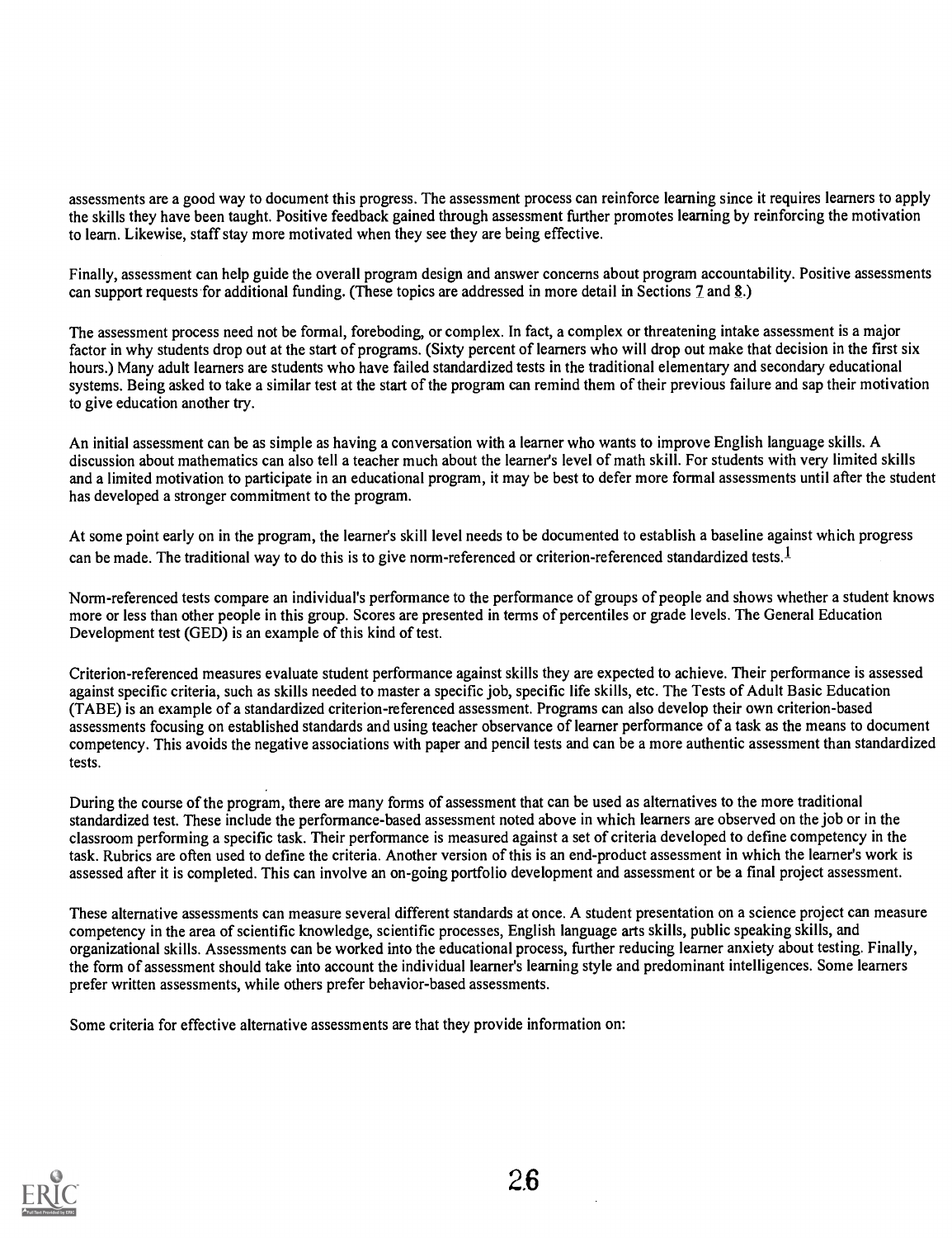- o learner achievement that is useful to the learner and the teacher throughout the instructional process
- o learner capabilities that is credible to employers, educational institutions, and funders
- o overall program effectiveness and areas needing improvement.2

# 7. Learner Retention

There are many barriers to successful completion of an adult education program including other demands on learner time (family and work), serious unmet needs (housing, health, mental health), apprehension related to formal learning, and negative peer pressure. As a result, adult education programs suffer high drop-out rates. Program managers need to design and manage their programs carefully to promote student retention and successful completion.

Careful design starts with the recruitment, intake, and orientation process. Recruitment must target real, priority needs of learners while helping overcome their anxiety about formal education. Promises must be realistic. The intake process and first days of instruction are when the majority of dropouts occur. Intake needs to be user friendly, not cold and overwhelming.

Intake staff, from the receptionist to the counselor, must be welcoming, supportive and helpful. They need to listen to the learner and let the learner know the staff are there to help. Learners need to quickly understand that the educational program will be designed with their needs, goals, and expectations in mind, and that the schedule is flexible and responsive to their individual situation. Initial assessments should be non-threatening, brief, and presented to the learner as a way to help design the appropriate program for them, not as a test to see how smart they are.

The instructional program needs to be geared to the individual styles of the learners and follow the key principles of adult education. Teachers, counselors, and managers should regularly monitor learner satisfaction with the educational program, related support services, communication, and complaint resolution. Early problems that are not addressed can quickly expand and result in learners leaving the program. Many adult learners with limited communication skills will not bring their concerns to staff. Therefore, it is important to monitor how learners are feeling about the program and to quickly identify and resolve areas of concern.

One other important tool for promoting overall student retention is to conduct exit interviews with all students when they leave the program. Sometimes learners will be more forthcoming with negative feedback once they know they are leaving. Previously unidentified issues may be brought up, giving the program an opportunity to make corrections for current and future students.

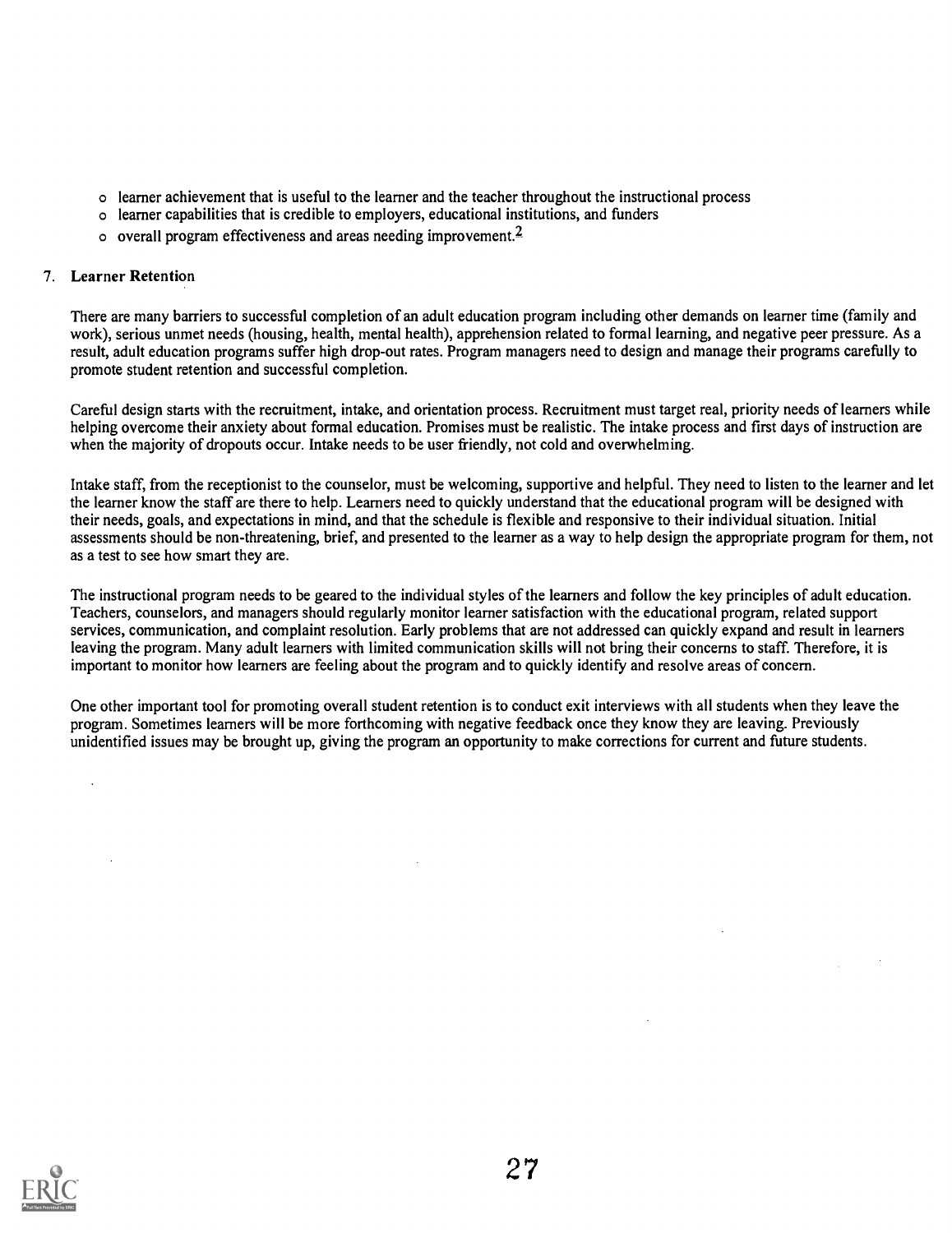# VI. COLLABORATION, COOPERATION, AND PARTNERSHIPS

#### Introduction

As noted earlier, adult learners often require a variety of services, typically beyond the scope of most adult education programs, to overcome barriers to full participation in the education program. In addition, many programs have difficulty recruiting and retaining students. Building effective linkages with other agencies and community leaders can help adult education programs with both concerns. It can broaden, strengthen, and improve delivery, enabling more comprehensive services. It can also increase referrals to the program.

Developing effective working relationships with other agencies and others in the community takes careful cultivation. The manner in which agencies work together can range from a formal, structured *partnership* with memoranda of understanding specifying roles and responsibilities, to a collaboration where agencies work together on a specific project, to informal, on-going *cooperation* where agencies share information and provide referrals. Building a formal partnership is hard work. It is often best to start with a less formal collaboration or cooperative effort and let the partnership grow.

#### Why Collaborate?

By working together, agencies can:

- provide more accurate and effective referrals
- build community support
- provide a more comprehensive array of services
- share resources (including personnel) to expand services
- secure joint funding
- eliminate unnecessary duplication of services
- report client data back to other programs to help track the success of their "graduates."

The mission of adult education - to enable adults to successfully negotiate challenges at home, at work, and in the community - overlaps with that of many other programs Adult educators should focus on what they do best: helping adults develop skills related to literacy, numeracy, language, and critical thinking. For other needs, learners can be referred to appropriate community agencies.

Besides providing a comprehensive package of services, collaboration can also help adult education programs reach and retain students. Community agencies that have contact with adults in need of educational strengthening can make supportive referrals to the education program. This may result in greater retention since learners will have someone encouraging them to follow through on the referral. The support person can also help the learner resolve issues that interfere with success, such as transportation, daycare, health care, or problems with specific teachers, program regulations, or scheduling.

Finally, all community programs need local political support to gain funding, access clients, and maintain a place in the service network. Through collaborative efforts, adult education programs can gain such support, transforming competitors into partners.

# How to Build a Partnership

"Stakeholder" is a term frequently mentioned in discussing partnerships. A stakeholder is any individual or any agency with an interest or stake in the program or in the program's clients. For adult education programs, stakeholders might include:

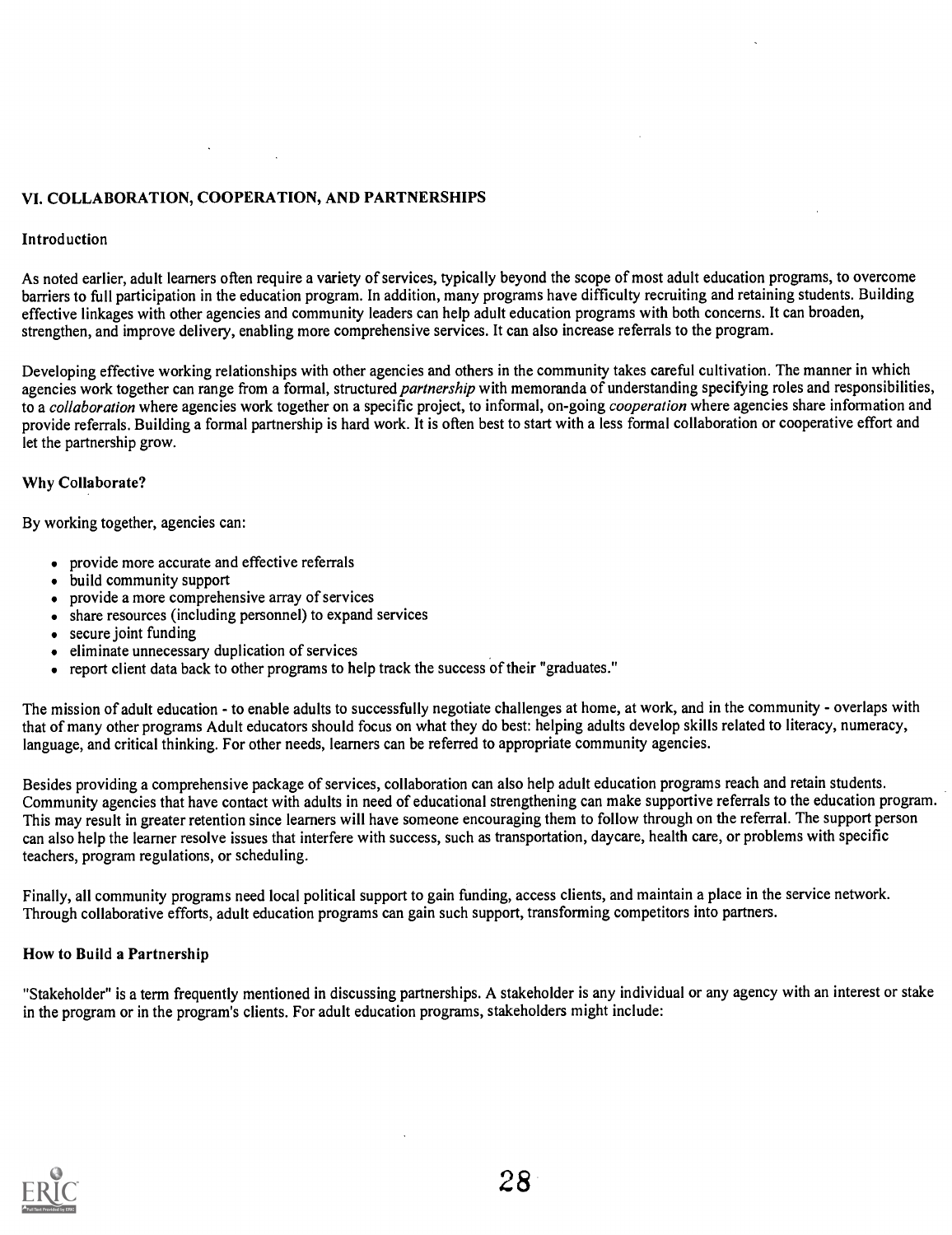- students and their families  $\bullet$
- Department of Social Services
- employers  $\bullet$
- Department of Labor
- churches
- Probation Department  $\bullet$
- community centers  $\bullet$
- Health Department  $\bullet$
- $\bullet$ libraries
- the Housing Authority  $\bullet$
- education funders and regulators  $\bullet$
- Head Start or daycare programs  $\bullet$
- mental health providers  $\bullet$
- the local workforce investment board  $\bullet$
- community or support service agencies  $\bullet$
- other local educational/vocational programs.  $\bullet$

Stakeholders are potential partners. Learn as much as possible about their goals, mission, services, schedule, and desired outcomes. Then, explore the possible benefits of working collaboratively. If there is sufficient interest, establishing a partnership can be pursued.

Whether developing an informal collaboration or a formal partnership amongst stakeholders, there are several key issues that need to be addressed. The more formal the partnership, the more time should be allocated right at the start to address these issues. They include:

- defining a common mission/vision for the partnership
- identifying roles and responsibilities of individual partners
- clarifying the benefits of partnering
- $\bullet$  building effective communication mechanisms
- ensuring that members feel valued and that their role is meaningful  $\bullet$
- selecting evaluation criteria and processes.  $\bullet$

The first step in building an effective partnership is to clearly define a mission/vision with specific goals and outcomes. The more focused and narrowly defined the partnership's mission, the easier it will be to get started. All members must have a stake in the issue around which the partnership is formed.

After defining the mission and goals, the partners need to identify roles and responsibilities for each member. These roles should be strategically assigned to ensure that the partnership is capable of achieving its mission. Members should handle the areas in which they are most skilled and have the greatest stake. It is important that all members have roles they consider meaningful and significant.

In a formal partnership, a substantial amount of time should be allocated right at the start to defining the mission, roles, and responsibilities for the partnership overall and for each member in the partnership. This discussion should address how decisions will be made, how funds will be allocated, how communication will be handled, and how meetings will be run. These decisions need to be reviewed periodically and revised as needed to keep the partnership functioning effectively.

Partners need to see that the partnership (or collaboration) will result in tangible benefits for themselves and for the clients they serve. While all stakeholders are committed to providing quality services for their clients, they are also committed to their individual success and survival. WIIFM ("What's in it for me?") was discussed earlier in terms of recruiting students. The same principle applies to agency collaboration.

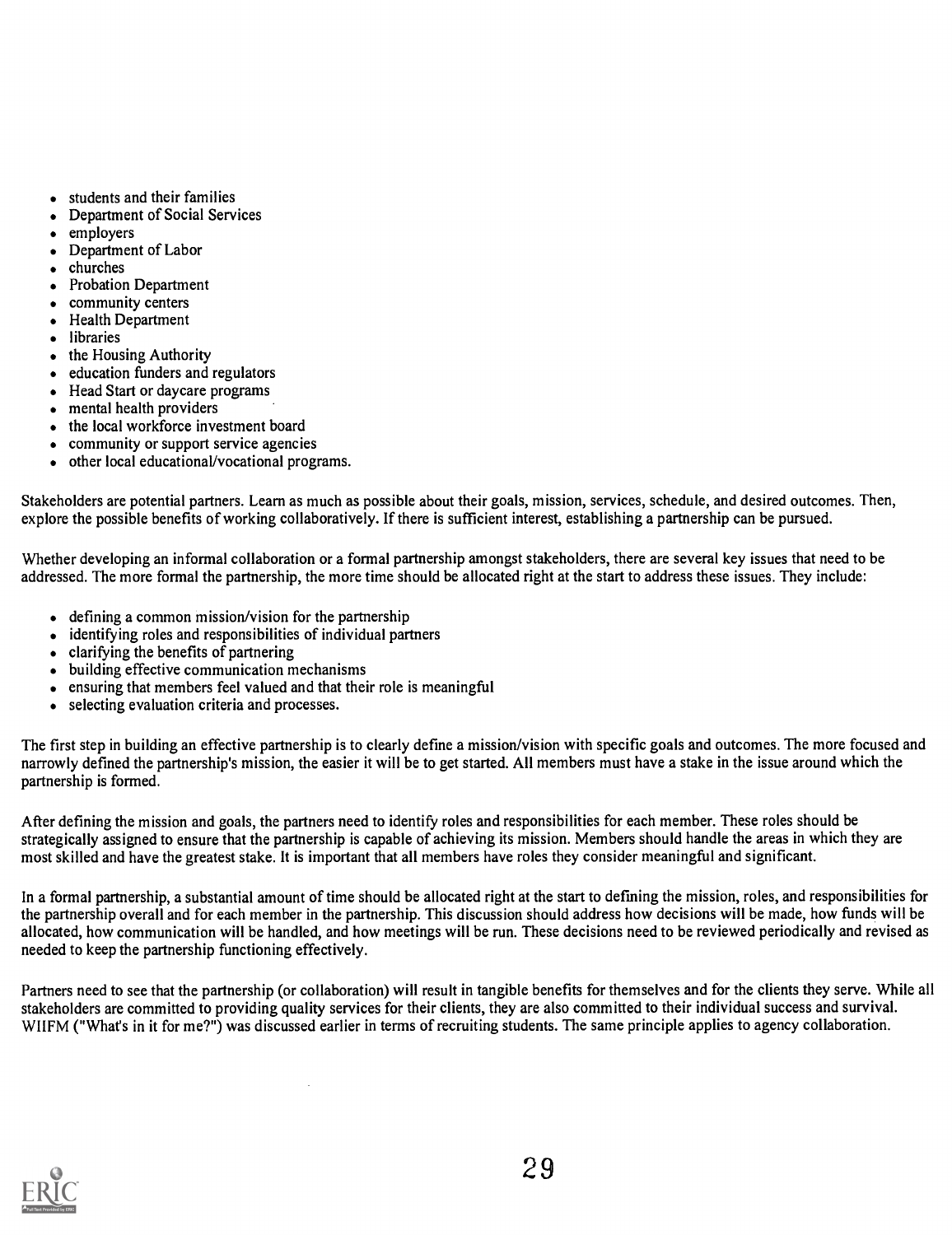Participating in a collaborative effort must be mutually beneficial and the benefits must outweigh the costs for all involved. To be successful, each partner must make a commitment to accomplishing the cooperative mission.

The benefits of collaborating may be directly related to a program's current year goals or for promoting future growth to better serve learners. All program staff need to recognize the benefits if they are to willingly participate in the collaboration. In developing linkages and building partnerships, it is important to bring program staff on board early. Staff can visit other agencies, meet with their staff, and brainstorm vehicles for cooperation and collaboration. From these discussions, a consensus should emerge as to whether the benefits of collaboration are worth the investment of time and resources.

Another key component to effective partnerships is clear and frequent communication. Partners must be able to easily communicate about individual clients, the overall partnership, and other pertinent issues. This can occur through periodic meetings, by regular written communication, by phone, and electronically, via email or live "chats". In all communications, it is critical that client confidentiality be carefully maintained.

Partnerships cannot be effective unless there is a feeling of inclusion and respect among all members. Members should share leadership, authority, and decision making. All participants need to be valued for the resources they bring to the partnership and need to feel that they have influence in the partnership's decisions. As each partner brings something to the group that the others don't have, a sense of interdependence will develop. Group discussions should be guided by ground rules that promote positive interaction. Diversity should be welcomed and appreciated.

Whatever the level of collaboration - from informal cooperation to a formal partnership, it is important to conduct annual evaluations to assess the productivity and outcomes of the partnership. All partners should have a role in identifying the outcomes that will be evaluated and the criteria against which they will be measured. The evaluations will help determine the overall cost/benefit of the collaboration to programs and to clients and ways to increase benefits and reduce costs.

# Partnerships Unique to Adult Education

Two specific partnerships relate directly to adult education programs: the local Workforce Investment Board (WIB) established under WIA and adult education advisory councils.

The WIB is a partnership mandated for many local programs, including adult education. Federal and state regulations specify much of the structure for this formal partnership. Locally developed memoranda of understanding further define roles and responsibilities.

The goal of this partnership is to develop a comprehensive network of services promoting employability. Assessment of basic skills and educational needs is a core service of the local one-stop, comprehensive service center established under WIA. Additional adult education and family literacy services can be provided at the one-stop center or can be accessed via the coordinated referral system established by the local WIB. At least one member of the WIB must be an education provider.

Another specific type of partnership that adult education programs may want to consider is an advisory council. Adult education programs are publicly supported and are often managed by a public agency. Involvement of community representatives (stakeholders) on an advisory council can help build community support, help focus program design to meeting real community needs, and help increase cooperation with other community agencies. An advisory council provides input and feedback to program management, including the operating board of the agency (e.g., school board, board of directors). It can also help with program operation.

The role of the advisory council and the scope of issues it will address needs to be clearly defined by program management before any

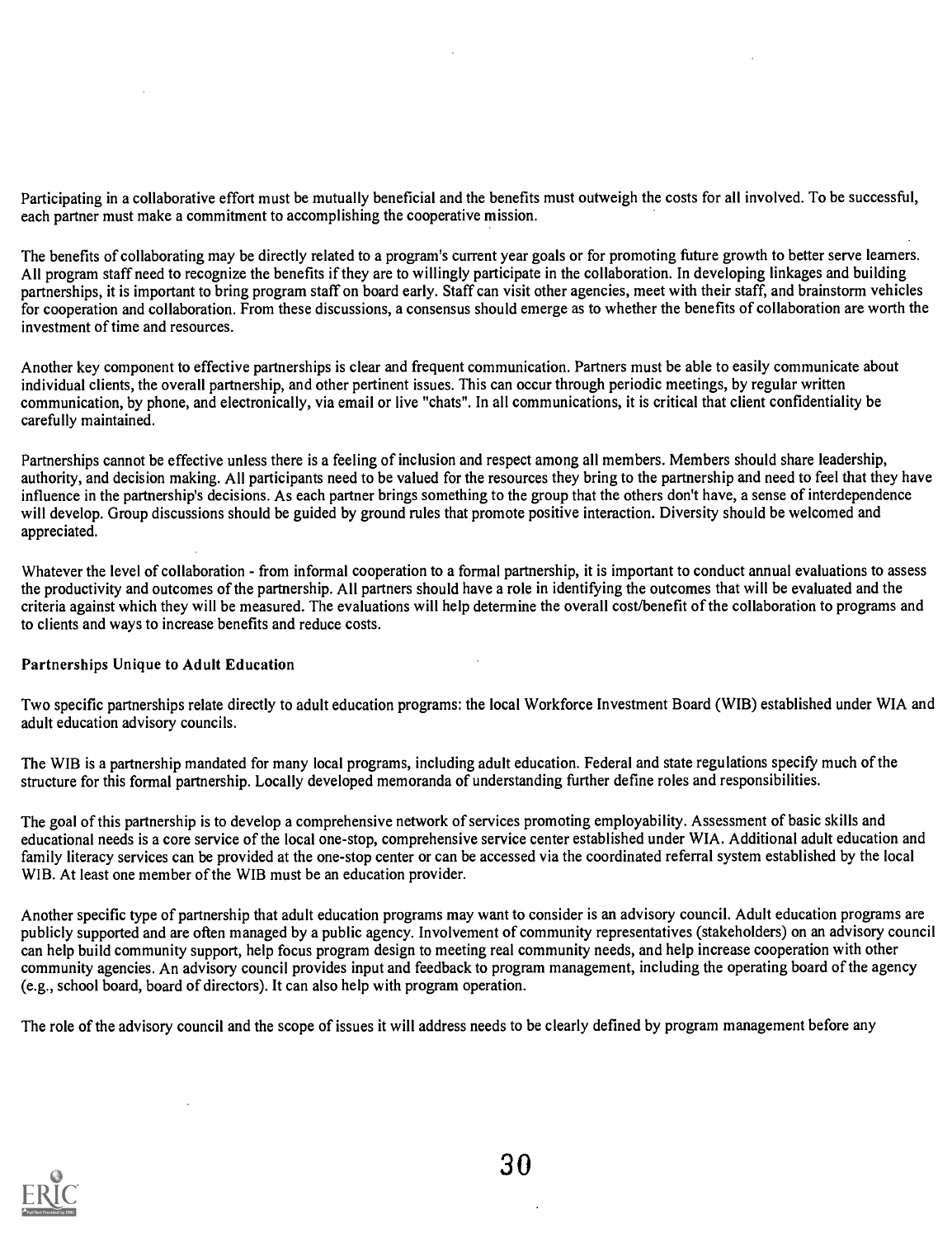members are recruited. If members are to stay involved, the council needs to have a substantive role with meaningful responsibilities. Some of the tasks with which an advisory council could assist include:

- surveying the needs and interests of the community in regard to adult education
- planning the education program
- recruiting students
- $\bullet$  evaluating the program and presenting progress reports to the governing board
- publicizing the program
- $\bullet$  serving as a link between the program and community organizations
- obtaining financial assistance and additional services from public and private sectors
- serving as a speakers' bureau to service groups, social agencies, and community organizations
- locating education and training opportunities for adult learners.  $\bullet$

When recruiting members to serve on an advisory council, it is important to represent the geographic, cultural, socio-economic, and political diversity of the service area. Characteristics to consider in selecting candidates include those with:

- power and influence in the community
- ability to access resources and build linkages with agencies, potential learners, funders, volunteers, and local media
- special talents that can help further the program (e.g., legal, financial, construction skills, etc.)
- knowledge of adult learner needs and interests (e.g., current program participants and program graduates).

Program managers need to keep their councils informed about on-going activities, successes, challenges, problems, etc. If program staff can provide clerical support to the council, this will help it function more effectively, particularly in its public relations/communication role. By partnering with learners and other community members through an advisory council, an adult education program can expand its human resources, build stronger connections to learners, and ensure that the program is focused on the most critical needs of the local community.

# Barriers to Collaboration

There are many challenges to successful collaboration. Among the most common reasons for collaborations failing to work are:

- lack of clarity or differing interpretations of goals, roles, and responsibilities.
- hidden agendas. Partners have individual goals for the partnership that they don't share with each other.
- competition for funding or clients.
- killer meetings. Successful collaborators need to meet periodically to stay up-to-date and resolve issues. However, long, unfocused, and unproductive meetings discourage people from attending. Communication then breaks down.
- culture clash. Partnerships develop their own institutional culture, which may not be compatible with the cultures of the individual member organizations. This makes it difficult for some member organizations to remain in the partnership.
- power. Individual partners need to relinquish some control to the partnership overall.
- conflicts in rules and regulations affecting participating agencies that make them focus on different client groups, different timetables, or different strategies.

There are additional barriers when working in partnership with disenfranchised learners (people with low literacy skills, immigrants with limited skills, non-English speakers, ex-inmates, etc.) and their families. These clients have little experience working in formal committees. They may not understand the role of a board or council member or the parliamentary process. Hence, they are hesitant about speaking in a formal setting. It may take longer to digest and fully understand informational materials.

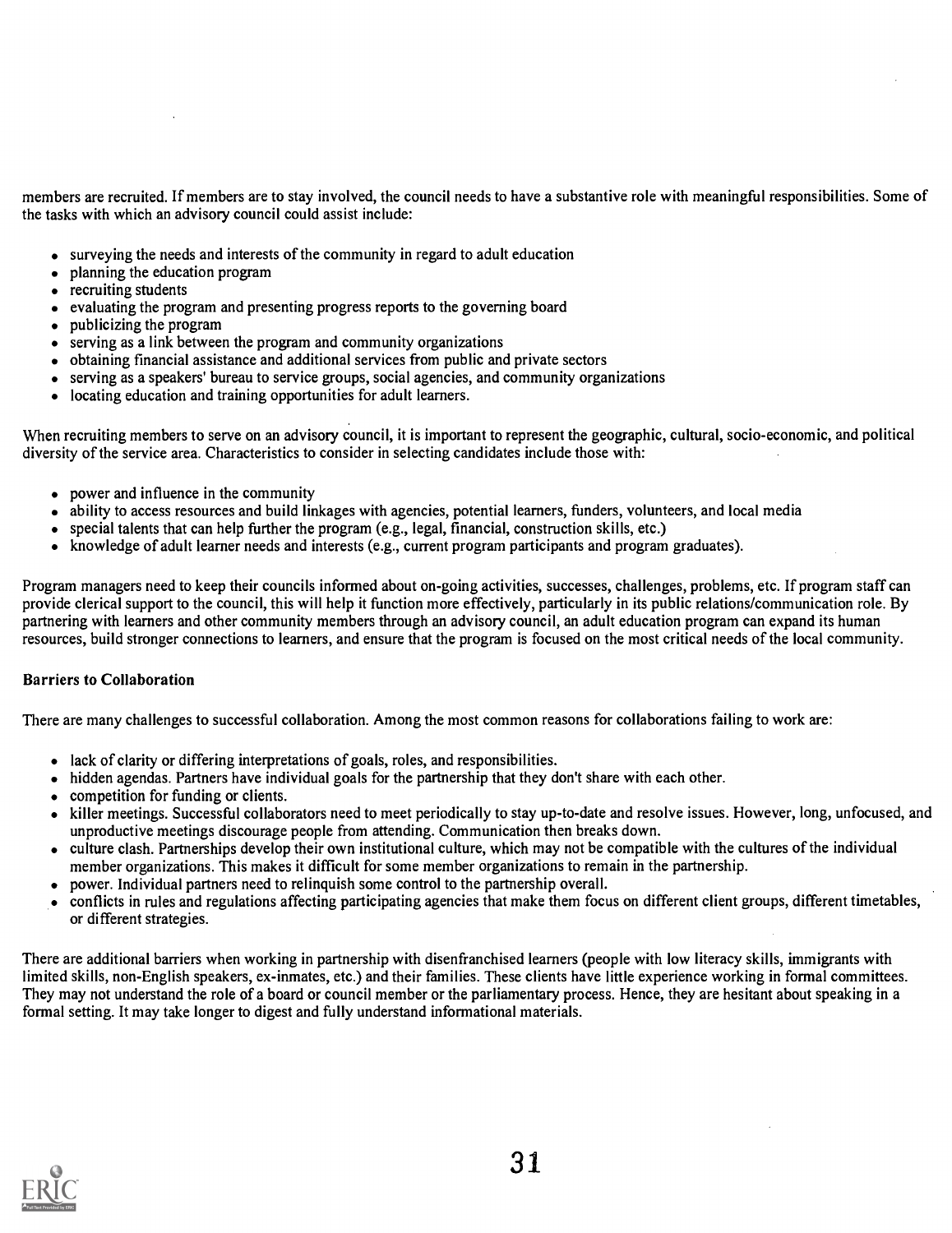Despite these challenges, there are many benefits to having learner representatives serve on community partnerships, advisory councils, boards, or committees. They bring an important perspective to the group. Learner involvement in program planning and evaluation can build ownership among the learners and provide targeted input to the program. To overcome the barriers to their participation, try to:

- have other members of the group act as mentors (one-on-one) with learners.
- provide extra background or briefing materials in advance of meetings.

 $\sim$  4

- $\overrightarrow{ }$  keep meetings short and focused
- establish a separate committee made up of learners to develop positions on issues. Several representatives of this group bring the committee's positions to the full group.
- appoint three or more learners to a committee or board (never appoint only one or two) due to the feeling of safety in numbers.

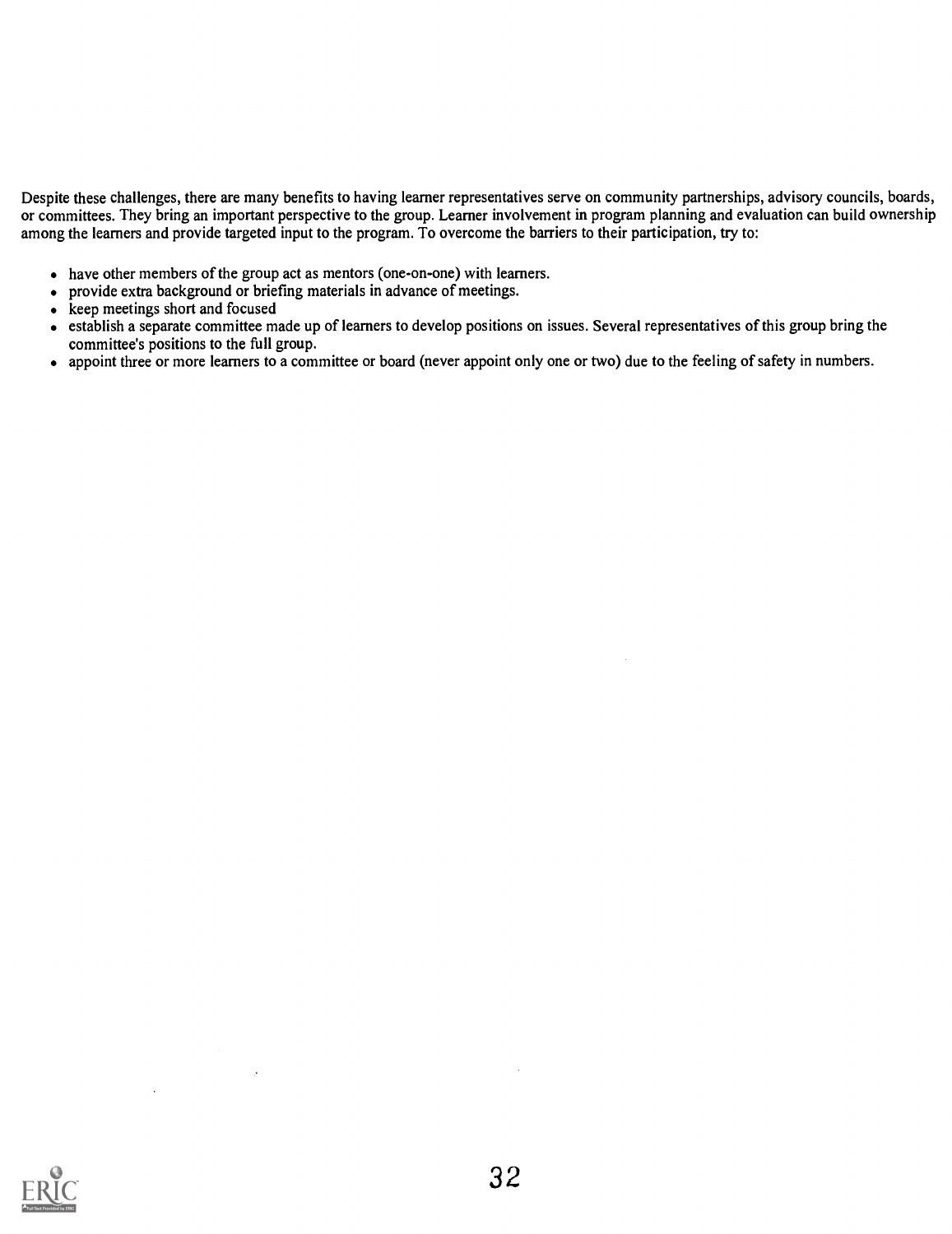# VII. PROGRAM EVALUATION AND ACCOUNTABILITY

Nationally, there is movement towards achieving high learning standards and promoting accountability in education. Increasingly, funders are reviewing a program's results to determine future funding. As adult education programs progress into the new customer service environment established by the Workforce Investment Act, programs must be able to document results to attract new customers and to become part of the local workforce investment board. Programs must achieve the state performance standards, operate in compliance with federal and state regulations, and create an organizational atmosphere of continuous improvement.

# Summative and Formative Evaluation

Before discussing specific state performance indicators, it is important to have an understanding of the two kinds of program evaluation systems: summative and formative. Summative evaluations are a summary of the results of the program over a specified period. They study the success of a program in meeting its outcomes and objectives. The results of these evaluations are typically sent to funders, regulators, and other interested stakeholders. The National Reporting System for Adult Education is an example of a summative evaluation. For adult education programs, summative evaluations generally measure program success in having learners achieve the following:

- development of literacy skills/educational gain
- attainment of educational completion (GED or HS diploma)
- placement in a job or a further educational program
- job retention over a specific period of time.

Formative evaluations, on the other hand, are for internal use to study program effectiveness on an on-going basis. Program staff use formative evaluations to determine the effectiveness of specific strategies. Those strategies that are effective are continued and expanded, while those that are not are discontinued or modified. Formative evaluations are designed as early warning systems for areas where the program is not doing well, so corrective actions can be taken quickly to get the program back on track. Formative evaluations might study:

- educational needs the program is meeting most effectively
- educational strategies most effective in a particular community
- recruitment and retention strategies resulting in the best student mix
- the greatest barriers to learning.

# Comprehensive Performance Accountability System

Title II of the Workforce Investment Act (WIA) requires all states to establish a comprehensive performance accountability system. Such a system assesses the effectiveness of eligible agencies in achieving continuous improvement of adult education programs. According to the US Department of Education's Office of Vocational and Adult Education:

At the core of the adult education performance system are the number of adult learners who complete one or more educational functioning levels during the program years. ...The remaining core measures are follow-up measures collected after the adult leaves the program. These measures include:

- high school completion
- entered postsecondary education or training
- entered employment and retained employment.

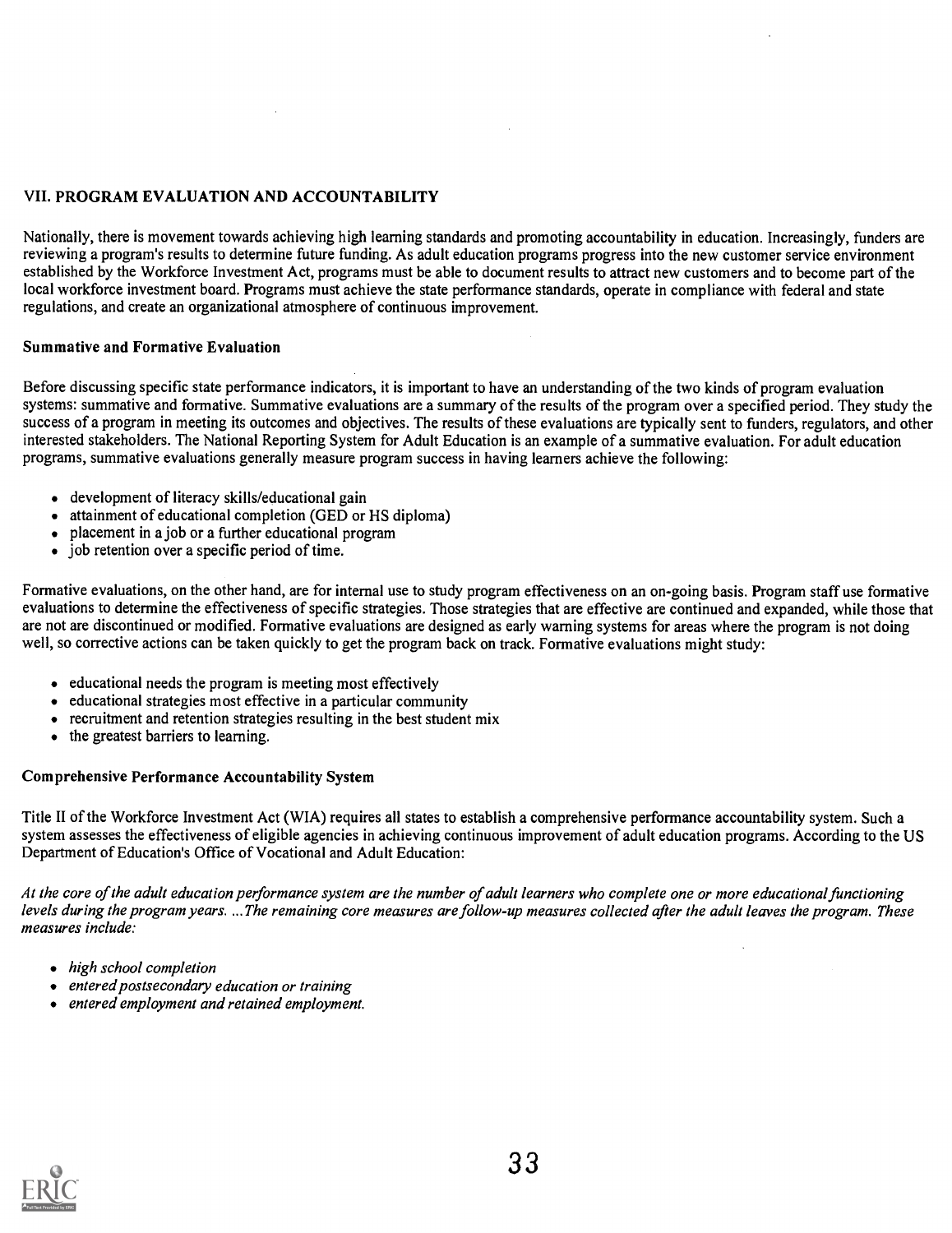These measures only apply to adult learners who enter the program with goals related to one or more of these core measures.(July 2000)

The core outcome measures are summarized below:

| <b>Topic</b>                 | <b>Measures</b>                                     | <b>Categories or Definitions</b>                                                                                                    |
|------------------------------|-----------------------------------------------------|-------------------------------------------------------------------------------------------------------------------------------------|
|                              |                                                     | <b>Core Outcome Measures</b>                                                                                                        |
| Educational<br>$\ $ Gains    | Educational gains                                   | Educational functioning levels in reading, writing, speaking and listening, and<br>lfunctional areas                                |
| <b>Follow-up</b><br>Measures | Entered employment                                  | Learners who obtain a job by the first quarter after exit quarter                                                                   |
|                              | Retained employment                                 | Learners who remain employed in the third quarter after program exit                                                                |
|                              | Receipt of secondary school<br>diploma or GED       | Learners who obtain a GED, secondary school diploma or recognized equivalent                                                        |
|                              | Placement in postsecondary<br>education or training | Learners enrolling in a postsecondary educational or occupational skills program<br>building on prior services or training received |

Each state negotiated levels of performance measures for July 1, 2000 through June 30, 2001 and July 1, 2001 through June 30, 2002. In New York State, local agencies receiving grants from the NYSED are expected to achieve the performance levels listed below.

| <b>Core Outcome Measures</b>                |     | <b>Negotiated Performance Level</b> |
|---------------------------------------------|-----|-------------------------------------|
|                                             |     | 7/1/00--6/30/01 7/1/01--6/30/02     |
| <b>Beginning ABE Literacy</b>               | 14% | 17%                                 |
| <b>Beginning Basic Education</b>            | 14% | 17%                                 |
| Low Intermediate Basic Education            | 22% | 25%                                 |
| High Intermediate Basic Education           | 22% | 25%                                 |
| Low Adult Secondary Education               | 26% | 30%                                 |
| <b>Beginning ESL Literacy</b>               | 14% | 16%                                 |
| <b>Beginning ESL</b>                        | 15% | 16%                                 |
| Low Intermediate ESL                        | 21% | 22%                                 |
| High Intermediate ESL                       | 21% | 22%                                 |
| Low Advanced ESL                            | 20% | 22%                                 |
| High Advanced ESL                           | 20% | 22%                                 |
| Attained High School or Equivalent Diploma  | 42% | 44%                                 |
| <b>Entered Employment</b>                   | 20% | 25%                                 |
| <b>Retained Employment</b>                  | 20% | 25%                                 |
| Entered Postsecondary Education or Training | 20% | 25%                                 |

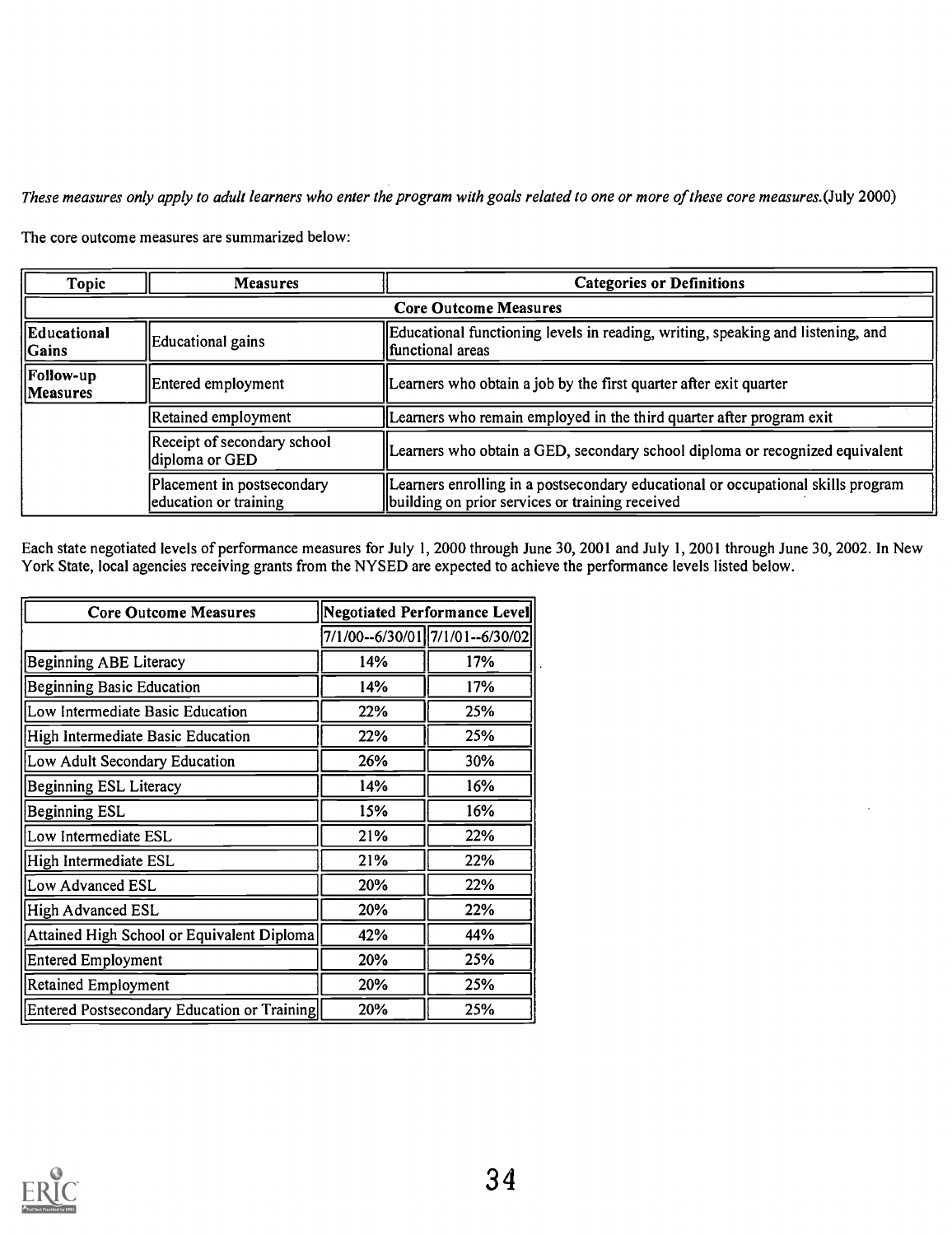# National Reporting System for Adult Education

To support the documentation of the performance indicators and the management of the adult education delivery system, the USDOE worked with Pelavin Associates to develop theNational Reporting.System for Adult Education. The National Reporting System for Adult Education (NRS) is an annual report that state education agencies use to submit data on funded adult education programs. The report includes participant demographics, learner gains, and learner outcomes. In New York State, this report was amended to include information on program and service offerings.

The NRS and the performance indicators necessitate the use of an individual student record system (ISR). An ISR is a computerized database that allows interested stakeholders, notably adult education providers and the state education agency, to conduct analysis to support continuous improvement.

There is a wide variety of computer software that will support an ISR system. Some software applications may be used right "off-the-shelf" and others require local programs to design a custom application. Program managers should consult with managers from other agencies to identify software applications that are currently used and determine pros and cons before purchasing and implementing a system.

# Continuous Improvement

While much of the drive of the performance indicator movement is towards accountability, an equally important aspect is to use the data collected to improve the delivery of instructional and support services. Continuous improvement may be approached in two ways. The first is to review the summative data of the program. This data is submitted to funders. Analysis of this data will enable program managers to review the results of the overall adult education program and make modifications in the future. The drawback of using a summative analysis of the adult education program and services is that the program is already completed and no action can be taken to improve program results.

To make adjustments to program and service delivery during, instead of after, the program year, managers and staff can use a formative evaluation. It may review recruitment and marketing, retention, and learner gains. Whether evaluations are formal or informal, it is important to obtain sufficient and reliable data to make informed decisions. An example of a formative evaluation is the comparison of pre-and post-test data on learner gains. Did the learner achieve the desired gain? If yes, what worked well and can be replicated for other learners in other classes? If the learner did not achieve the desired gain, why not? What other instructional strategies or curriculum could be used? Strategies that are working well should be expanded and replicated. Areas that are weak need to have new strategies developed to provide stronger outcomes.

Changes should be implemented incrementally. Slow, steady changes that are carefully assessed are often more effective in the long run than massive, radical changes implemented quickly. It is important to continually monitor and measure changes in the program to be sure that the new design is resulting in the desired outcome.

# Compliance

Compliance is the process by which a program manager ensures that the adult education program is operating within the rules and regulations of the funder. This includes:

- learner eligibility in programs and services
- student data that must be collected at in-take as well as upon exiting of the program
- documentation of student attendance  $\bullet$
- documentation of revenue and expenditures

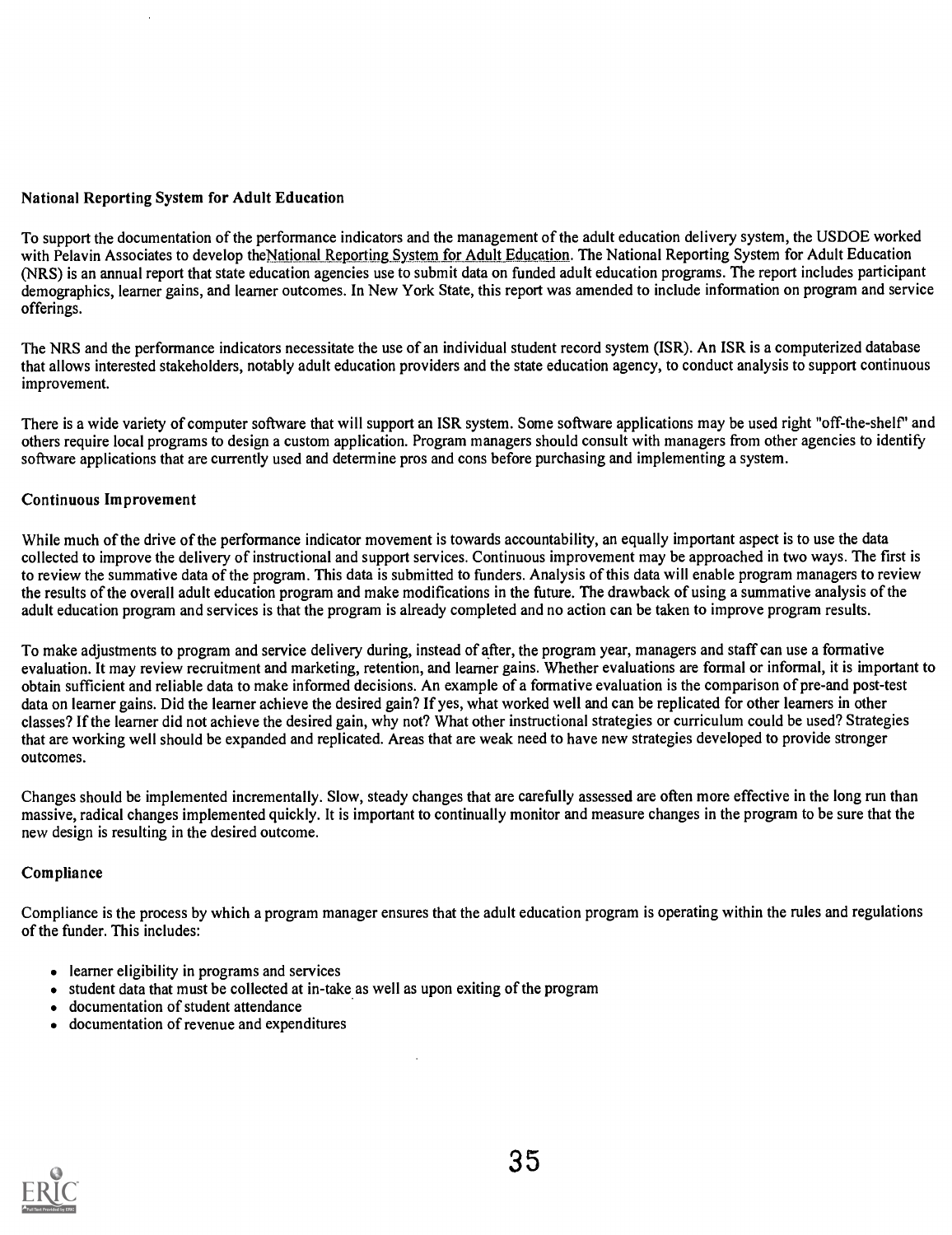• the number of learners that may be enrolled in a class.

 $\bar{z}$ 

It is important for program mangers to understand the slight differences among funding sources. Knowing these differences may enable the adult education program to work with the local workforce investment board and provide programs to a population not previously served. Not knowing the differences may result in an audit exception or closing of the program.

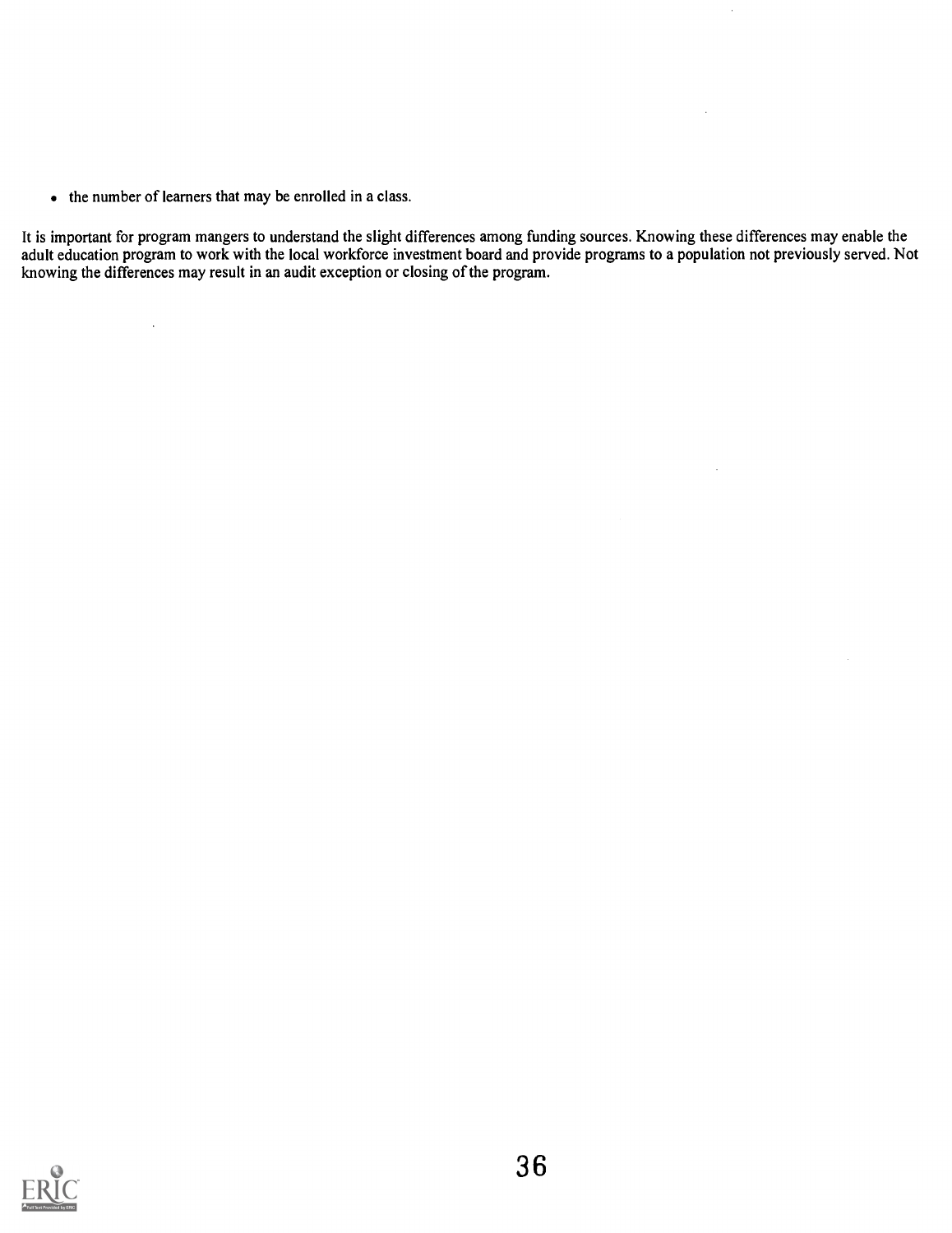# VIII. FINANCIAL MANAGEMENT

An agency's ability to offer high quality and effective programs depends upon its ability to secure and manage funds. In many cases, the budget office is responsible for financial management while the program manager attends to the delivery of services. Managers of smaller programs, however, often find themselves responsible for both services and finances. Regardless of the situation, all program managers should know, at least, the fundamentals of funding and financial management.

# Overview of funding

In New York State, there are several categories of funding that may support an adult education program. The main categories are as follows:

- Grants are generally awarded by the New York State Education Department. Upon approval, an agency receives advance payment prior to the delivery of services. To review budget guidelines, visit the New York State Education Department on-line.
- State aid is typically generated by school districts and BOCES based on student attendance. Employment Preparation Education State Aid (EPE) is an hourly reimbursement used to support adult education programs.
- Contracts are generally used by other New York State agencies and county agencies. Upon execution of the contract, the provider operates programs and services and is reimbursed after a specified period. Please note that the New York State Education Department is required to execute contracts for agencies other than school districts and BOCES.
- Tuition is a fixed fee charged by the program provider. Tuition may be paid by the student or by a local agency on behalf of the student.
- Performance-based contracts are generally used by county agencies. These contracts establish expectations for student outcomes, typically employment. Once the student outcome is documented, the agency is reimbursed for programs and services.

Each funding source delineates its allowable expenses, funding cycle, program operation dates, and reporting requirements. To ensure compliance, the program manager should become familiar with the requirements of each funding source used to support the program. Understanding fund requirements will also enable the program manager to "blend" fund sources and maximize existing resources.

# Developing a Budget

A budget is a document that estimates the financial resources that will be available to, and the financial demands that will be placed upon, a program. It is a forecast, generally 12 or more months in advance, of revenue and expenses. A budget must be as accurate as possible because it will often be the basis for funding agreements. The estimates actually become boundaries within which programs must operate. Additionally, a budget serves three major purposes:

- · Budgets help agencies plan accurately. Decisions about implementing a program as planned versus scaling back somewhat can be made only after determining the cost of running a program as well as expected revenue.
- Budgets provide funders with an itemized breakdown of anticipated program expenses. With this information, funders can release funds to the program and monitor the program's expenditures in accordance to rules, regulations, and priorities.
- Budgets provide a framework against which income and expenses can be monitored on a regular basis over the course of the year.

There are several types of budgets. An operating budget shows the annual cost for running an agency and the annual revenue that is expected, according to the fiscal year of the agency. A program budget shows the operating costs and revenues of a specific program. It may be based on the fiscal year of the funder instead of the fiscal year of the agency. A start-up budget includes one-time costs for starting a program. These costs might includes purchasing or renovating a facility, hiring staff or consultants prior to actual start of the program, initial development of curricula or materials, etc.

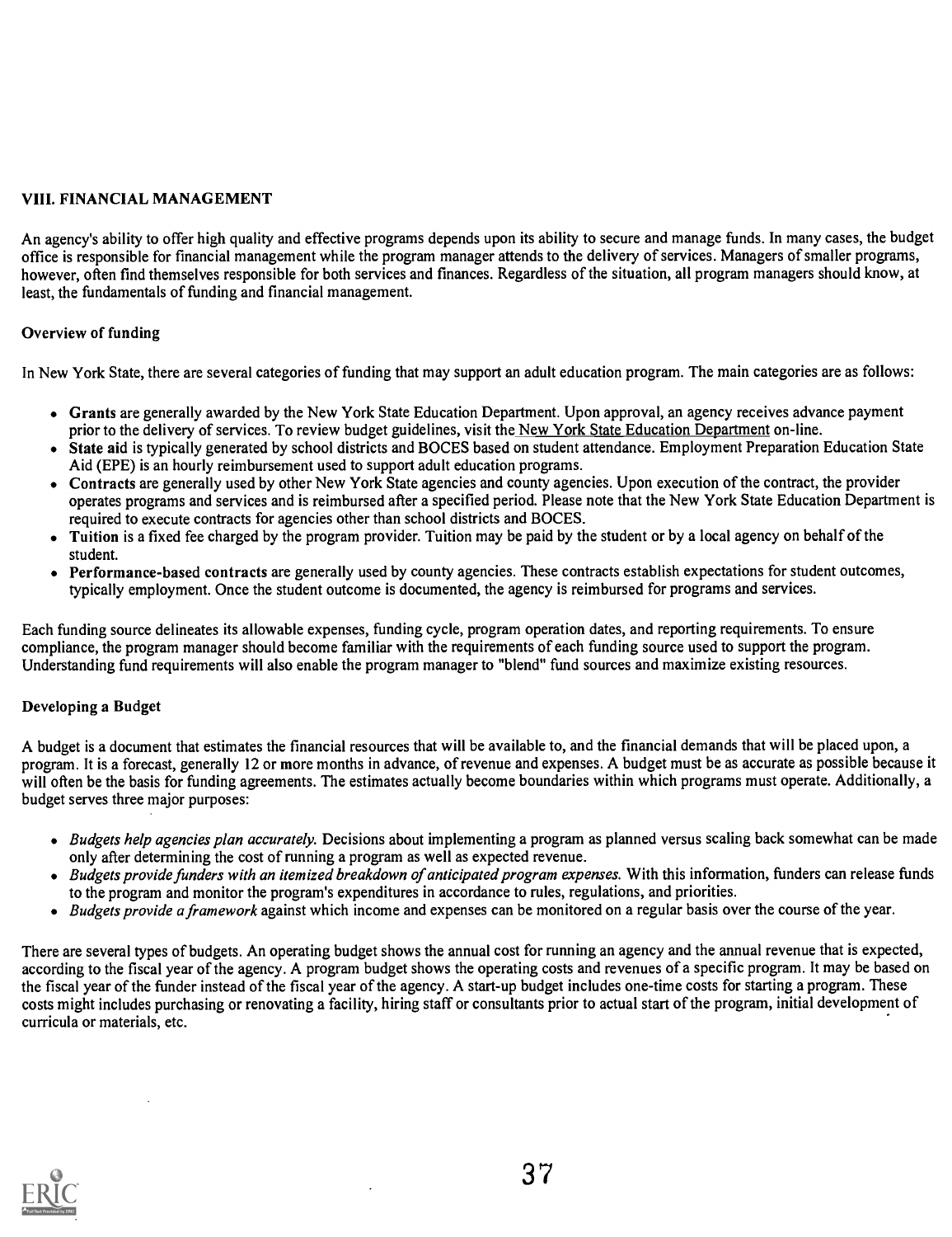Every agency should have a combined annual operating budget, and each separately funded program should also have its own budget. All programs should contribute revenue to the overall expenses of the agency, including a portion of facility costs, administrative costs (bookkeeping, top management, liability insurance, auditing, etc.), basic telephone service, etc. Budgets are generally developed on an annual basis or are based on the length of a program cycle (e.g., a summer program has a new budget each year for its 8-week session).

# Designing a New Program

The first step in developing a budget for a new program is to identify what is needed: number and type of staff; space, equipment, and materials; and other important resources, such as insurance, maintenance, utilities, consultants, dues/fees, etc.

Once identified, each of those items must be assigned a cost. What salary will staff receive? What benefits will they receive? (Union contracts or personnel policies may determine these issues.) The agency's human resources office will know which staff positions are eligible for which benefits (e.g., Are part-time staff eligible for full, partial, or no benefits?) and how much benefits cost.

An allocation for the program's share of overall administrative expenses must be included. This allocation is often based on the percentage the program represents of the agency's overall budget, staff, and/or number of students served.

# Operating an On-going Program

For an on-going program, expenses for the next funding cycle can be estimated by adding inflation, planned salary increases, benefit changes, and the like to current operating expenses. Any and all anticipated changes in the program for the coming year should be studied. Will these changes require additional resources or result in a reduction of expenditures?

Whether designing a new program or operating an existing one, keep in mind that each funding source can ask for different levels of detail and may classify expenses slightly differently. Some funders ask only for category totals (e.g., total salaries, total fringe benefits), while others ask for line-item detail (e.g., salaries for each staff person, fringe benefits detailed in terms of health insurance, social security, worker's compensation). Expenses might also be classified into different categories. Liability insurance could be its own line item, could be lumped into a category for all insurance, or could be included under contracted expenses.

Many funders divide the budget into two or three major sections with personnel costs (salary and fringe benefits) being in one section and nonpersonnel costs in other sections (e.g. contracted services, maintenance and operation). However, others may divide a budget into programrelated costs and administrative costs. The bottom line is to read budget forms carefully before completing them.

Requirements of and restrictions imposed by funding sources must also be thoroughly understood. Funding Source A sets a limit on the amount of money that can be used for administrative purposes while Funding Source B limits what can be used for fringe benefits. Funding Source C prefers a formula based on the number of learners served or number of hours of service. Some funders allow for indirect costs; others require all costs to be itemized. Each funding source has its own client eligibility requirements and starting/ending dates.

Once the expenses have been calculated, it is time to address the other half of a budget: revenue. Program income and expenditure totals must match. When calculating revenue, it is perhaps most prudent to be conservative, basing estimates on worst-case, rather than best-case, scenarios. If, for example, part of the revenue is based on tuition, never expect full payment due to unfilled seats or delinquent learners.

In the case of insufficient revenue, it may be possible to access additional sources of funding. If not, expenditures must be reduced. If the budget is still unbalanced and further cuts would compromise the program, it may be necessary to scale back the original design of the program. Working with an electronic spreadsheet or other financial software makes this process more manageable.

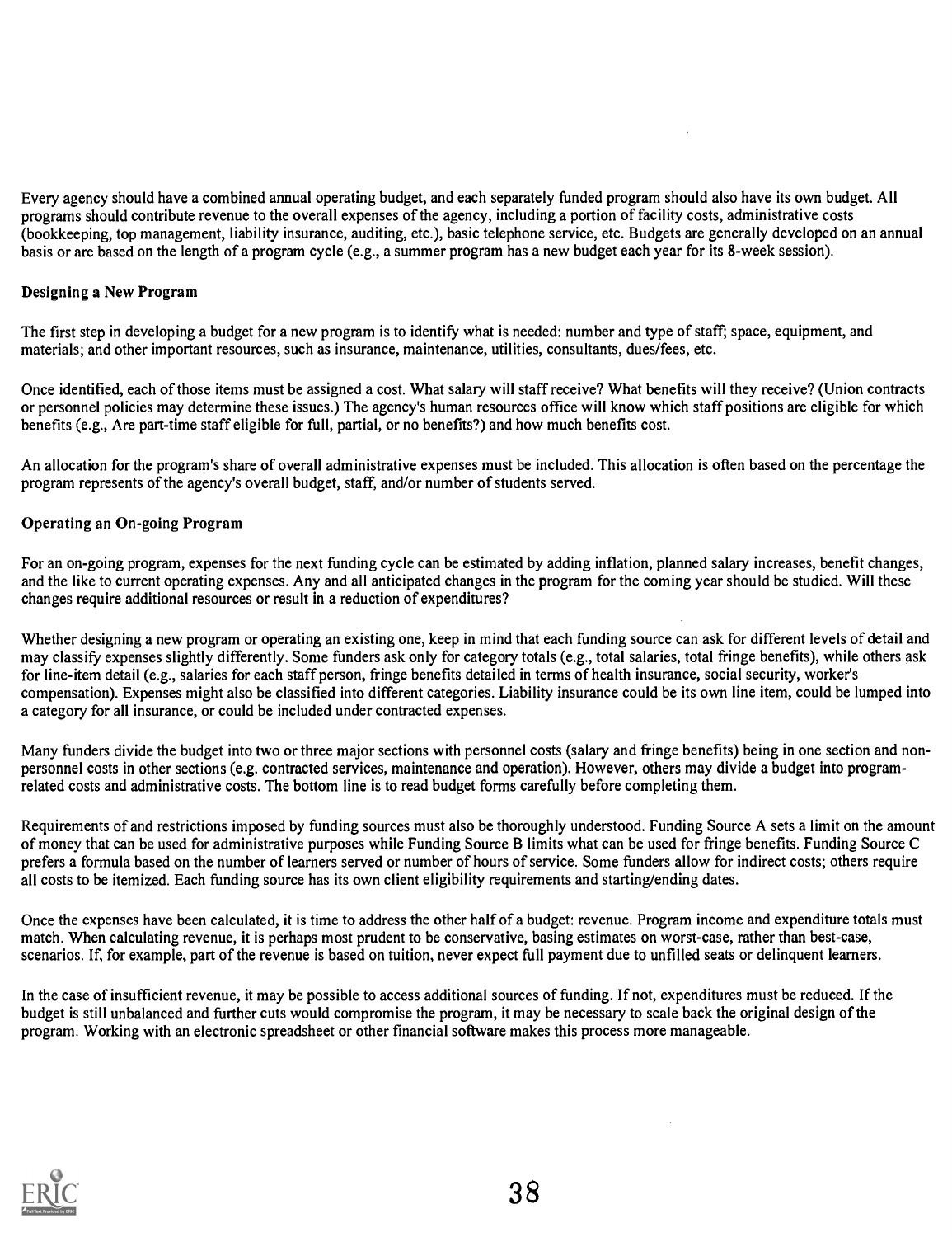Upon achieving a balanced budget, all of the information should be put together in the format requested, and on the forms provided, by the provider. To minimize rejection due to clerical oversight, be sure to provide all the information requested and submit within the timeframe specified. This document will become part of the agency's contract with its funder.

The agency will be expected to operate within the bounds of this budget. Generally, it is unlikely that the total amount of funding will increase within the same year. In that regard, the bottom line is inflexible. However, other lines in the budget usually may be modified with the funder's advance approval. Prior to the start of the contract, the program manager or fiscal officer should be very clear on how budget modifications or amendments are handled. Some funding sources limit the number of amendments, while others allow a certain percentage of variance without seeking prior approval. Agencies might be allowed to move money from different staff lines within the salary section, but not between major sections of a budget (e.g., salary, maintenance and operation, contracted services).

# Managing a budget

As the program year commences, it is important to compare actual revenue and expenditures to the ones estimated in the budget. If discrepancies occur, it will be necessary to bring the budget back into balance. For example, an unexpected increase in health insurance costs might be offset by delaying purchase of new equipment or by reducing part-time staff hours. Remember to complete the budget amendments required by the funding source.

Program managers should seriously consider using a financial management system that is computer-based. Such a system should accommodate multiple funding streams on varied funding cycles so that reports fitting the unique requirements of each funder can be generated. In the case of a single primary funder, a computer-based system will probably more easily allow creation of internal budget and bookkeeping practices that are compatible with the system used by the funder.

There are a number of commercial accounting software packages that can handle this demand. Once such a system is set up, the budget for the agency overall and for each funding stream can be entered in the system, and income and expenses can be automatically compared to the budget on a monthly (or more frequent) basis. Very detailed financial records are a tremendous support to managing budgets.

# Managing cash flow

Too often, a balanced budget is threatened by the realities of program operation. Expenses are incurred day by day, but revenue can be delayed by reimbursement procedures, errors in processing, or delays in state budget approvals. Therein lies the problem: How do programs maintain sufficient funds to meet current expenses?

Program managers need to monitor the rate at which funds are coming into and going out of a program. It is generally preferable to maintain an excess balance in the account, known as a "fund balance" or "excess revenue", which can be carried over from year to year to help cover temporary shortfalls. If a positive fund balance cannot be generated, it may be necessary to consider one of the following actions:

• Accelerating revenue. Some funders will provide an advance to help offset a delay in reimbursement. Others will expedite reimbursement when there is a problem. Discounts can be offered to fee payers if they pay early (although this will reduce total revenue for the year). • Delaying payments. Vendors may be willing to allow a delayed payment schedule or to suspend finance charges. Paying salaries and taxes should never be delayed, since failure to be timely can result in legal action.

• Borrowing money. Although additional costs will be incurred, arranging a loan is generally preferable to shutting down temporarily from a lack of positive cash flow. Cash flow shortfalls should be apparent well in advance. As soon as the possibility of a shortfall is detected, negotiations about preparing a line of credit should begin. Most banks or lending institutions are willing to arrange a loan if the reason for the cash flow problem is clearly presented. The bank or lending institution will require documentation of the program's budget and funding commitment.

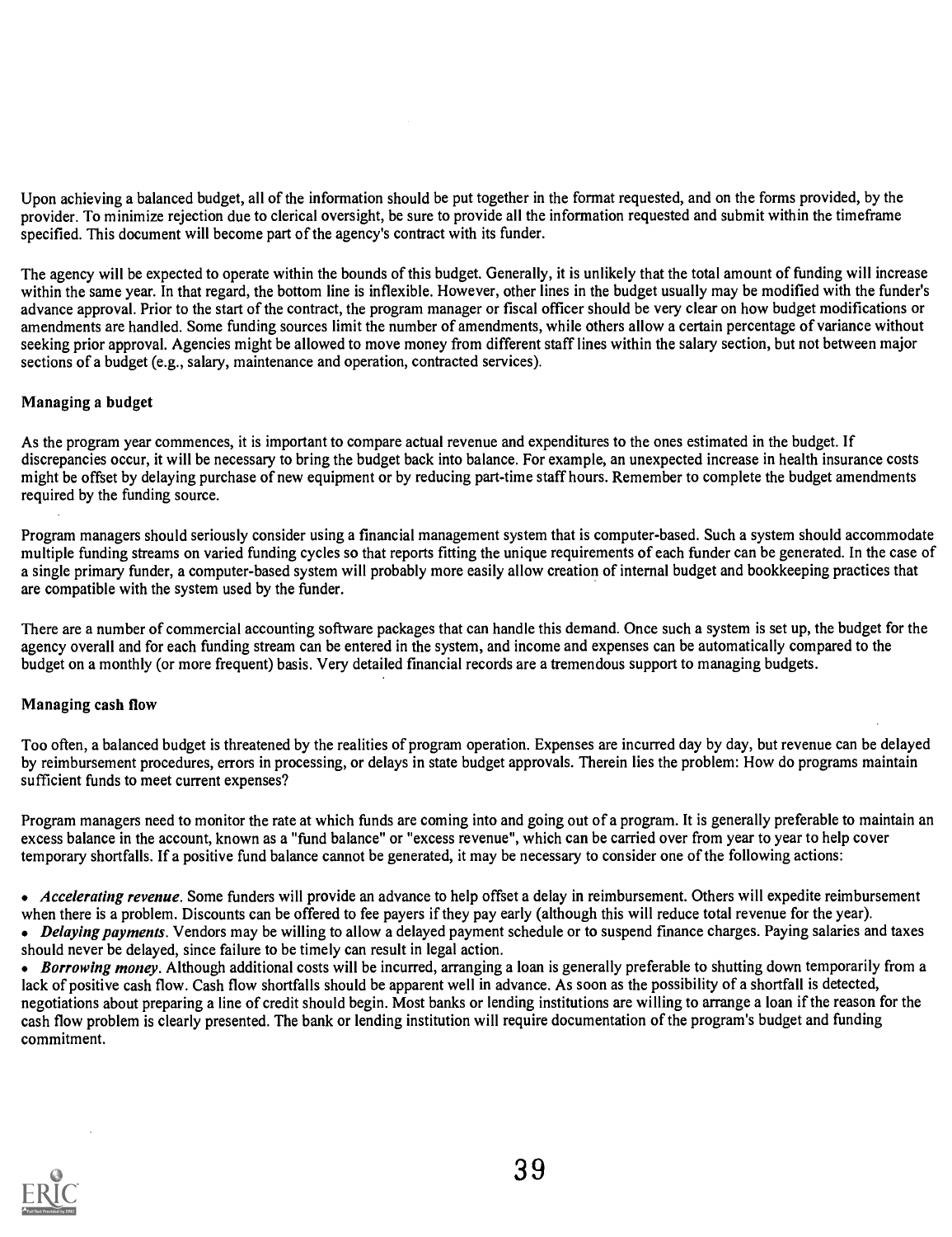# Managing the Financial System

As noted above, it is very helpful to have the financial record-keeping system set up in an electronic format to facilitate recording and reporting detailed financial information. In addition to the actual records kept, the process by which funds are handled and recorded is extremely important. All financial records should be maintained for at least seven years.

There are a number of standard controls that should be established in any financial management system, such as:

- Signed invoices, verifying that the products or services were received and that the expenditure was approved, accompany all expenditures.
- Once paid, the invoices are filed with check numbers and payment dates noted on them.
- Only checks with preprinted numbers are used.
- If there are many individual tuition payments, pre-numbered receipts for all income are used.
- Records of equipment and other assets are maintained. Inventories are conducted periodically.
- All fiscal staff are covered under fidelity insurance.

A key principle of financial management is "separation of controls". Dividing the responsibilities for financial management among a number of individuals helps ensure that funds are handled accurately and opportunities for fraud or embezzlement are greatly reduced. Some of the basic separations are that:

- The person writing checks should not be approved to sign any checks.
- Two people should sign all checks over a specified dollar amount (set by the board).
- Someone other than the bookkeeper should receive and reconcile bank statements.
- Someone other than the bookkeeper should authorize writing off bad debts or other assets.
- Collection of cash should be under the control of two people whenever possible.
- If checks arrive in the mail, two people should open the mail together.
- All income should be deposited in the bank at once. Someone other than the people who open the mail or receive the income should make the deposit.

In managing a financial system, there are several reports to prepare on a monthly basis. They should include a listing of all expenditures and revenues that month; a summary of expenditures and revenue by category for that month and for the year to date; and a comparison (by category subtotals) of actual and projected expenditures and revenues for that month and year to date. Significant variations in actual as compared to projected numbers should be explained in writing as footnotes to the report. These reports should be reviewed by managers outside the financial management system and/or members of the board of directors/school board (or its finance committee).

# Acquiring Funding

Adult education programs generally receive their core operating funds from the State Education Department. Additional funds can be received from the local Workforce Investment Board, tuition paid by the County Department of Social Services, the local school district, or the local BOCES. Funds can also be raised through writing grants to private foundations (including local foundations such as the United Way), applying for special competitive grants from state and federal governments, seeking donations from local or national corporations, and holding fund raisers such as cultural events, auctions, or book sales.

As noted in previous sections of this guide, successfully acquiring funding rests on:

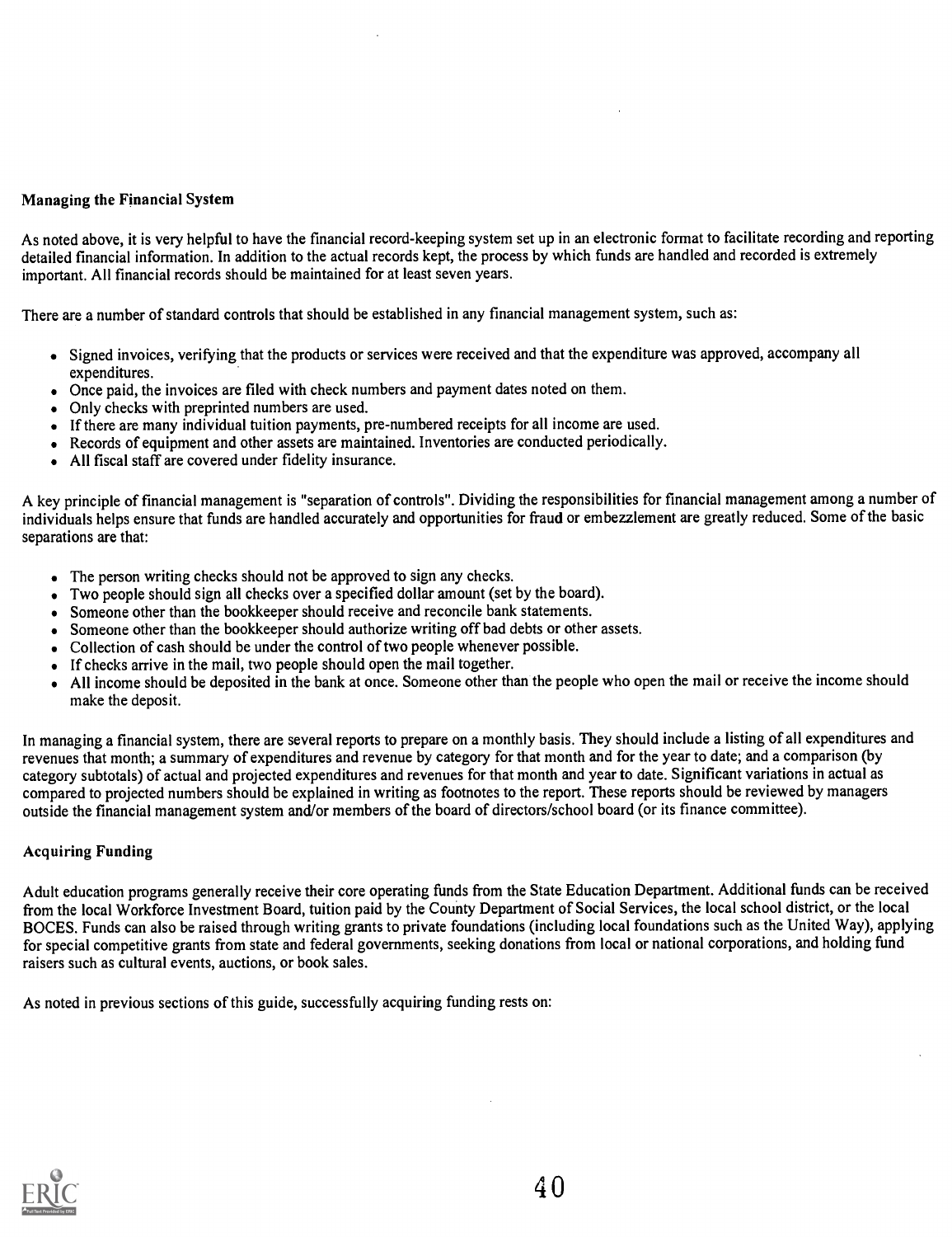- a clear, specific, and community-focused mission statement and set of measurable outcome objectives.
- a proven track record. Documentation of learners' educational gains and successful performance upon completing the program can only  $\bullet$ help.
- a clear program design showing the strengths of the program.  $\bullet$
- specific requests that match the priorities of the potential funding source. The exact dollar amount, what it will be used for, and the  $\bullet$ outcomes it will produce should be presented to the funder.
- the ability to properly manage the funds: a good bookkeeping system, adequate internal controls, and good financial reports.  $\bullet$

The Federal Register, the NYS Contract Reporter, and many websites list funding opportunities from the state and federal government. There are several publications (hard copy and on-line) that report on funding opportunities. The Foundation Center (available in many public libraries and on-line) has information about private foundations. The local United Way may also have information about local funding opportunities. The local Workforce Investment Board has funds available through WIA.

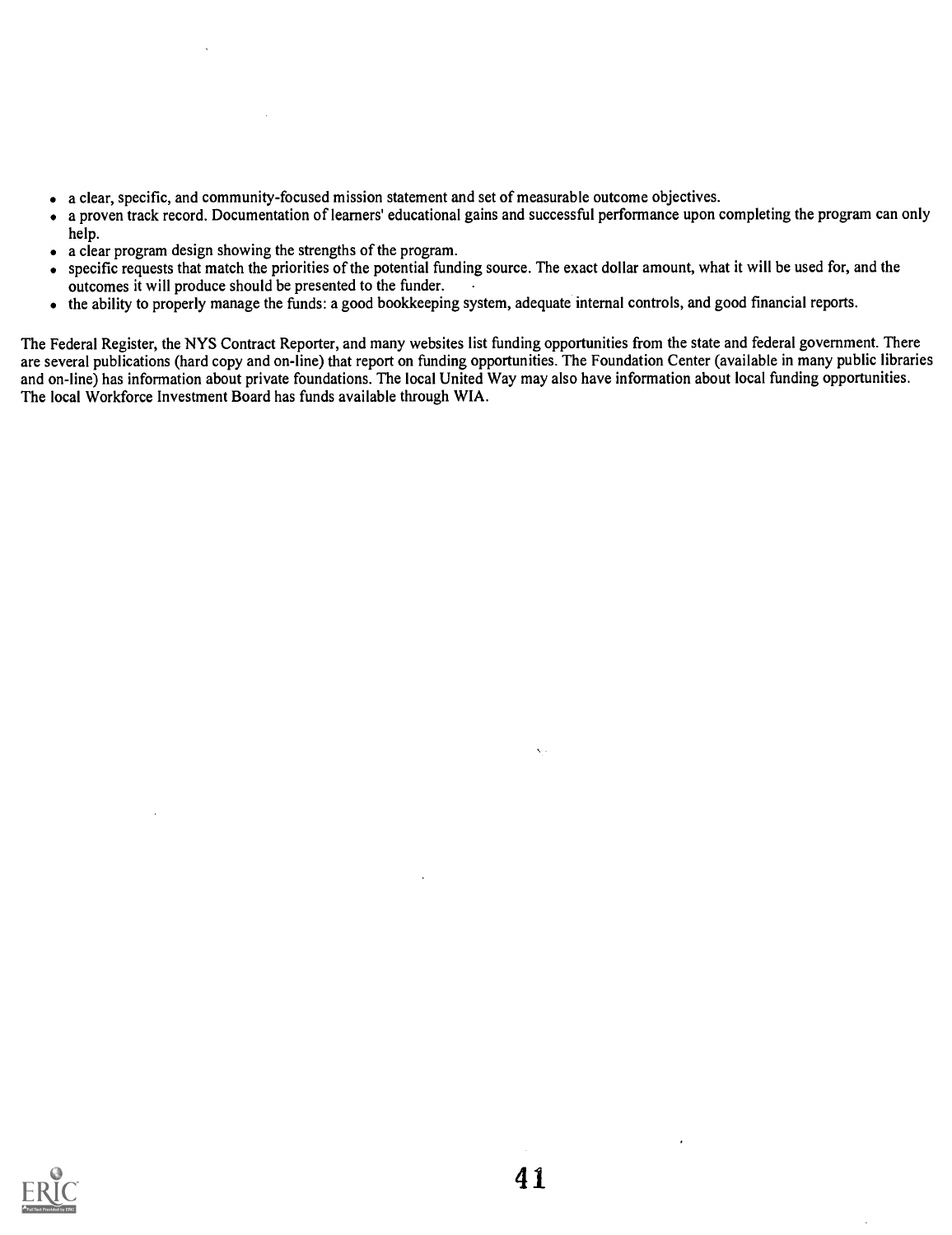# IX. TECHNOLOGY AND DISTANCE LEARNING

Innovations in technology, including computers, database software, wireless communication, and the Internet, present great opportunities to adult education programs. Used effectively, these innovations can reduce administrative overhead costs, increase the effectiveness of education, and help meet the scheduling needs of learners. Technology is a tool to help an organization meet its educational and organizational goals and objectives. However, without adequate planning, it can become very costly and drain resources from services to learners.

# Technology Planning

The first step in using technology is to develop a plan. The planning process can help programs identify and prioritize areas of need and technological strategies for addressing these needs. The planning process also looks at ways to evaluate, purchase, implement, and use technology. The technology plan needs to be tied to the organization's overall plan (as discussed in Section 5: Program Design and Delivery), which typically spans between three and five years.

At the beginning of the planning process, the organization needs to look at the state of its current technology. What is already in place? What seems to be working well? What needs improvement? The next step is to explore the possibilities technology can offer and determine costeffective technological solutions to program needs. This may be accomplished by talking with other programs and vendors, reading current journals, and conducting research on the Internet.

Once the potential options are identified, an implementation plan prioritizing the various components of the technology plan can be developed. (For specific steps of a technology plan, visit CyberLiteracy New York online.) Remember to build professional development into the budget for the technology plan. Also note that technology is an ongoing investment; hardware and software will need to be updated periodically.

# Using Technology to Support Administration

Technology can provide increased efficiency in agency administration through word processing, database management, financial management, fax and Internet communication, local area computer networks, and improved telephone systems. It also increases efficiency in maintaining student records, reporting on student assessments, and analyzing student assessment results. Technology can assist with student recruitment and registration, even allowing for off-site electronic registration. When face-to-face staff meetings are not convenient, technology can facilitate staff communication.

# Using Technology to Support Instruction

Technology offers new methods for providing education, such as computer-based instruction in which students learn at their own pace and with increased privacy in a one-on-one environment. It also offers immediate feedback and opportunities for a multi-media approach, tapping into the varied and multiple intelligences of learners. As with any new endeavor, however, the value of technology must be assessed in regard to its cost. Most technology costs lie in the initial investment, but on-going maintenance and upgrade costs exist as well. It is also important to factor in costs for staff training and decreased efficiency during the initial learning curve. Visit CyberLiteracy New York online for more information on integrating technology into the classroom.

# Using Technology for Distance Learning

Technology offers an opportunity for vastly improved distance learning. Communication between learner and instructor is sped up from the weeks it took during early correspondence courses to mere minutes. New technologies also allow for live interaction via teleconferencing or the Internet. This is especially intriguing in cases where:

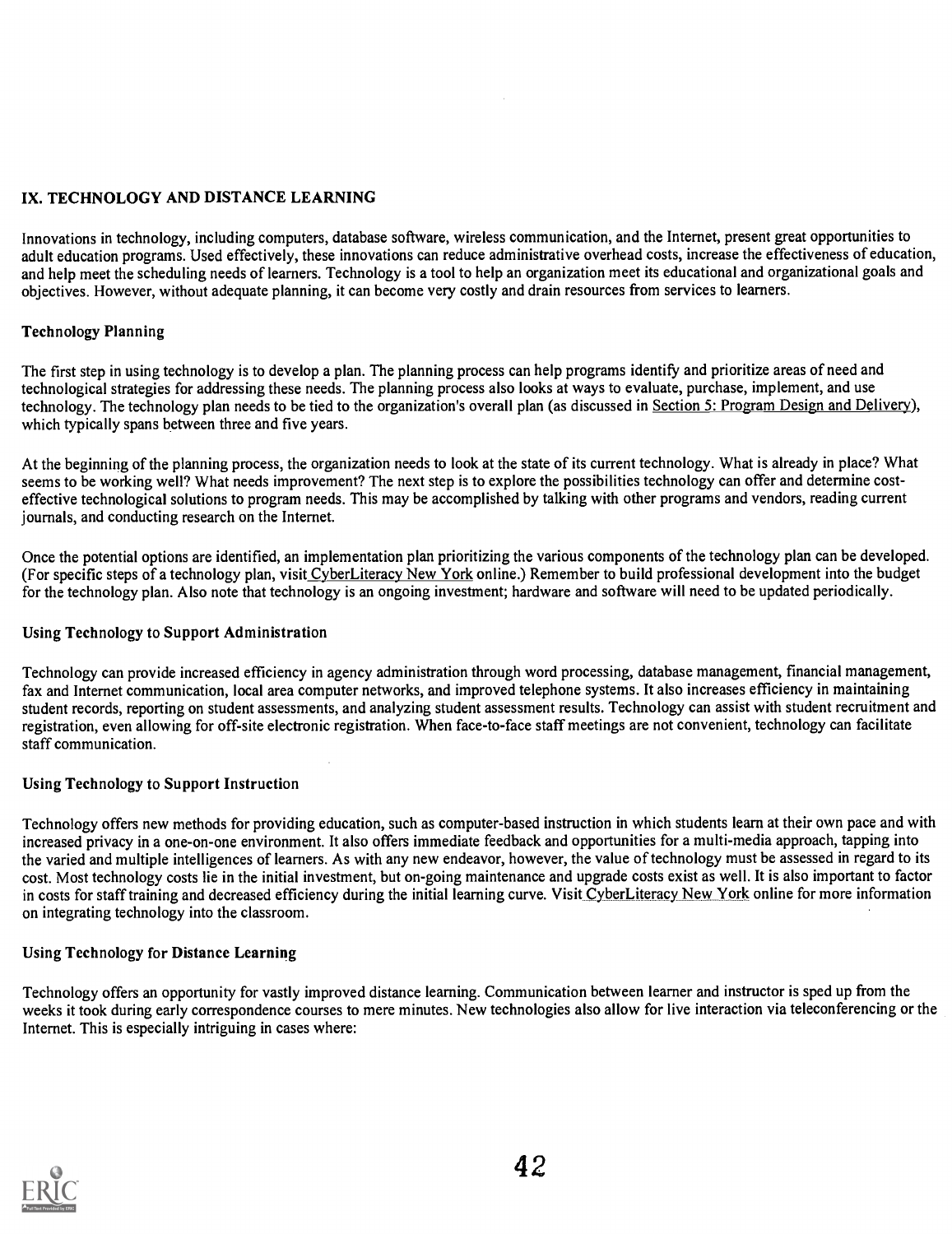- scheduling or transportation barriers limit learners' access to the school site
- costs for classroom space exceed the costs of distance learning technology
- small class sizes result in a very high cost per pupil for services.  $\bullet$

Distance learning allows learners access to instruction 24 hours a day, seven days a week, in time blocks most conducive to learning. Flexibility in scheduling is, thereby, greatly enhanced. For example, distance learning allows learners and instructors to:

- conference outside of class time without having to physically meet at the school
- submit and review assignments between class sessions
- utilize computer-based instruction without having to go to the school site.

Since many adult education instructors are part time, this flexibility in scheduling can be an incentive in attracting quality instructors. For more information on distance learning, please visit CyberLiteracy New York on-line.

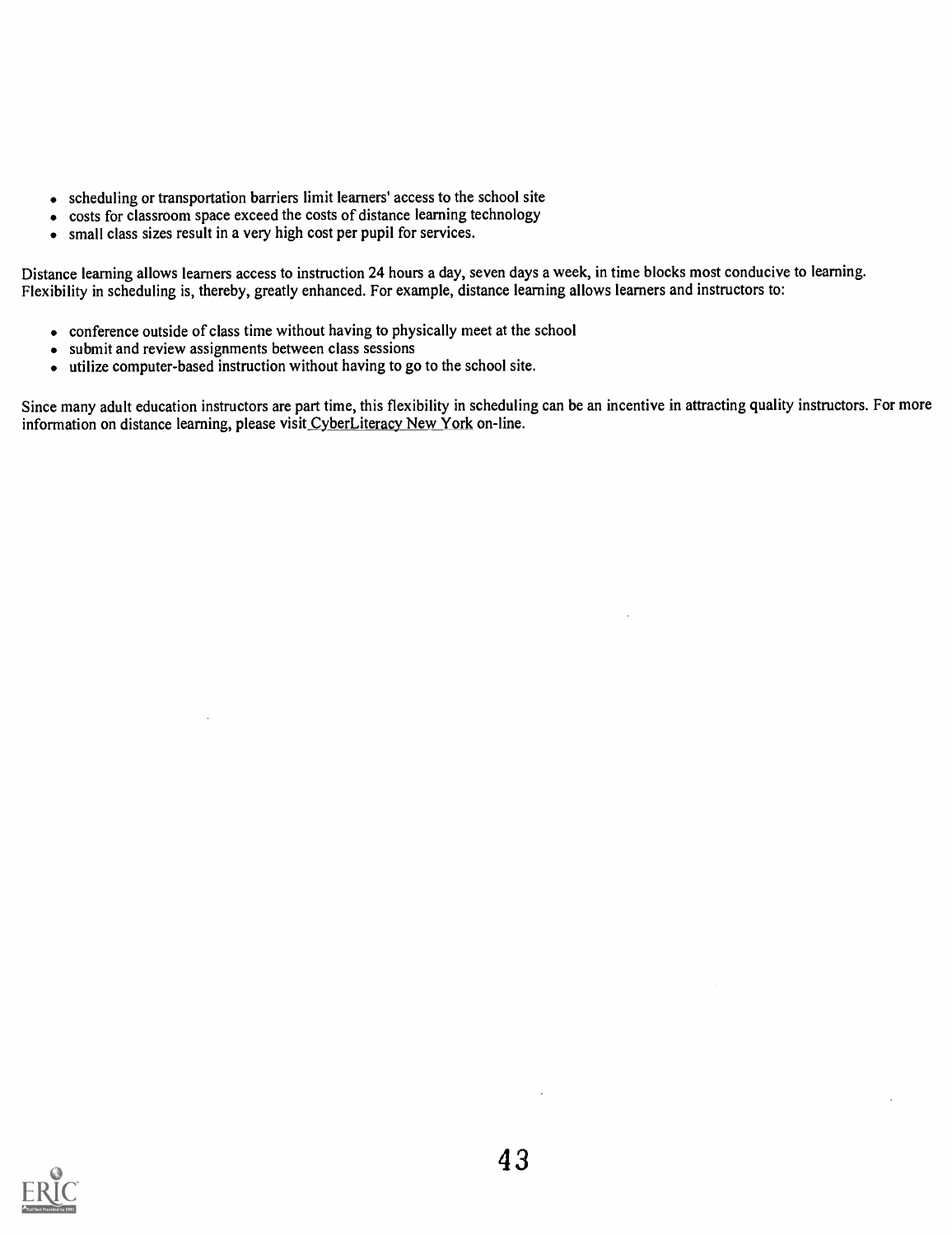# X. LEADERSHIP

Earlier sections of this guide describe the varied functions of a program manager: staffing, partnering, program planning, maintaining accountability, budgeting, and using technology. All of these functions are critical in the day-to-day operation of an education program. One trait that is often overlooked is the value of leadership. More than management, leadership denotes a role of visionary, advocate, motivator, entrepreneur, communicator, and continuous improvement.

# Visionary

A vision or mission statement can mobilize and energize a staff and help create an organizational identity within a community. The responsibility for setting the vision or mission for the program rests with the program manager or the governing board. The vision or mission should be clear, powerful, and create a compelling future for the organization. This vision will serve as the compass for the organization's future growth. As the organization's leader, it is the program manager's responsibility to advocate and ensure that resources, program planning, and staffing are consistent with the vision and mission.

# Advocate

The program manager is also an advocate - for the learners, for the staff, for the organization, for partners, and for the community. Within any organization or community, there are multiple priorities and, too often, adult education is not a "hot" topic. The program manager must promote the importance, relevance, and benefits of investing in adult education efforts.

#### Motivator

The program manager is responsible for recruiting, hiring, and managing staff. The program manager as leader is challenged to create an environment that enables all staff to do their best work. It is the program manager's responsibility to delegate responsibility and authority to each member of the team, as appropriate, and provide the necessary support to them. This delegation will energize the staff since they will have a greater stake in the program and will free up the program manager's time to engage in other activities.

# Entrepreneur

Management may be viewed as maintenance of a program in existence. Leaders, however, take the existing program and ensure that it is positioned well now and for the future. A leader capitalizes on the past accomplishments of the program to open doors to new endeavors.

# Communicator

A leader is responsible for working with a variety of people and groups - from adult learners to other community service providers, from advisory boards to government officials. To be effective in this role, the leader must be a strong communicator and problem solver. The leader must be able to listen to the concerns and interests of all parties and develop strategies that effectively meet divergent interests. Having a collaborative leadership style is essential when trying to balance the needs of many stakeholders.

# Continuous Improvement

An important characteristic of a good leader is a focus on continuous improvement. Continuous improvement is small incremental steps building upon existing strengths and overcoming deficiencies. By focusing gently on continuous improvement, a program can regularly reinvent itself to address changing demands without overloading the staff with massive changes and disruptions.

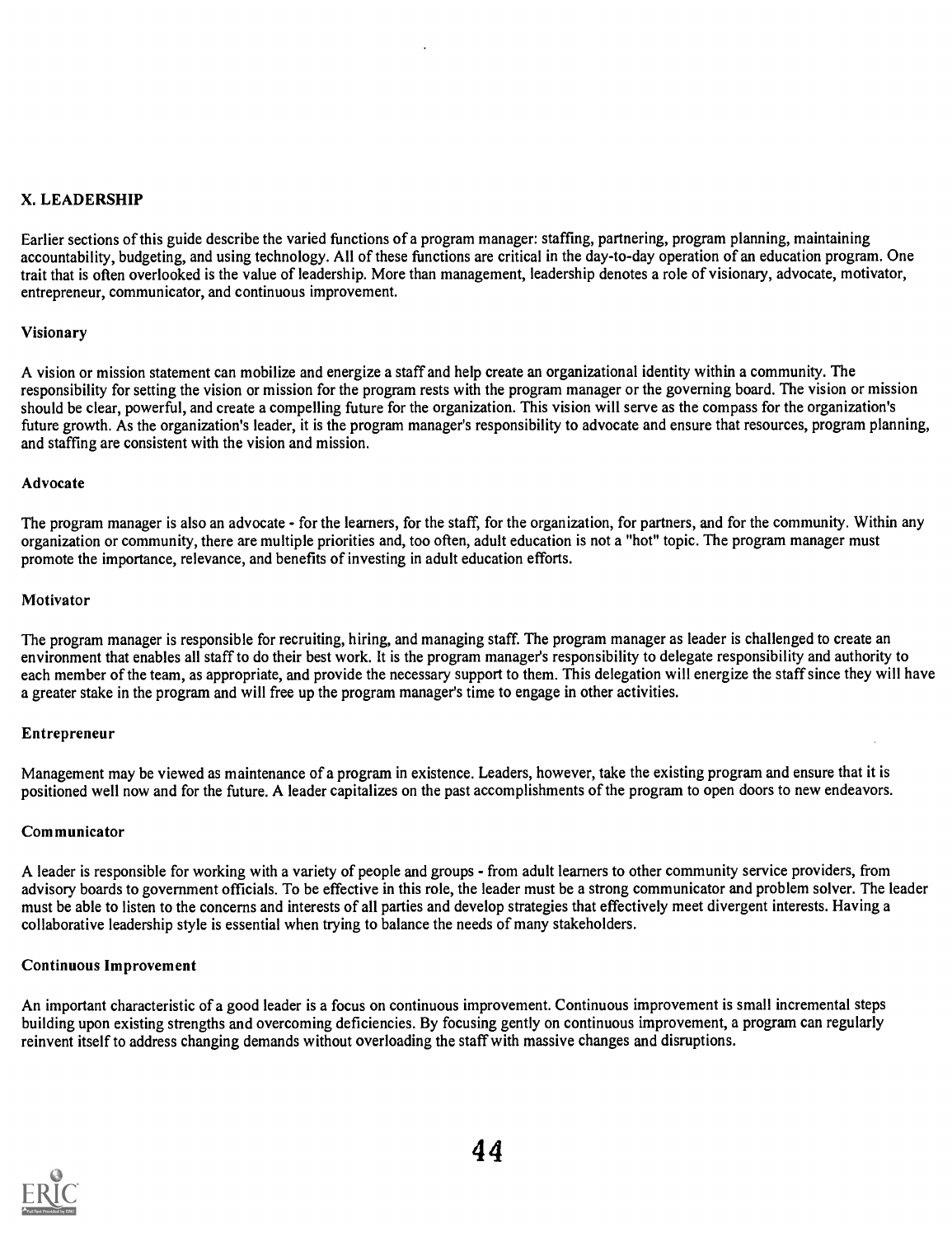One key to successful continuous improvement is the acceptance of some degree of risk. Unsuccessful actions are inevitable in the experimentation process. However, the leader needs to set the tone that failures and mistakes are opportunities for learning, not actions to be punished. By helping the staff analyze small failures, solutions for moving the program forward will surface.

#### Maintaining a Balance

Probably one of the most difficult aspects of a leader is maintaining a balance between the role of program manager and leader. The leader needs to stay focused on the big picture, looking at the overall program operation and productivity, while juggling lots of details. The program manager, meanwhile, needs to keep a close eye on the budget, on student outcomes and student satisfaction, on changes in the funding arena or regulations, on staff morale, and on the concerns of other stakeholders. This involves a great deal of careful listening, careful observation, and analysis. It is very difficult to stay in touch with the details while maintaining a leadership role that focuses on the big picture goals.

One solution to this challenge is to set clear outcomes and hold staff accountable for achieving the outcomes. The manager's job is to monitor the program's results, praising people who achieve them and coaching those who don't. If the manager becomes too enmeshed in accomplishing the detailed work, s/he will not be available to fulfill the responsibilities of a leader.

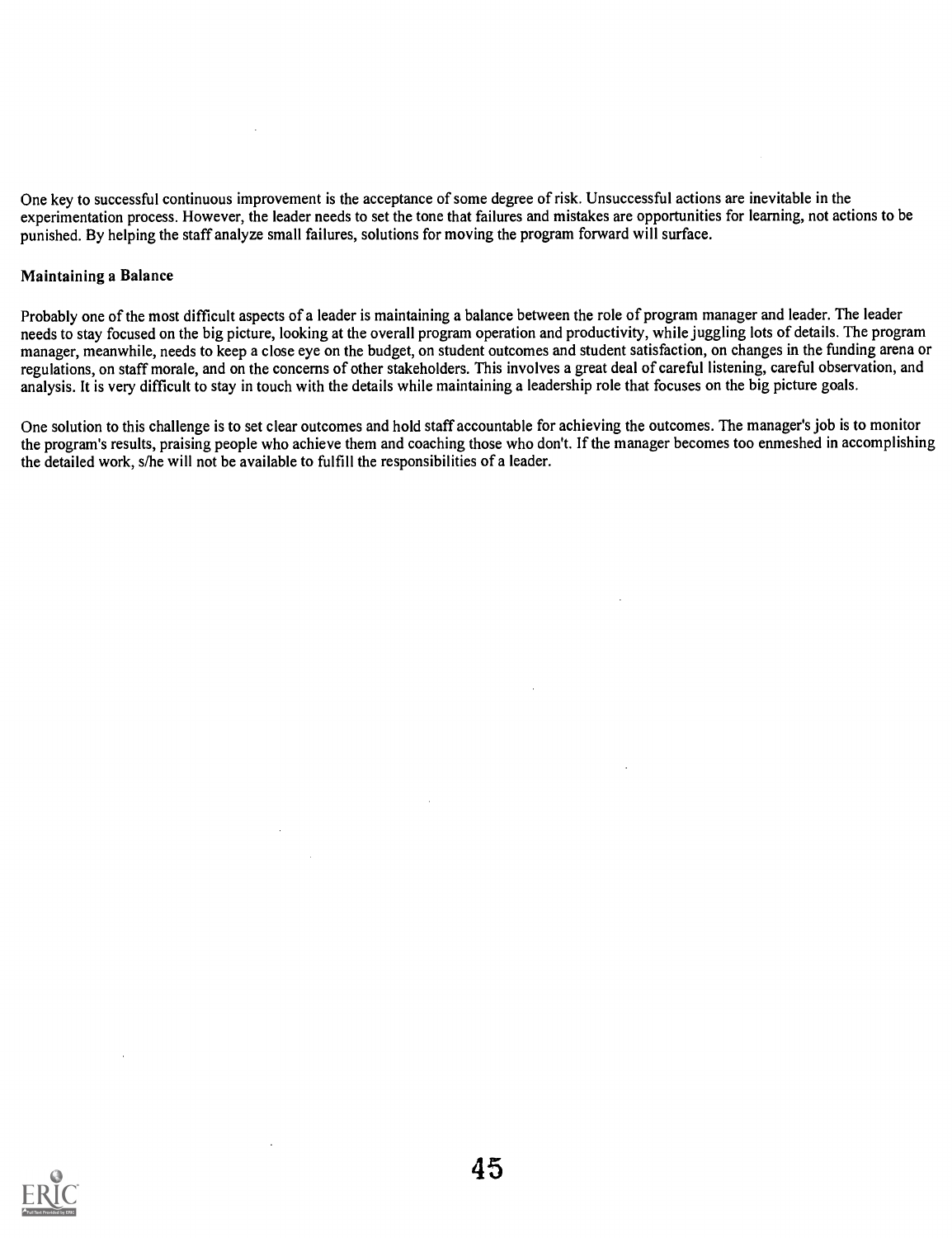# Guide for Managers of Adult Education Programs

After you have completed the guide, please send us your comments. It will be very helpful if you address at least the following in youremail:

- 1. What insights can you share with us about the guide?
- 2. What additional issues need to be addressed in the guide?
- 3. Please list any resources that might be helpful to us in updating the guide.

# Thank you for your help!

| <b>Your Email Address:</b><br><b>Sandwickership of an extramation of a moderation</b><br>Subject:<br><b>Brief Message:</b> |
|----------------------------------------------------------------------------------------------------------------------------|
|                                                                                                                            |
|                                                                                                                            |
|                                                                                                                            |
|                                                                                                                            |
|                                                                                                                            |
|                                                                                                                            |
|                                                                                                                            |
|                                                                                                                            |
|                                                                                                                            |
|                                                                                                                            |

Send my mail

BEST COPY AVAILABLE

|ਛ

 $\overline{\overline{\bm{\nu}}}$